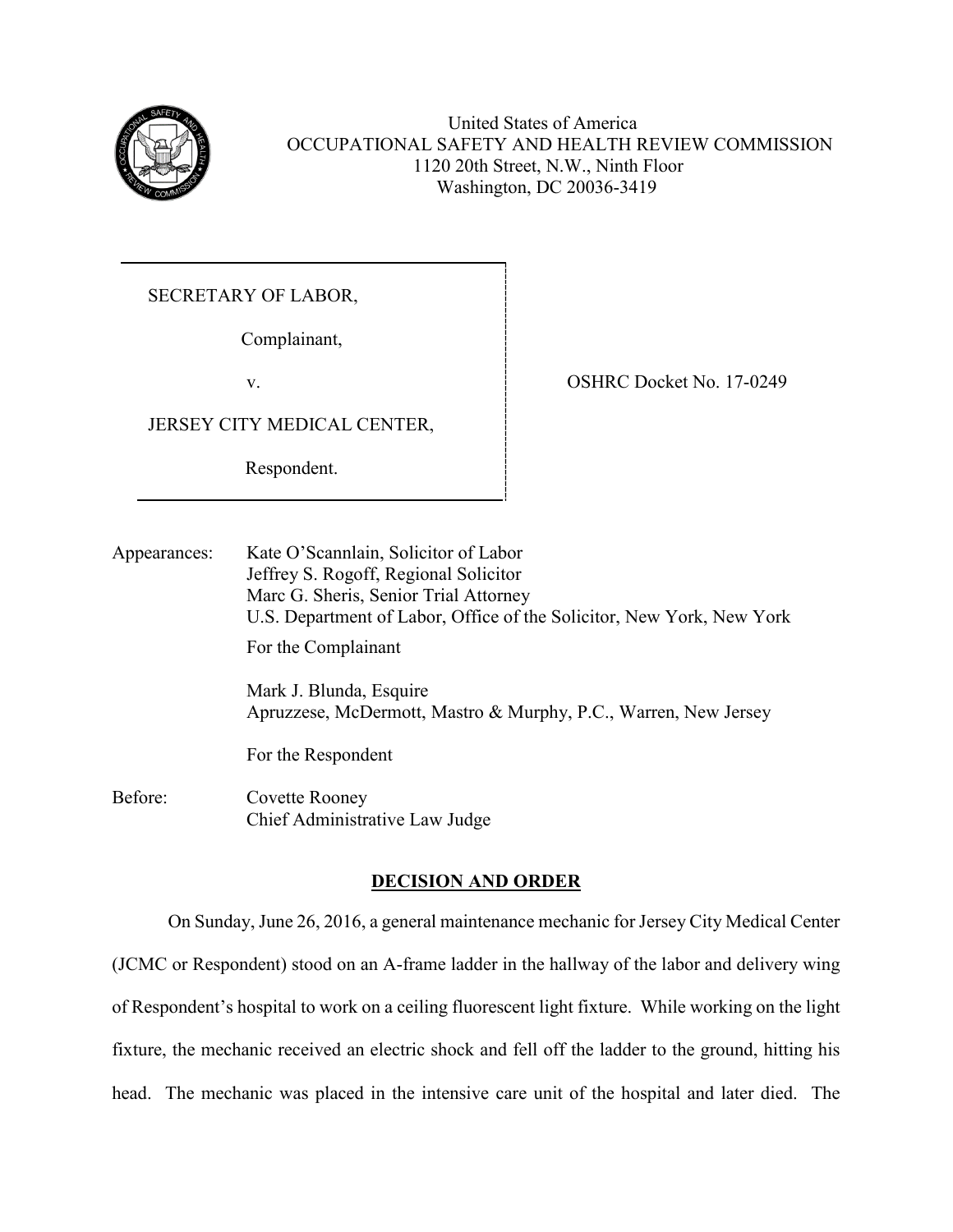autopsy report indicated that the manner of the mechanic's death was an accident caused by blunt impact injuries of the head, with a contributory cause of electrocution.

The Occupational Safety and Health Administration (OSHA) investigated this matter from June 28 to December 15, 2016 pursuant to the Occupational Safety and Health Act of 1970, 29 U.S.C. §§ 651-678 (OSH Act). During the course of the investigation, OSHA noted that another mechanic for JCMC worked on live-current during his duties devoted to electrical circuits. After its investigation, OSHA issued to JCMC a citation alleging violations of OSHA's electrical safety and training standards found at 29 C.F.R. Part 1910 Subpart S, and proposing a total penalty of \$174,593. JCMC filed a timely notice of contest, bringing this matter before the Occupational Safety and Health Review Commission (Commission). A hearing was held in New York, New York from April 24 – April 27, 2018. Both parties filed post-hearing briefs and post-hearing reply briefs. As discussed below, the citations and proposed penalties are affirmed.

## **JURISDICTION AND COVERAGE**

The record establishes that Respondent filed a timely notice of contest and that, as of the date of the alleged violation, it was an employer engaged in business affecting commerce within the meaning of section 3(3) and 3(5) of the Act. *See* Complaint & Answer at ¶¶ 3, 9; Second Amended Joint Prehearing Statement at 8-9 ¶¶ A, B. Based upon the record, the undersigned concludes that the Commission has jurisdiction over the parties and subject matter in this case, and Respondent is covered under the Act.

#### **STIPULATIONS**

The parties stipulated to the following facts:

A. Jersey City Medical Center is a not-for-profit corporation organized under the laws of the State of New Jersey and maintains its principle office at 355 Grand Street, Jersey City, New Jersey. It is a hospital doing business in the State of New Jersey.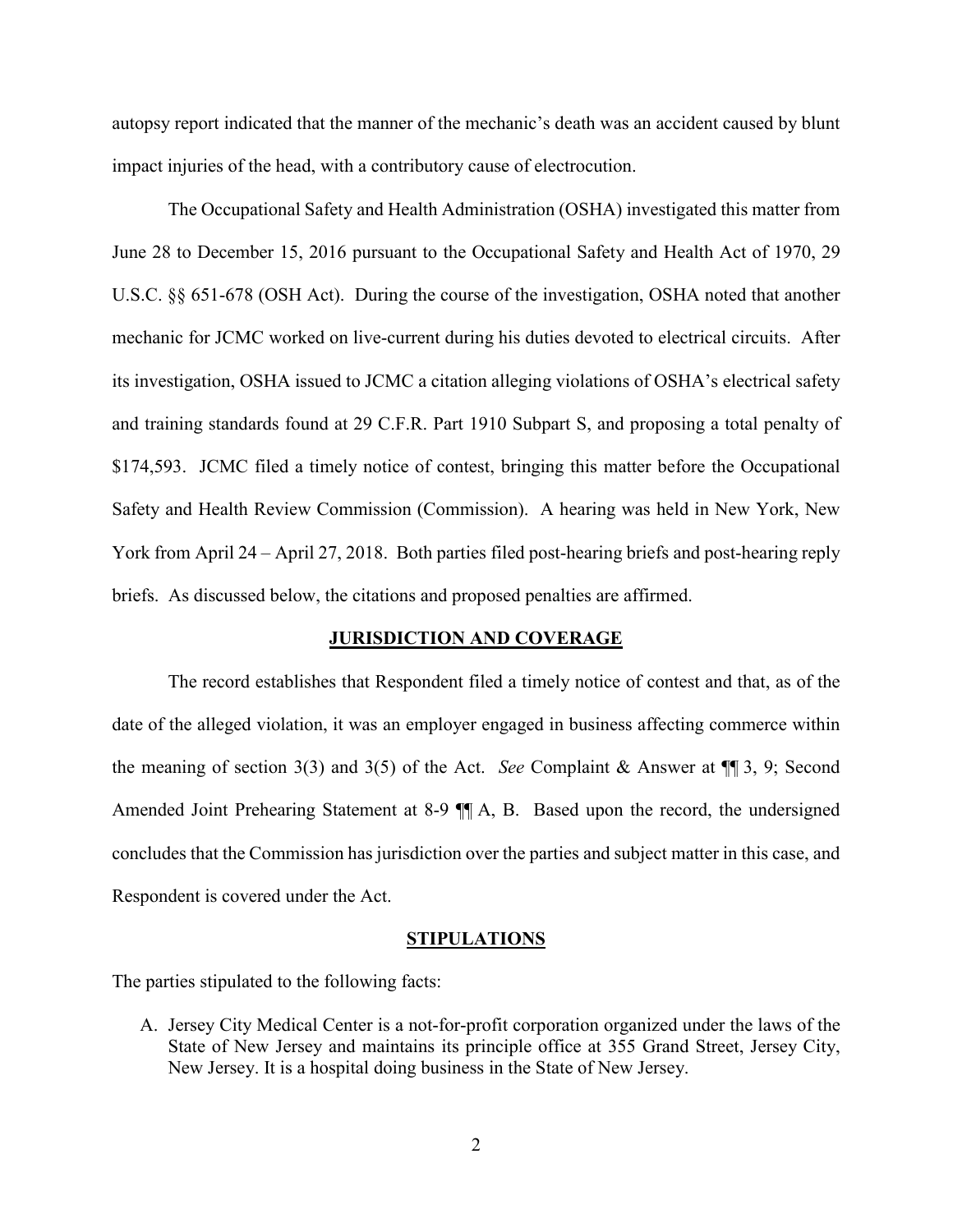- B. Many of the materials and supplies used and/or manufactured by respondent corporation originated and/or were shipped from outside the State of New Jersey.
- C. As a result of an inspection by an authorized representative of the Complainant, JCMC was issued two citations for violations on December 21, 2016. Citation No. 1 contained five (5) items and sub-items. Citation No. 2 contained one (1) item. The contested items of the citations contained six (6) items and alleged that at a worksite located at 355 Grand Street, Jersey City, New Jersey 07302, violations occurred at the places, dates and times alleged in the citations.
- D. JCMC hired [the decedent]<sup>[1](#page-2-0)</sup> as a Maintenance Mechanic on or about August 5, 2015.
- E. On August 4, 2016, Lawrence Dapat attempted to change a ballast. He failed to use a toggle switch lock-out device after he cut the power to a ballast.

(Second Amended Joint Prehearing Statement at 8-9.)

### **BACKGROUND**

JCMC's physical plant consists of a seven-story hospital and approximately five or six additional auxiliary buildings. (Tr. at 293.) Out of the approximately 2,300 employees working for JCMC, including the medical professionals that provide care to patients; about 22 of them work in the Facilities Department. (Tr. 335, 538.) The Facilities Department of JCMC maintains, repairs and renovates JCMC's physical plant and facilities, performing various tasks in and around the hospital and auxiliary buildings such as changing ceiling tiles, unplugging toilets, patching walls, minor plumbing, and snow removal. *See, e.g.*, Ex. S-1 at 1 (job description for general maintenance mechanic); Tr. 38, 179, 249. The task at issue in this case is changing out a lightbulb and ballast of a fluorescent light fixture.

### *Incident*

Respondent's security video footage shows the decedent on the ladder, arms above his head, working on something above him that is obscured in the video. (Ex. S-26 (decedent in the

<span id="page-2-0"></span><sup>&</sup>lt;sup>1</sup> For personal privacy reasons, the name of the decedent has been omitted from this Decision and Order.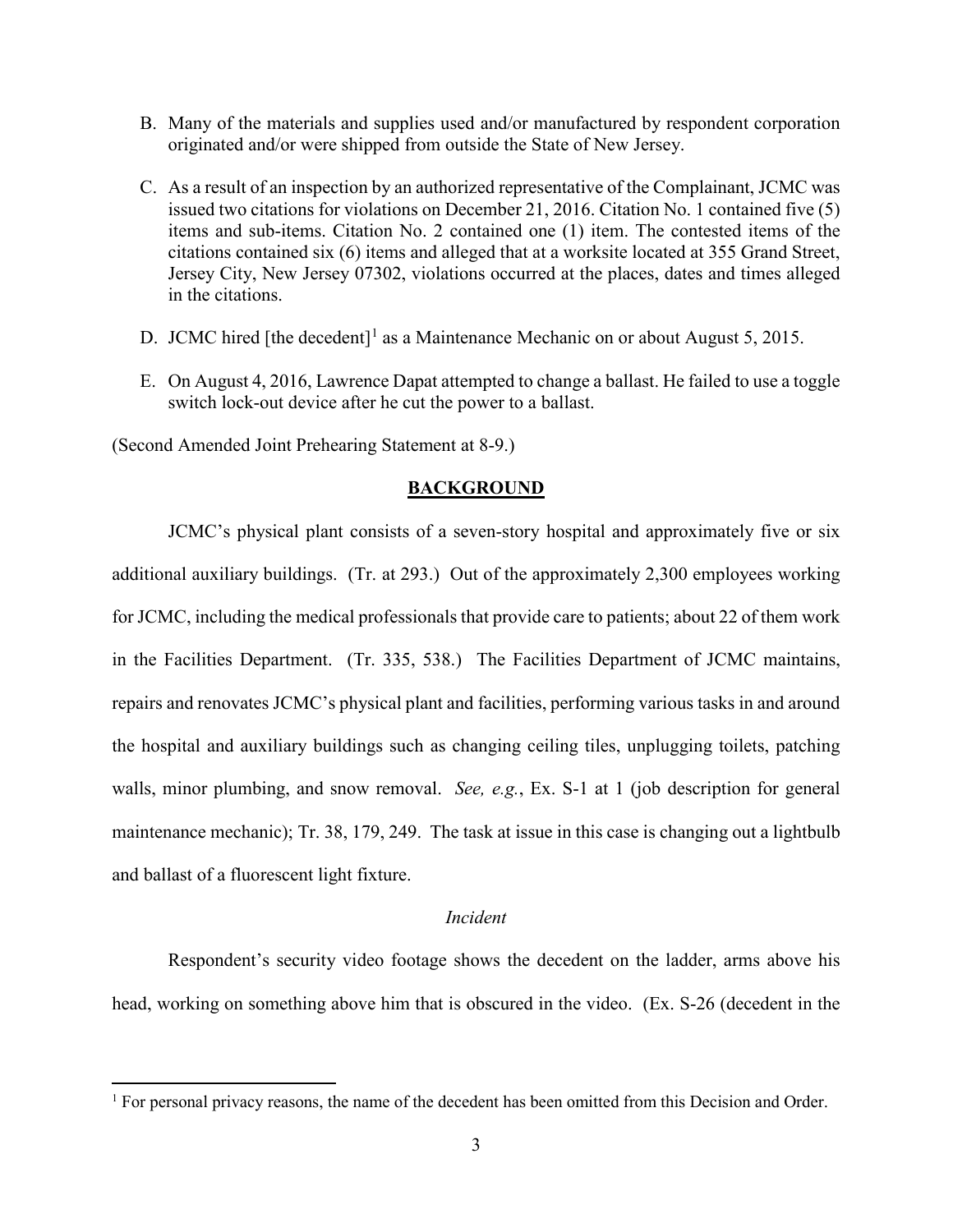rear of the corridor on the ladder).) A row of lights running down the centerline of the long hallway is illuminated, as they are reflected in the floor of the long hallway, showing up as white circles. The decedent is working on what looks like a separate light alongside the centerline row of lights. *Compare* Exs. S-26 (video showing row of lights) *and* S-23 (picture of decedent's light fixture). Around the 7 second mark of the security video, all of the lights suddenly go out, the decedent falls off the ladder to the ground, and medical personnel who were passing by the ladder without concern quickly jump away from the ladder with surprise and concern. (Ex. S-26; Tr. at 457-460.) The decedent passed away a few weeks later due to this incident, and the autopsy report states that a contributing cause to the decedent's death was electrocution. (Ex. S-6 at 4.)

JCMC convened a "Root Cause Analysis" (RCA) committee shortly after the incident to determine "what happened," "how it happened," to see if "it is a process issue" and to determine "what type of remediation can be taken, what type of corrective action." *See, e.g.*, Tr. 15, 29, 77, 83, 89-93, 100, 106-107; Ex. S-9. Committee members included JCMC upper management, nurse witnesses, and the Director (Edward Grogan), the Coordinator (George Adamson) and the Electrician (Steve Okon) of the Facilities Department. (Ex. S-9 at 2.) Respondent states the following as facts:

84. The consensus of the RCA Committee was that [the decedent] was doing his rounds, observed something with the light, and attempted to address it. (S.N. T107).

85. The Root Cause Analysis determination was that if it was electrical work, he should not have been doing it. (S.N. T107.12).

(Resp't Br. 14.) No written work orders are in the record and no verbal instruction from any supervisor to the decedent is established directing him to work on that fluorescent light fixture on the day of the incident.

 During OSHA's investigation of this incident, OSHA Compliance Safety Health Officer, Industrial Hygienist (CO) Jennifer Consalazio interviewed many members of Respondent's staff,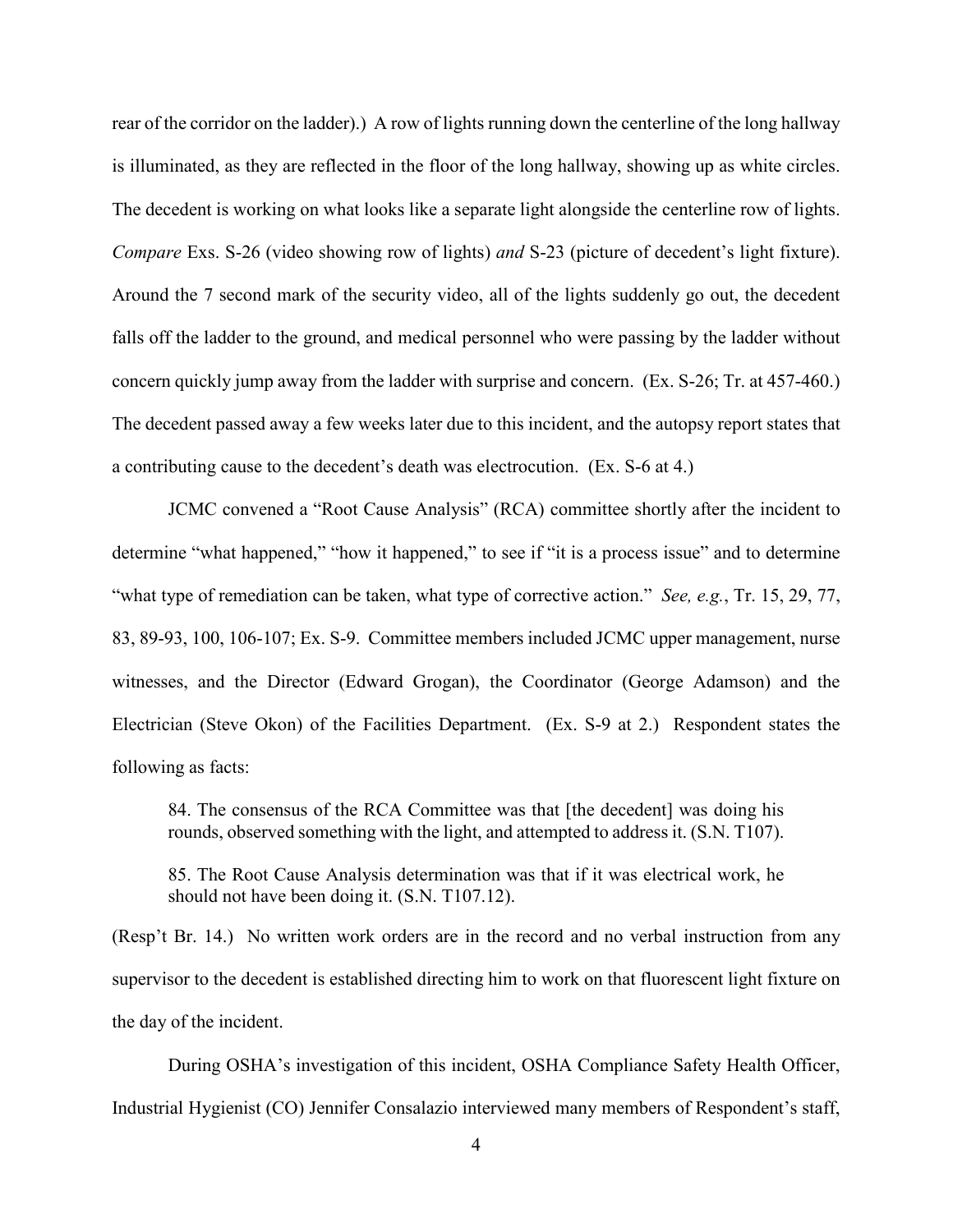including another general maintenance mechanic of the Facilities Department, Lawrence Dapat. (Tr. at 247, 437-555.) Dapat is tasked with addressing fluorescent light fixtures, and written work orders are in the record establishing that Dapat was assigned the task to address light fixtures and "replace ballasts" on June 24, 2016 and July 25, 2016. (Tr. 505-508; Ex. S-3.) Dapat also testified that he "worked live," meaning working on live electric current, once so as not to interrupt the medical activity in the immediate area and also, once, he changed a ballast without "locking out and tagging out" while he was "alone in the room" on August 4, 2016. (Tr. 269-270, 290-292); *see also* Resp't Br. 27; Resp't Reply Br. 1-3.

## *What is a Ballast? How to Repair a Fluorescent Light Fixture*

The task at issue begins when a light is out and must be turned back on. The sources in the record addressing aspects of how to repair the light fixture at issue in this case include the two electricians that testified in this case, Steve Okon<sup>[2](#page-4-0)</sup> (JCMC's electrician) and Christopher Vanella<sup>[3](#page-4-1)</sup> (the electrician contractor JCMC hired to investigate the incident), as well as Dapat. They all testified consistently with each other to the multi-step process that reveals the electrical hazards associated with working with the fluorescent light fixture at issue here.

Pictures in the record show that the light fixture that the decedent worked on is circular and mounted overhead in the ceiling. (Tr. at 465-467; Exs. S-20, S-23.) According to JCMC electrician Okon, the task of restoring light to this light fixture might entail more than simply

<span id="page-4-0"></span><sup>2</sup> Okon has been an electrician for 16 years, 10 years of which he has worked for JCMC. (Tr. at 138-139, 144, 197.) His electrical experience includes residential, industrial, warehouse and commercial spaces, replacing and installing "lighting, outlets, service entrances, digging ground and running pipes in the ground to supply power." (Tr. at 142-143.)

<span id="page-4-1"></span><sup>&</sup>lt;sup>3</sup> Vanella has been an electrician for approximately 30 years, having previously worked in Local 3 in New York City, and currently at the time of the hearing owning his own business as Community Electric. (Tr. at 235-236.)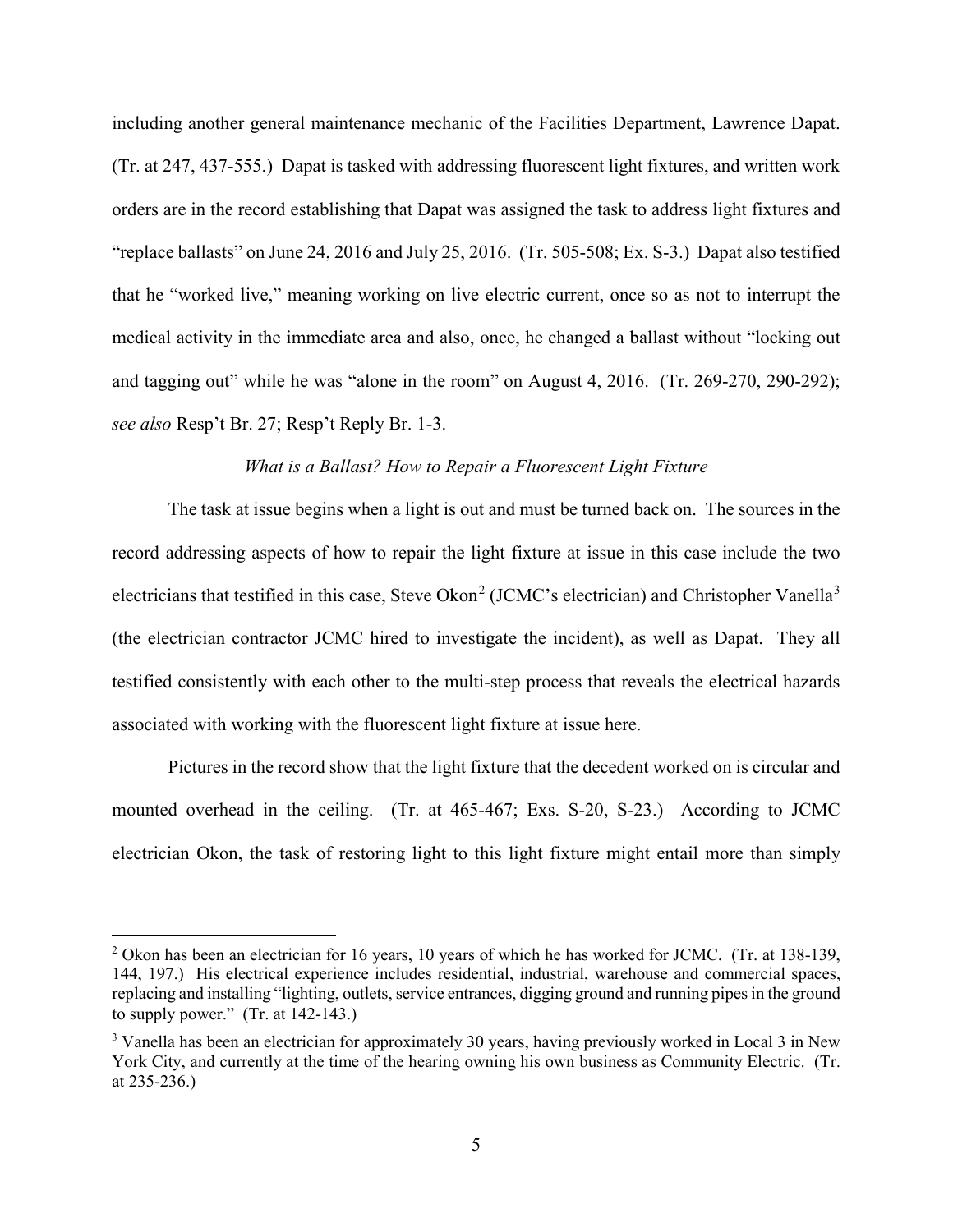switching out the light bulb. As Okon testified, the worker first attempts to switch out the light bulb. (Tr. at 148.) If the light bulb does not illuminate, however, there are two possible additional issues that would need to be explored: (1) the power might be interrupted, or (2) the ballast of the fluorescent light fixture would need to be replaced. $4$ 

Okon explained that a ballast "transforms energy to start up a fluorescent light bulb," it "provides power for lighting." (Tr. at 147, 198.) Dapat testified that a ballast "is a transformer to power the fluorescent bulbs." (Tr. at 250.) The ballast that powered the light fixture that the decedent worked on was powered by 277 volts. (Tr. at 147.) Both Okon and Dapat testified that, even after the power is switched off from the circuit, there may be power leftover in the ballast that must be addressed. (Tr. at 148, 250.) Otherwise, especially in the instance of an "emergency ballast," the worker could get "quite a shock." (Tr. at 149.)

Okon testified that the preliminary procedure for changing a ballast includes the following steps: (1) de-energize the circuit, (2) lock out/tag out the circuit, and (3) verify using a non-contact

- Q So if you come across a light fixture that's not working you're saying that if you do the bulb first and it's not the bulb there's something wrong with the ballast?
- A Or the voltage supplying the ballast.
- Q Okay. But in what circumstances would a ballast have to be replaced?
- A When the bulbs are already replaced, there's no visible damage to the bulb socket that holds the bulb in place and makes a connection, and if I determine the voltage is present and it's still not working then it would be the ballast.

(Tr. at 148.)

<span id="page-5-0"></span><sup>4</sup> Okon testified:

Q Are there occasions in which a ballast might have to be changed out or replaced?

A Yes.

Q And what would those occasions be?

A When we determine that after replacing the bulb, the bulb is good, the second item likely is the ballast.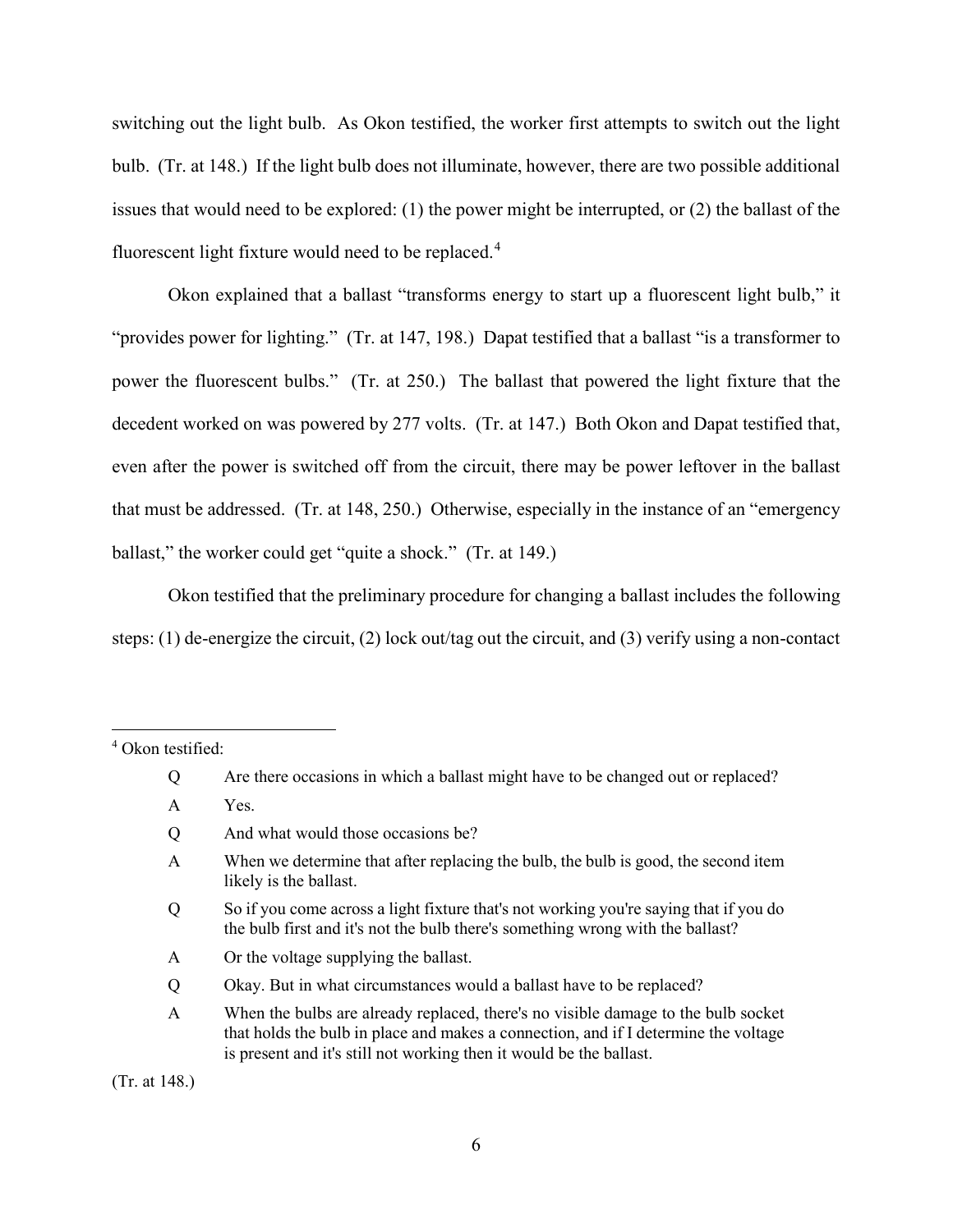pen tester or a meter that no residual power is leftover in the ballast.<sup>[5](#page-6-0)</sup> (Tr. at 148-151, 222.)

Vanella, the electrician contractor tasked by JCMC to investigate the light fixture after the incident,

<span id="page-6-0"></span><sup>5</sup> Okon testified:

- Q Okay. Do you know what the proper procedure is for changing a ballast?
- A I would like to assume so, yes.
- Q What is your understanding of the proper procedure for changing a ballast?
- A First of all I have to make sure the circuit is de-energized.
- Q Okay.
- A Make sure the ballast does not hold residual energy. After I de-energize the circuit and lock it out and tag it, of course, I have to make sure the ballast is not an emergency ballast which would very much give me quite a shock. And then just proceed to disconnect the light -- up wire, and otherwise...
- Q And then put in the new ballast?
- A Then de-mount the old ballast, place the new ballast in, reverse kind of the steps.
- Q Are there further steps that have to be taken after the circuits are -- after they're deenergized or locked out and tagged out?
- A Well, I have to make sure there's no energy, any energy, left in the ballast. Depending on what type of ballast it is.
- Q And doesn't one have to make sure that they properly de-energize the circuit, isn't that one --
- A You have to de-energize the circuit. The circuit doesn't hold the voltage -- the ballast is no longer part of the circuit because I disconnected from power, there's nothing in the circuit.
- Q Okay. After one locks out and tags out does one have to verify to make sure that there's no residual energy?
- A Well, there's no way to make sure unless you disconnect the wire from the ballast that powers the ballast and either connect it to the ground, you may not notice the energy, there might be not even a spark, but it's charging -- this is the old ballast, not the new ones. You have to cut the wire off or disconnect it. There's no voltage there coming from the switch.
- Q Then to do the lockout/tag out procedure properly you don't have to verify that there's no -- that the wires are no longer live?
- A I'm not sure if you're telling me or if you're asking me right now.
- Q I'm asking is there --
- A Okay.
- Q After -- is there something one has to do after they lockout/tag out to make sure that the wires are no longer live? To verify that they are no longer live?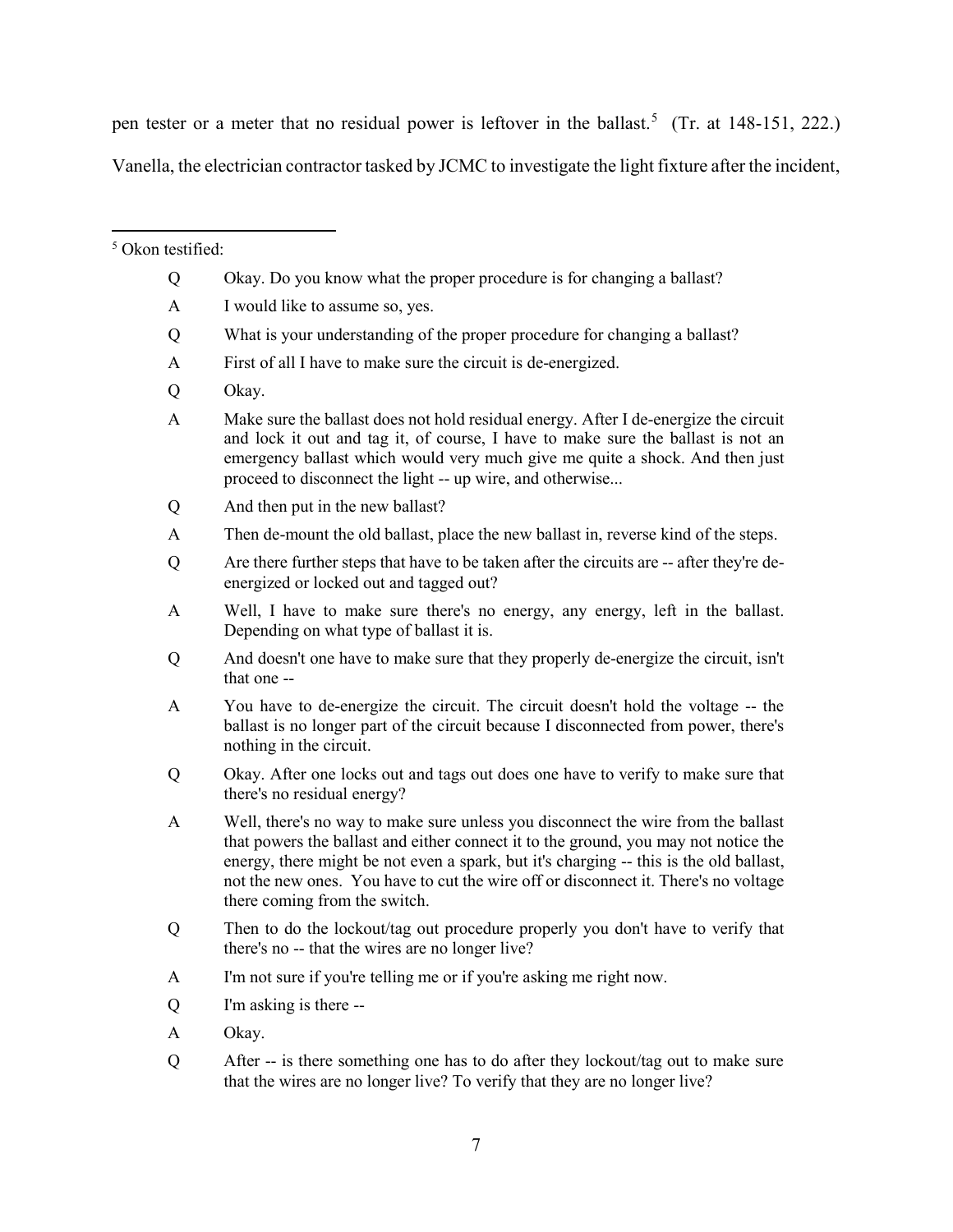also described how he safely approached inspecting the light fixture, corroborating Okon's testimony regarding the (1) de-energization and (2) lockout/tag out steps.<sup>[6](#page-7-0)</sup>

Once the ballast has been de-energized and grounded, the worker is now tasked to "wire and re-wire" the ballast, where the worker will be splicing or twisting wires that require a nimble

- Q And with these two tools how close to the wires would one have to be to do the verification?
- A I'm an electrician, I can get close to the wires all the time. I am right at the wire. I hold them and -- yeah.
- Q The instruments that you use to test whether there's live voltage --
- A Right.
- Q -- how close to the wires do you have to get to be able to use them properly?
- A Within a few inches away from the wires.
- Q Okay. A verification that the wires are no longer live is the last step in the procedure?
- A Before I start taking it apart, yes.

## (Tr. at 148-151.)

<span id="page-7-0"></span><sup>6</sup> Vanella testified:

- Q The switch, did you turn it off when you changed --
- A Yes.
- Q Did you lock it out --
- A At that time -- yeah. At that time I realized I had a switch control, so I went up to the nurse's station, we shut the switch down and I found out that it was -- because I saw the lights go out in the corridor and I tested it again and the light was out. Okay, and I locked it out.
- Q So that light was in fact controlled by that switch.
- A Yeah.
- Q And did you lockout and tag out?
- A Yes.

(Tr. at 245.) In this account, Vanella underscores the importance of de-energizing the circuit before attempting to work on it.

A Yeah, the way of measuring -- there's two -- there's non-contact pen tester that you put on the line right when I open the cover for the ballast, that tells me that that's dead. There's also – I can use a meter to measure the voltage on the wire. I can put the meter lead in the wire nut that connects power to the ballast. You can confirm that way.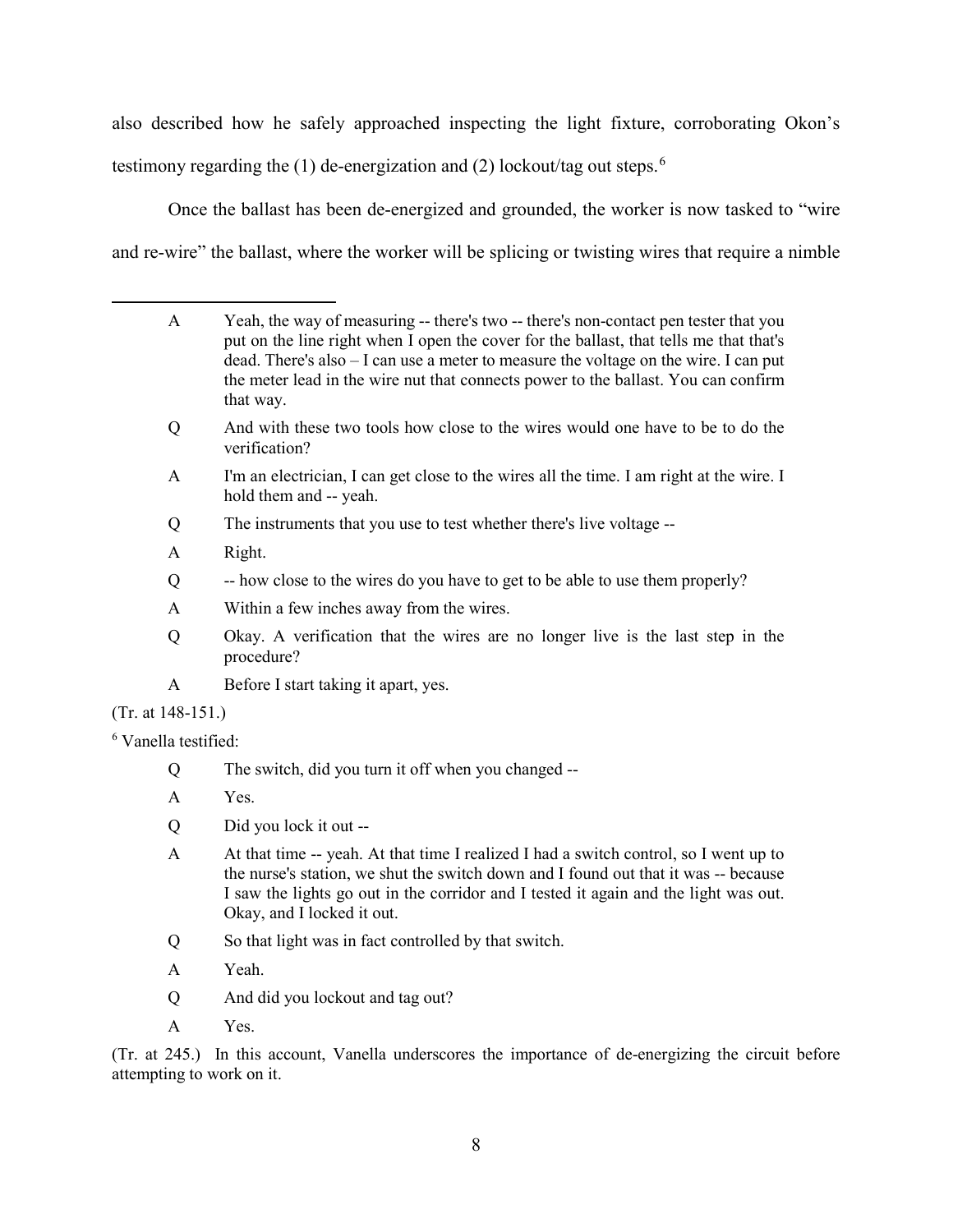touch. (Tr. at 150, 350-351.) JCMC general maintenance mechanics and its electrician do not wear voltage rated safety gloves while working on this task. (Tr. at 202, 271-272, 544-545, 547.)

Work Orders in the record establish that the decedent replaced ballasts routinely in the months leading up to the date of the incident. The Secretary summarized the evidence in his brief in the following manner:

Exhibits S-2 and S-32 comprise the entire printout by Adamson that day for [the decedent's] Work Orders for the previous six months before his death (Tr. 502). Adamson told the CSHO that this set of Work Orders has an identifying number for [the decedent], which was 58 (Tr. 508). In Exhibit S-2:

• Work Order number 138496.1 RO lists the job assignment for "replace ballast" and is dated February 28, 2016 (Tr. 503).

• Work Order number 138765.1 RO lists the job assignment for "replace ballast" and is dated March 8, 2016 (Tr. 503).

• Work Order number 139521.1 RO lists the job assignment for "lights out/replace ballasts" and is dated April 4, 2016 (Tr. 504).

• Work Order number 139522.1 RO lists the job assignment for "lights out/replace ballast" and is dated April 4, 2016 (Tr. 504).

• Work Order number 139727.1 RO lists the job assignment for "lights" out/replace ballast" and is dated April 6, 2016 (Tr. 504).

• Work Order number 139729.1 RO lists the job assignment for "lights out/replace ballast" and is dated April 6, 2016 (Tr. 504).

• Work Order number 140717.1 RO lists the job assignment for "lights" out/replace ballast in hallway" and is dated April 6, 2016.

• Work Order number 140743.1 RO lists the job assignment for "lights" out/change ballast" and is dated May 8, 2016 (Tr. 504).

(Sec'y Br. 7.) The Secretary also summarized the Work Orders in the record establishing that

Dapat replaced ballasts during the month before and after the incident:

Exhibits S-3 and S-33 comprise the entire printout by Adamson that day for Dapat's Work Orders for the previous month (Tr. 506). Adamson told the CSHO that this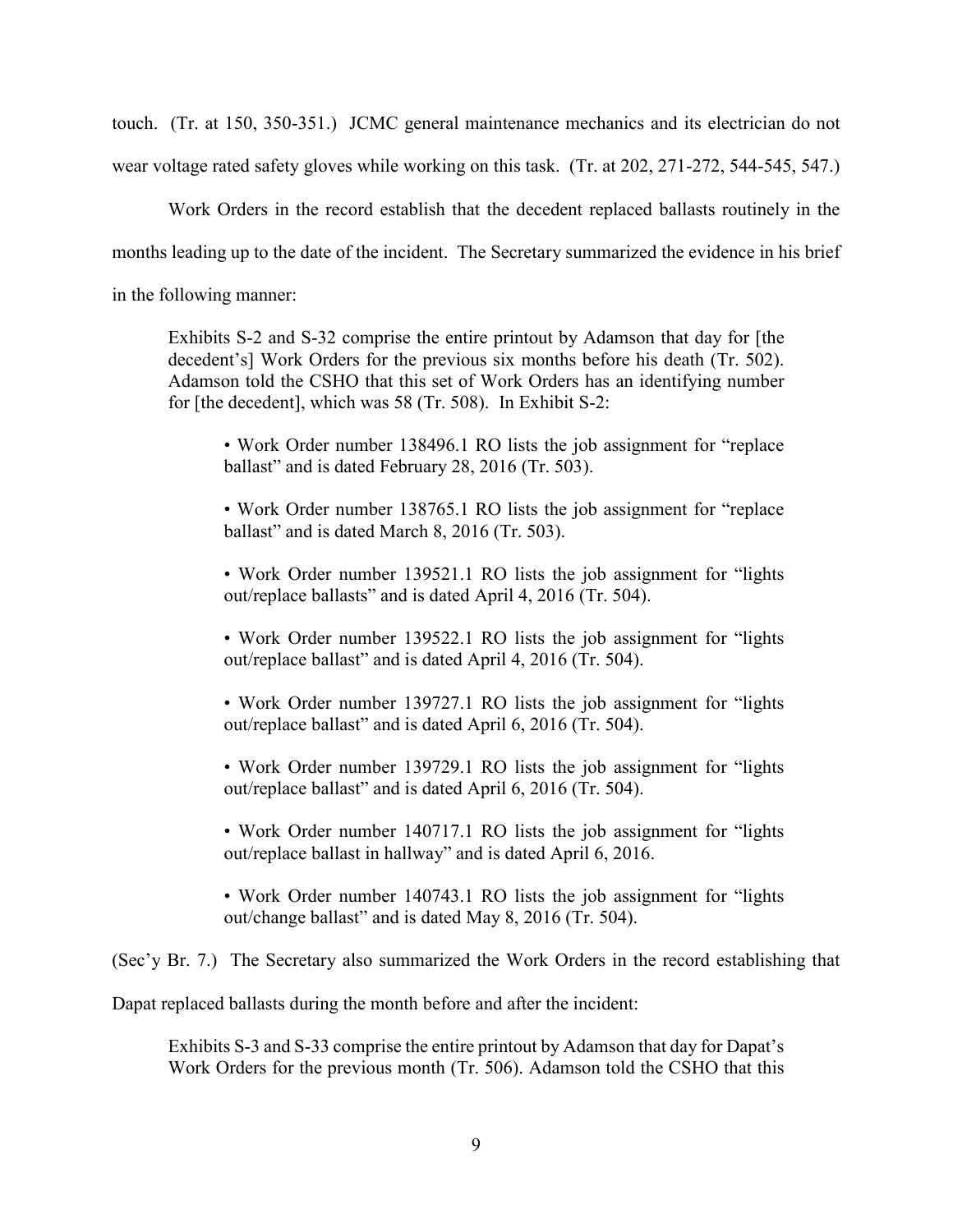set of Work Orders has an identifying number for Dapat, which was 55 (Tr. 508). In Exhibit S-3:

• Work Order number 142082.1 RO lists the job assignment for "lights out/change ballast in hallway" and is dated June 24, 2016 (Tr. 508).

• Work Order number 142747.1 RO lists the job assignment for "replace ballast" and is dated July 25, 2016 (Tr. 508).

(Sec'y Br. 7.) Respondent did not dispute this recitation of the work order evidence in its Reply Brief.

## *The Decedent Failed to De-Energize the Light Fixture*

Okon investigated the light fixture shortly after the incident ("no more than a day" after the incident). (Tr. at 182.) Okon testified that he "carefully removed the ceiling tile and I noticed right away a wire, exposed wire, which should be in the ballast, it was a live wire. I immediately taped it up, put a wire nut on it. And I reported to my Director what my findings." (Tr. at 182.) Okon further testified that:

that one wire should not be left removed. I believe it was the last thing he did when he got shocked. There was some burn marks in the ceiling grate...I inspected visually only. Put my pen tester on that wire, it was live. I put a wire nut on it. I looked around for any additional damage above the ceiling, did not find any except the burn mark. I closed the ceiling tile back on, put it back in and reported to my Director.

(Tr. at 182-183.)

Vanella also investigated the decedent's light fixture days later around June 29, 2016. (Tr. at 241-242; Tr. at Ex. S-8.) He was contracted by the Director of the Facilities Department, Edward Grogan, to see "if there's anything going on in the fixture that shouldn't have been." (Tr. at 237.) Vanella testified that when he arrived to check out the fixture, all of the corridor lights were on, and the black wire with the wing nut on it that was "feeding" the decedent's light was live with 277 volts. (Tr. at 244.) He determined that a switch at the nearby nurse's station controlled the corridor of lights and shut off the switch to determine if it also controlled the light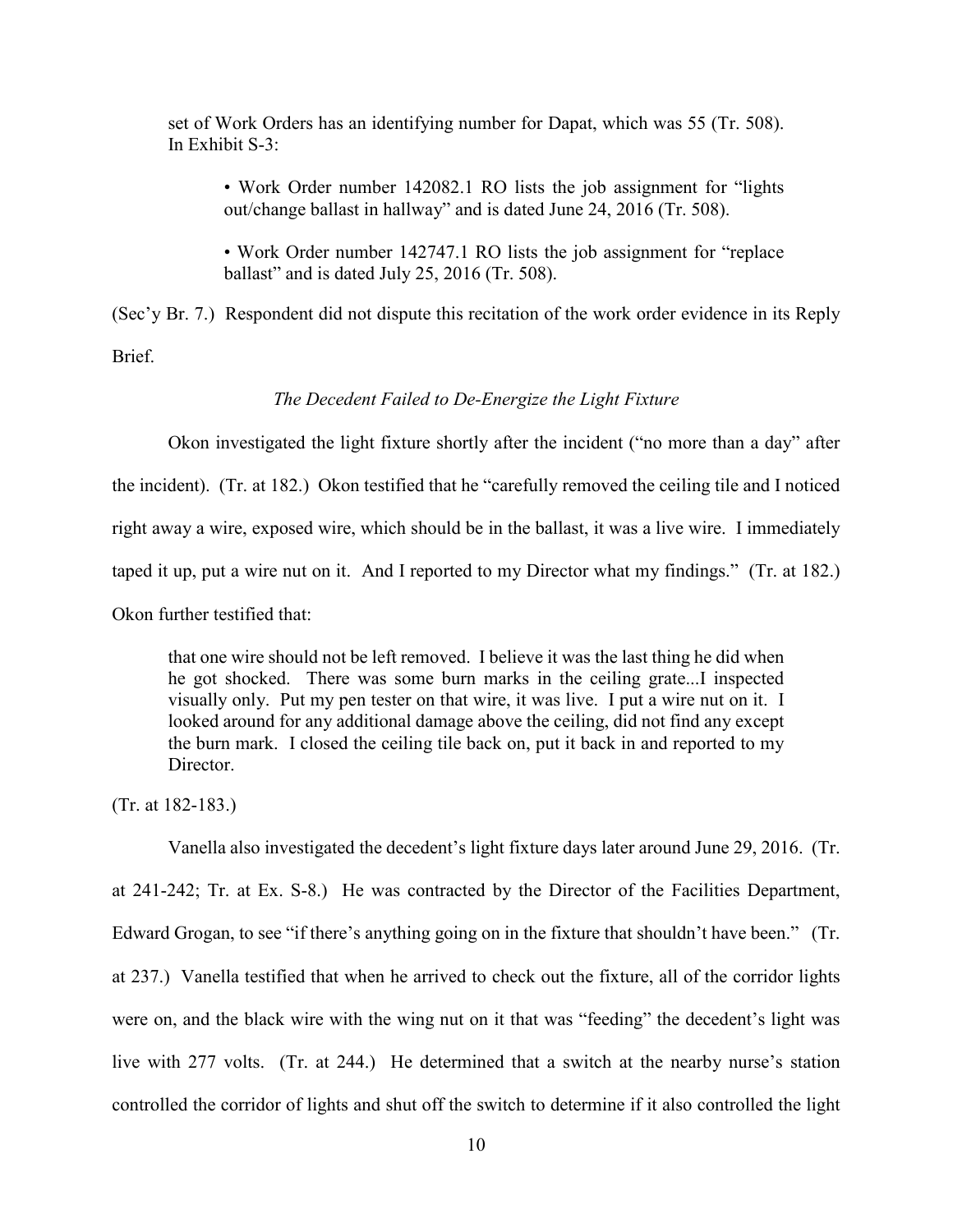that the decedent had been working on. (Tr. at 244.) "At that time I realized I had a switch control, so I went up to the nurse's station, we shut the switch down and I found out that it was – because I saw the lights go out in the corridor and I tested it again and the light was out. Okay, and I locked it out." (Tr. at 245.) He then agreed that the decedent's light was controlled by that switch at the nurse's station. (Tr. at 245.) Vanella did not testify to any existence of residual power leftover in the ballast of that light fixture, he testified that he did not see any other ballast in the area, and he testified that he subsequently connected the existing ballast and "it worked." (Tr. at 245.)

As noted above, the video of the incident establishes that all of the lights in the corridor were on immediately before the decedent's incident, and then all of the lights went out immediately after decedent's incident. (Ex. S-26.) This video evidence, combined with both Okon's and Vanella's testimony that the black wire that fed into the ballast that powered the decedent's light fixture was still "live" when they investigated the fixture and that the existing ballast was still operational after Vanella hooked it back up, supports a finding that, rather than being shocked by any residual stored energy in the ballast, the decedent had instead failed to de-energize the light fixture prior to working on it. If the decedent had de-energized the circuit, the decedent's light fixture, and its ballast, would no longer have been part of the circuit of the corridor of lights, and the ensuing shock would not have affected the row of lights in the corridor like it did in the video.

The decedent was not wearing voltage rated gloves at the time of the incident. (Tr. at 546- 547.)

## *Working Live, Failing to Lock Out/Tag Out and Other Electrical Safety Practice Failures at JCMC*

Along with the decedent's incident, other record evidence establishes that Respondent's Facilities Department cultivated a prevalence of failing to follow proper protocol when working with electrical circuits. Initially, it is noted that even though Respondent asserts that the decedent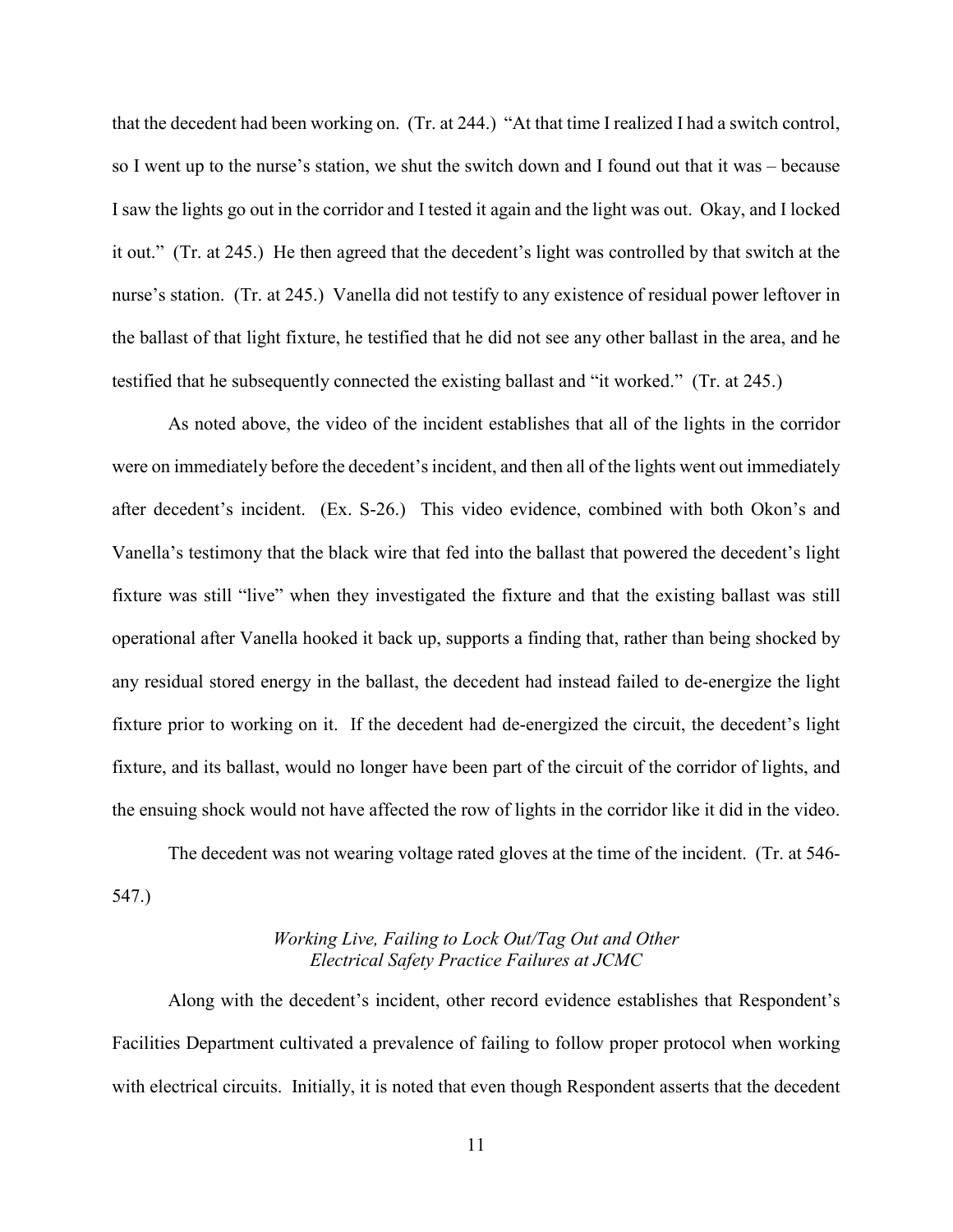was not qualified or even authorized to change ballasts, Respondent had written work orders in place documenting that the decedent was assigned that task at least 8 times prior to the incident. As discussed later, the record also establishes that neither the decedent nor Dapat were trained in lockout/tag out procedures for this assigned task before the incident, Dapat was not trained until at least mid-July 2016, and the decedent and Dapat were addressing light fixtures and changing ballasts without this training.

Additionally, even though Associate Vice President William Cook and Director Edward Grogan both testified unequivocally that no one is authorized to work "live," the record establishes that Dapat failed to follow this basic electrical safety practice. (Tr. at 30-31, 335-336, 339-340.) Respondent does not dispute that Dapat worked "live" once, before the incident, because "they were busy working, taking patients – I think it was the lunch, they were taking the lunch orders and they needed the light fixed while there were doing it. And I couldn't shut it off, they need to see what they were doing." (Tr. at 269-270, 290-291; Resp't Br. 16.) Dapat testified the following as to his understanding of "working live":

- Q Do you know what it means to work live?
- A Yes.
- Q Could you describe what that is, working live?
- A Well basically you're working with wiring that still has electrical current.
- Q And is it circuits that have not been de-energized?
- A Yes.
- Q And further locked out and tagged out?
- A Yes.

(Tr. at 259.) In this instance therefore, the one time Dapat worked "live" *before the incident*, he not only failed to de-energize the circuit, he also failed to lock out/tag out that circuit.

The record also supports a finding that Dapat addressed light fixtures and changed ballasts regularly before the incident. (Tr. at 256.) Dapat further testified that, all of these times before the incident, he routinely failed to lock out and tag out when working on ballasts, stating that he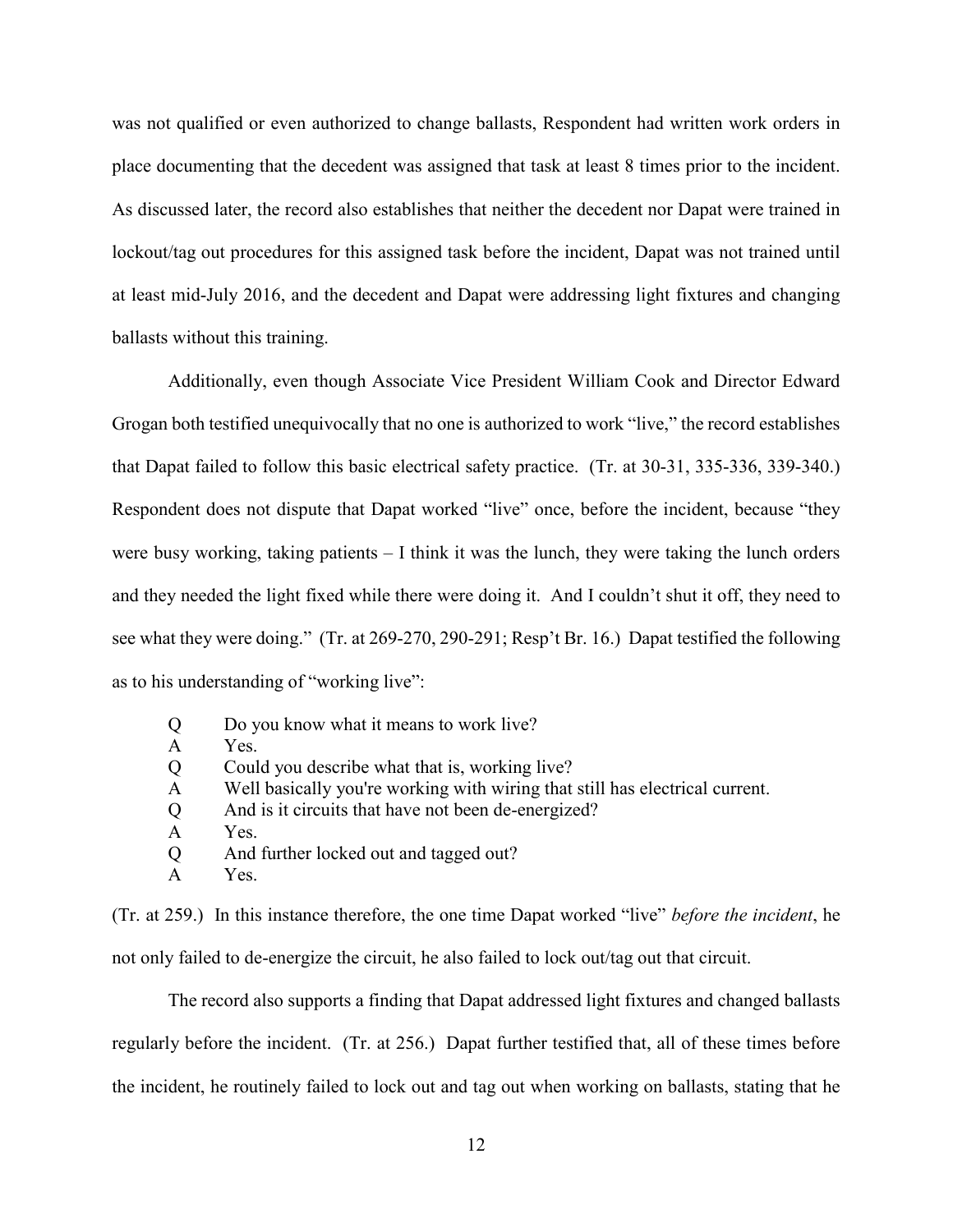had never been trained in lockout/tag out procedures and that he "never even knew about lockout/tag out." (Tr. at 267.) Dapat also testified that he wore no protective gloves at all before August of 2016 "because the circuit would be off. It was working on bare wires," even though he admitted that he never locked out/tagged out the circuits at that time. (Tr. at 267, 271-272.)

Dapat also testified that he would test voltage on ballasts, before June 2016, using a multimeter to make sure the ballasts were de-energized. (Tr. at 272.) He testified that the leads to the multi-meter "would be right on the wire." (Tr. at 272.) As Okon noted, the possibility of stored, residual energy could still be in the ballast, and could still deliver a shock to a worker even if the circuit itself had been de-energized, until the ballast was grounded. (Tr. at 150.) Okon testified that "after testing the circuit, if the voltage is not there and you de-energized," it was not necessary to wear gloves voltage-rated working on a ballast. (Tr. at 206.) Okon clarified that he believes only qualified people test circuits for changing ballasts. (Tr. at 224.) In the event an unqualified person is changing a ballast, they would "always" be exposed to the hazard because "if they're not qualified they don't know how to test it, how to – do they know what voltage is, you know." (Tr. at 224.) He then agreed it would be safer for someone to wear electrically rated gloves while verifying whether a circuit has been de-energized or locked out/tagged out because "that person is using a voltage meter that comes within inches of the circuits which may be live." (Tr. at 224.)

JCMC maintained its written Hazardous Energy Control Procedures Manual on the third floor of the hospital in the mechanical room. (Tr. at 62-63, 228, 316, 463; Ex. R-30.) Grogan duly produced this manual to CO Consalazio during OSHA's inspection on June 28, 2016. (Tr. at 463, 467-468.) Upon receiving it, CO Consalazio noted that it was a generic procedure, intended to be tailored to the site-specific equipment of JCMC. (Tr. at 469-470.) It had pages that were not filled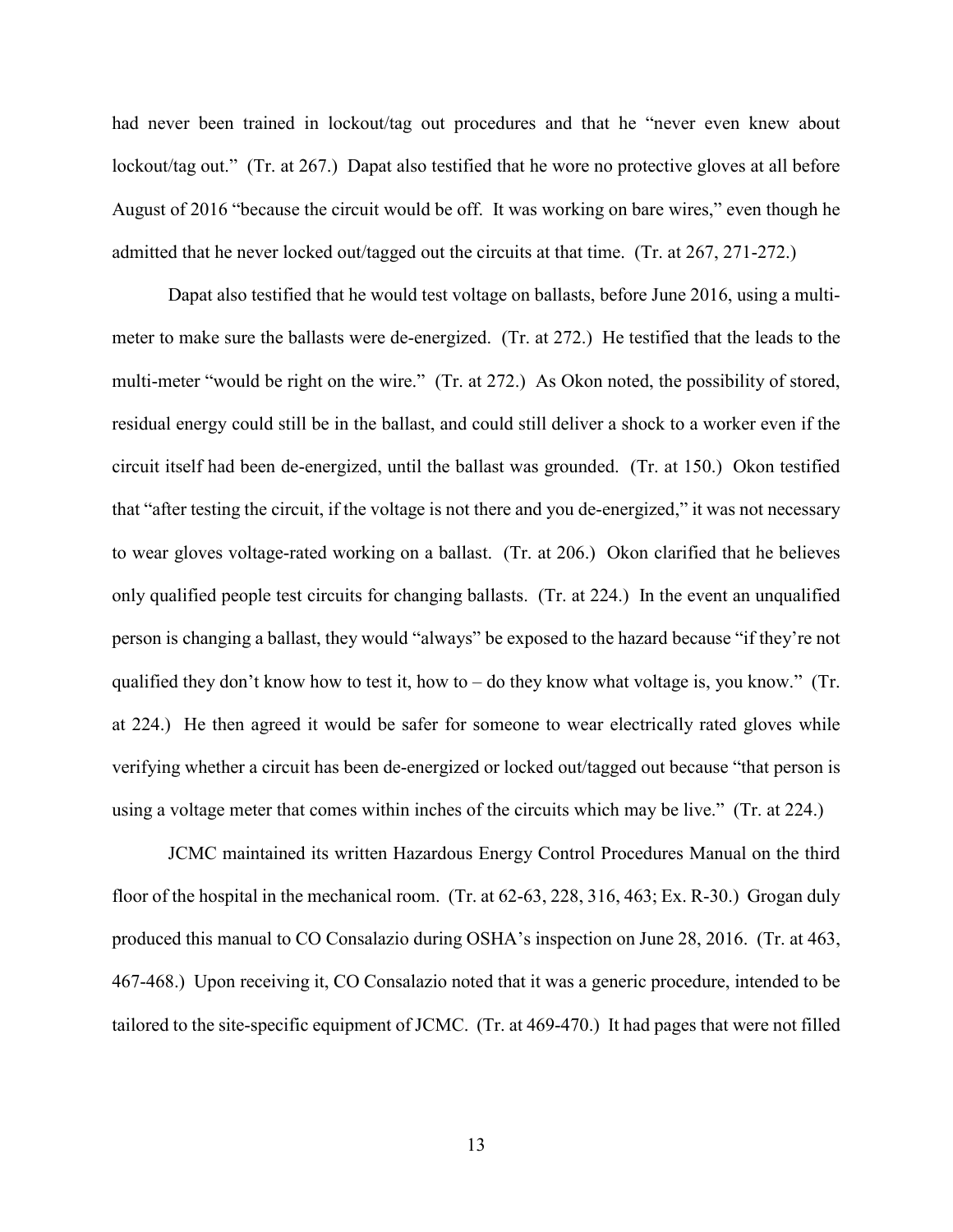out and had nothing specific to the light fixtures that the general maintenance mechanics changed. (Tr. at 470; Ex. R-30.)

## *Management of the General Maintenance Mechanics*

The multiple instances of disregard for basic electrical safety procedure at JCMC beg the question of how Respondent hired, trained and supervised its general maintenance mechanics. The record establishing the chain of command is murky, especially surrounding who was responsible for ensuring that only appropriately trained employees addressed light fixtures.

William J. Cook was Associate Vice President of Support Services at the time of the incident at JCMC. (Tr. at 12-13, 19.) Cook was responsible for administrative oversight of a number of departments, including the Facilities Department. According to Cook, the Facilities Department "performed maintenance of anything that needed to be done throughout the Medical Center." (Tr. at 13.) As the Associate Vice President, Cook "was the direct report from the Director of Facilities." (Tr. at 13.) The Director of Facilities at the time of the incident was Edward Grogan, who took over from the previous Director, Charles Church, just a few weeks prior to the incident. (Tr. at 14-15, 334.)

According to Grogan, all 22 employees in the Facilities Department reported directly to him, including Facilities Coordinator George Adamson. (Tr. at 335, 359.) As the Coordinator, Adamson was responsible for issuing work assignments. Cook testified that he did not think Adamson, as the coordinator, directly supervised any employees. (Tr. at 12-14.) Adamson "gave direction to them," but the employees reported to Director Grogan. Grogan testified that Adamson is not a supervisor, he just coordinates work assignments. (Tr. at 321.)

Adamson, on the other hand, testified that "general maintenance" reported to him. (Tr. at 362.) Adamson also stated that it is Director Grogan's responsibility to make sure that employees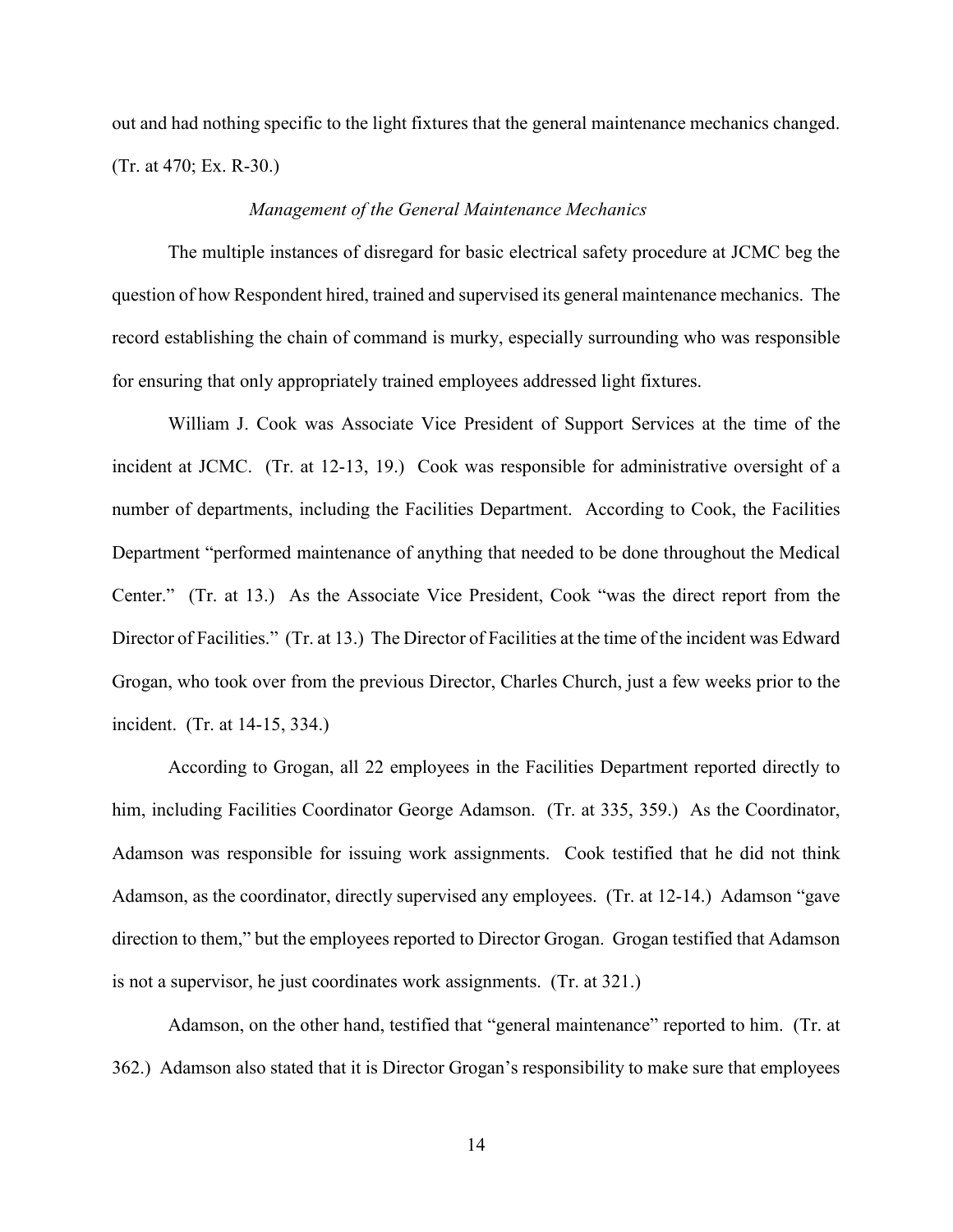received training. (Tr. at 392, 399-400). Adamson further testified that he does not "know who was trained or who wasn't trained." (Tr. at 400.) Grogan testified that he did not review the qualifications of the employees of the department during the 2-3 weeks he was on the job up to and including the day of the incident. (Tr. at 335.)

Electrician Steve Okon, General Maintenance Mechanic Lawrence Dapat, and the decedent all worked in the Facilities Department. Okon testified that he reported to Coordinator Adamson or Director Grogan. (Tr. at 152.) Okon reported to Coordinator Adamson "about updates on each task that he was assigned." (Tr. at 153.) Okon also said that he "answers to Ed [Grogan] basically"). (Tr. at 177.) Okon was also clear that he himself was not a supervisor. (Tr. at 145.) Okon, instead, testified that Dapat reported to Coordinator Adamson and that Coordinator Adamson was Dapat's supervisor. (Tr. at 158.) Dapat testified that Coordinator Adamson was his supervisor, and he also "occasionally reported with the Director [Grogan]…if there was a job to be done, when George [Adamson] is away." (Tr. at 261.) Dapat testified that he would report to Okon "after I changed the bulb and it needs a ballast I would tell Steve [Okon] and then we'd both go," and then would tell "maybe George [Adamson] after the job was completed." (Tr. at 269.) The record is unclear exactly who supervised the decedent, but the record supports a finding that his supervision was similar to Dapat's.

Charles Church, the Director of Facilities from June 2002 to June 2016 (retiring a few weeks before the incident in this case), was the Director of Facilities when the decedent and Dapat were hired in the Facilities Department. Church did not testify at the hearing, but CO Consalazio interviewed him during the investigation. (Tr. at 536.) CO Consalazio testified that Church told her that maintenance mechanics normally changed ballasts, that Adamson "finds" work for the mechanics, and that Church, as the Director, is not involved in the "day-to-day" activity. (Tr. at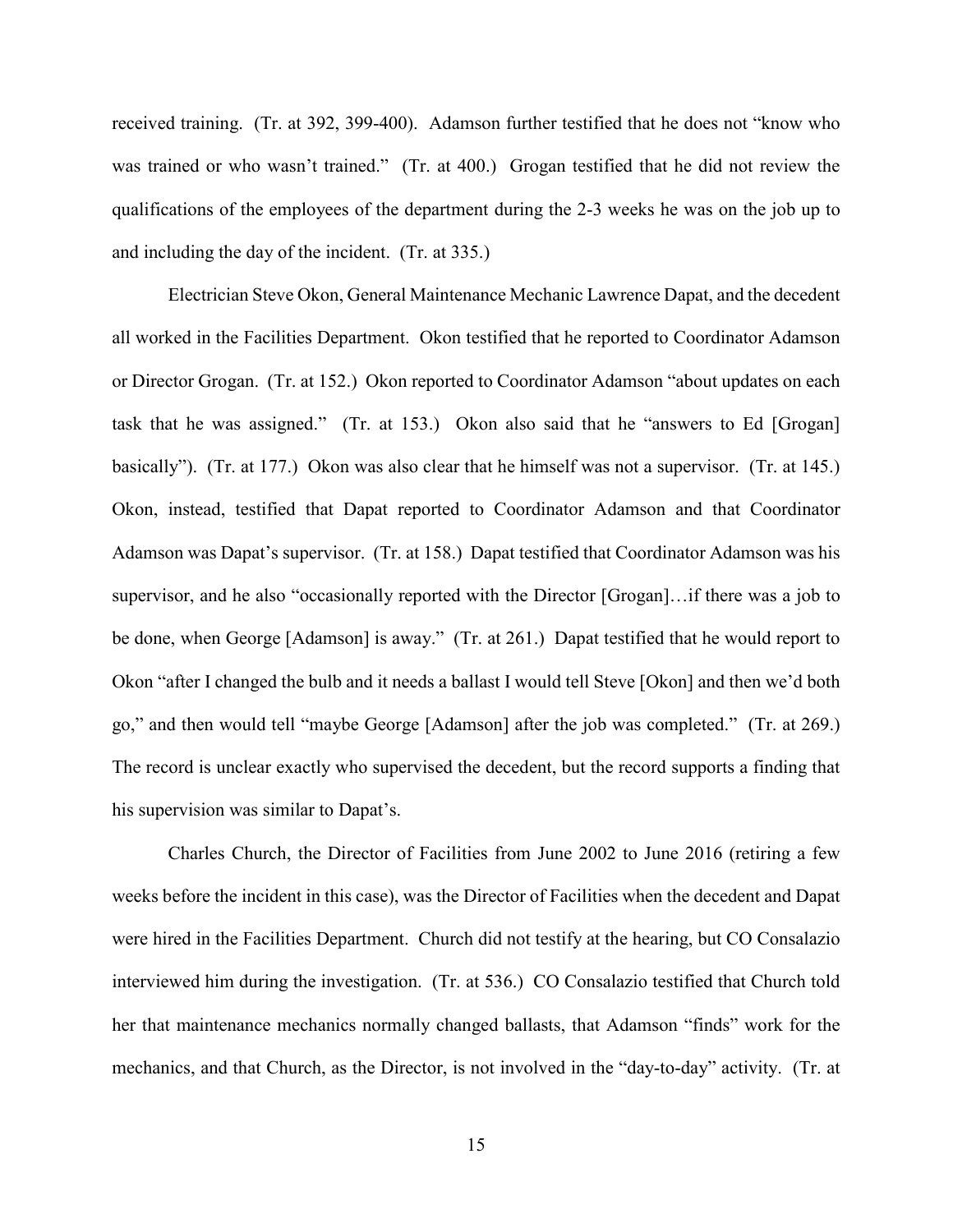536.) Church also told CO Consalazio that "he didn't think that [the decedent] was in the lockout/tag out training in 2014." (Tr. at 536.)

Adamson testified that when the decedent came to him to report that he needed to order more ballasts, Adamson asked the decedent whether he was "doing ballasts," and the decedent told him yes. (Tr. at 385.) Adamson then testified that he immediately told the decedent to stop changing ballasts and then told Church, the Director at the time, that the decedent was changing ballasts and that Adamson had told the decedent "not to do it anymore." (Tr. at 386.) Adamson testified that it was not his responsibility, it was instead the Director's responsibility, to take steps to make sure employees received training. (Tr. at 399-400.) He further testified that he would not have "that information" regarding whether an employee needed training related to his job duties (i.e. "I wouldn't know who was trained or who wasn't trained.") (Tr. at 400.)

Dapat started as a general maintenance mechanic in the Facilities Department on April 2, 2015. (Tr. at 516.) Dapat testified as to how he became general maintenance mechanic for JCMC. He testified that he used to "do the shuttle. I just shuttle people around. And one of the people I used to shuttle was Charlie Church. So I was talking with Charlie about my previous experience and when there was an opening in the general maintenance position I was talking to Charlie about that." (Tr. at 278.) Dapat testified that he applied for the position, submitted his resume and interviewed with Church and Adamson. (Tr. at 279-280.)

Dapat said that he told Church about his previous employment experience. (Tr. at 278.) Dapat testified that before working at JCMC, he worked for one year for Sica Electric, an electrical contractor. (Tr. at 282.) He testified that, while working "a little bit with an electrician," he "learned how to work on [ballasts] safely. Live." (Tr. at 282.) He explained during a deposition for this case that this project is where Sica Electric "re-lamped the whole store and just changed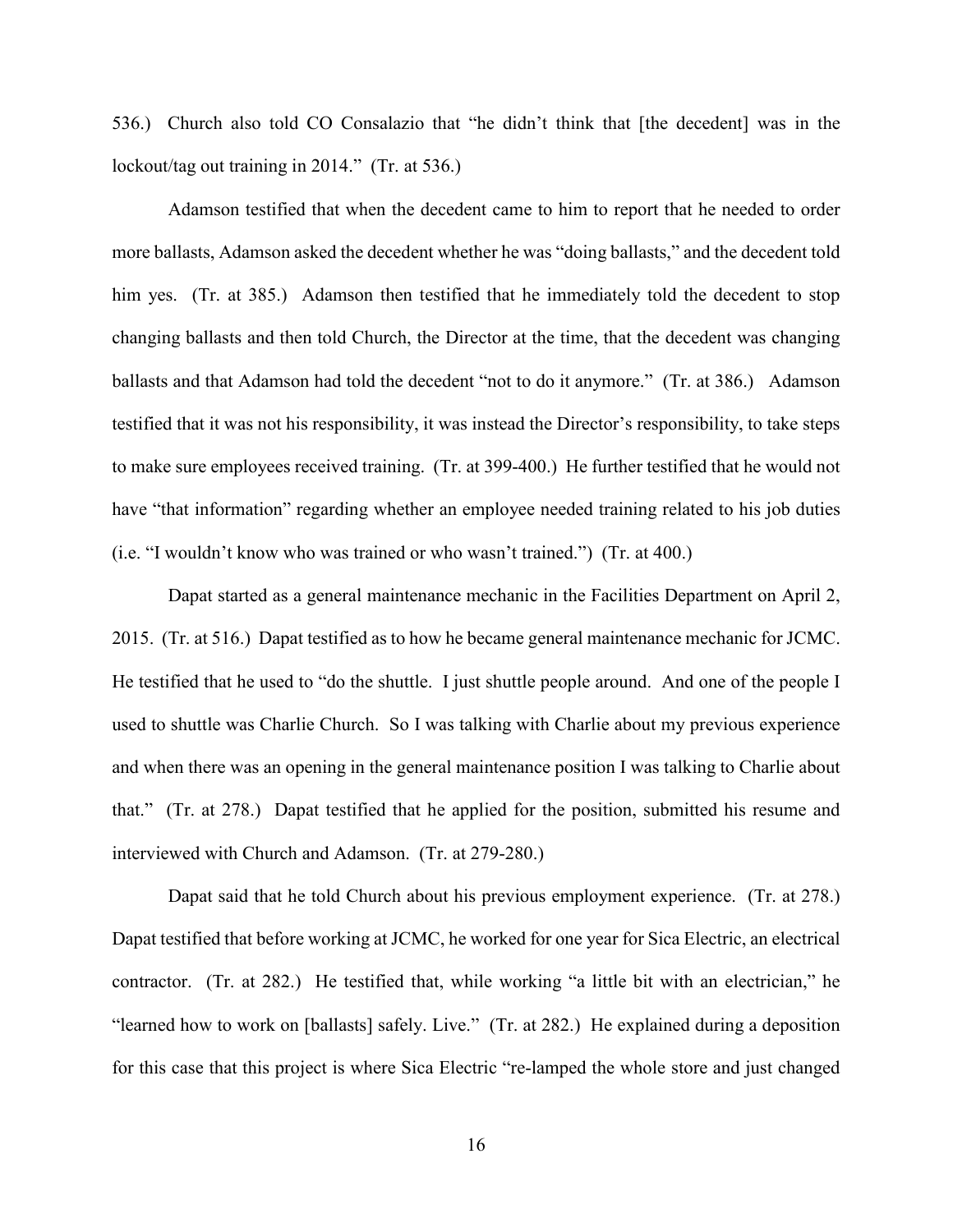the ballasts. Actually we did it live because we couldn't turn off the lights in the store." (Tr. at 295.) He testified during deposition that he told Adamson this previous electrical experience at Sica Electric. (Tr. at 294.) Dapat further testified that he did not discuss electrical safety with either Church or Adamson. (Tr. at 278, 280.) Dapat first worked for "several months" on the night shift as a general maintenance mechanic, and then switched to the day shift.<sup>[7](#page-16-0)</sup> (Tr. at 251-252.)

During his December 7, 2017 deposition, Okon testified that Adamson never come to him to ask for feedback about Dapat's work, rather Okon testified that he took it upon himself to approach Adamson to let him know that Dapat was "doing great, you know, I watch him doing such good – doing such things, good choice, you know, basically." (Tr. at 176.) Also, during his deposition, Okon testified that he and Dapat did not talk about whether Dapat was trained in lockout/tag out or de-energization or other electrical safety work practices. (Tr. at 186.) A further excerpt from the deposition states:

Do you remember if you submitted a position that Mr. Ortiz [Okon's previous assistant] had and he was going to help you do electrical work, were you aware of any training or experience that Mr. Dapat had in electrical work? Answer, line 6: I heard he had some experience but I doubt these things until I trained him myself.

(Tr. at 186.)

Respondent hired the decedent on August 5, 2015. (Second Amended Joint Prehearing Statement at 9; Tr. at 111.) At the time he was hired, the decedent had training in heating, ventilating and air conditioning, but no training in electrical work. (Tr. at 448-453; Exs. S-11 (high school diploma from GM Financial Center in Cooling and Conditioning); S-12 (experience certificate in telecommunications); S-13 (Certificate of Apprenticeship in Metal and Air Condition

<span id="page-16-0"></span><sup>&</sup>lt;sup>7</sup> The day shift ran from 7 a.m. to 3 p.m., and the night shift ran from 3 p.m. to 11 p.m., every day of the week. (Tr. at 251-252.)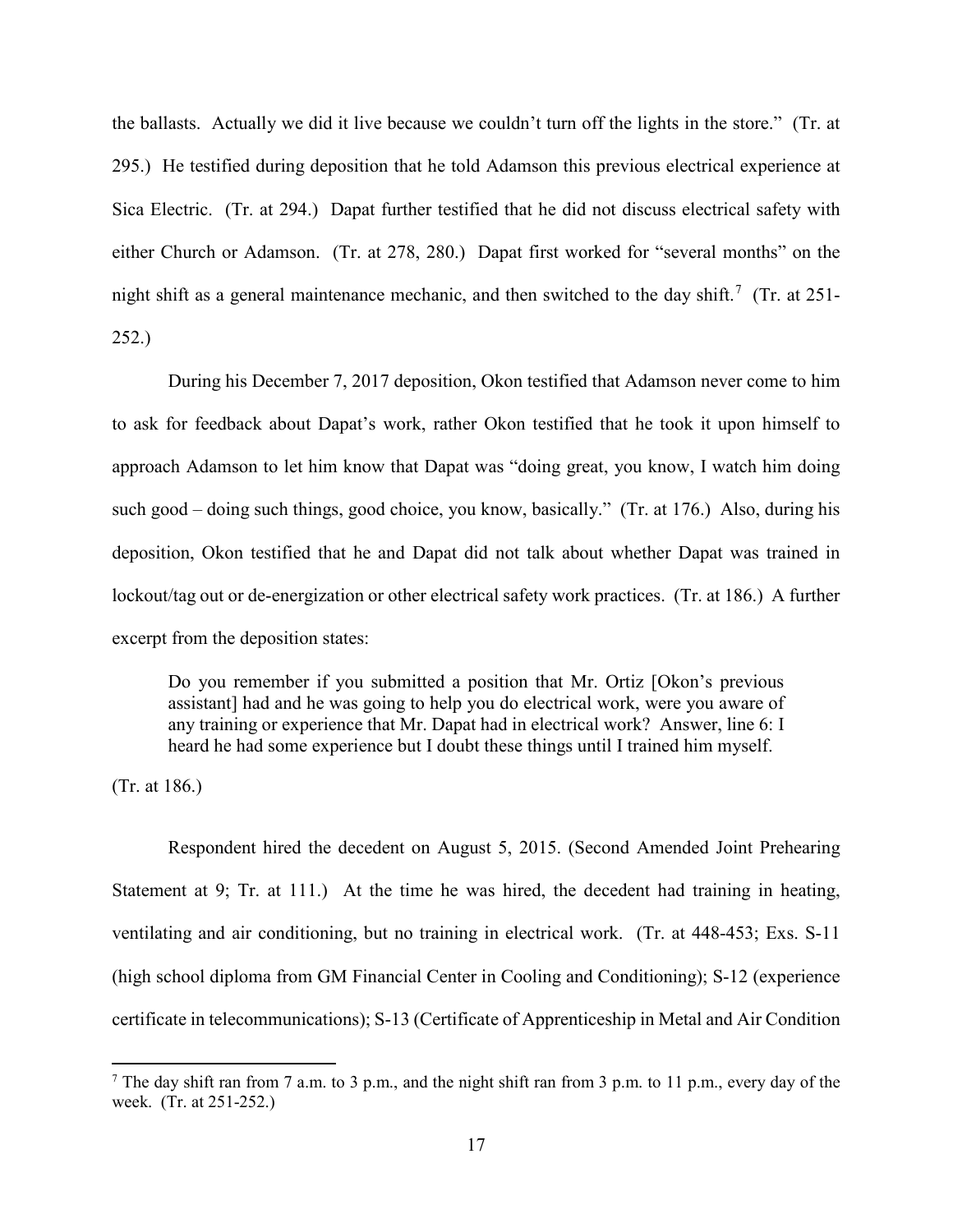(sic)); S-14 (diplomas from Hudson Technical School in Air Conditioning and Refrigeration); S-15 (resume showing experience in Air Conditioning and Refrigeration); S-16 (Certificate of Completion from National Occupation Competency Testing Institute in HVAC).) (Sec'y Br. 12.)

## *Work Assignments*

The record indicates that general maintenance mechanics come to address a light fixture by one of three ways: (1) a written work order assigned by Coordinator Adamson, (2) verbal instruction over the phone or radio by Coordinator Adamson, Director Grogan, or "a secretary that's taking phone calls at that moment," or (3) on their own volition while "making rounds" throughout JCMC's physical plant. (Tr. at 107, 157, 160-161, 184-185, 268, 365-366, 405-406, 484, 486.) As noted earlier, if a light is out, there are three possible ways to fix it: (1) replace the light bulb, if that does not work, (2) check if there is power to the ballast, and if that does not work, (3) replace the ballast.<sup>[8](#page-17-0)</sup> When the Facilities Department gets a request to fix a light that has gone

A He would just send me up saying a light's not working.

- Q But as you testified, George merely said to you that there's a light out in the hallway and go fix it?
- A Yeah, basically he would ask me to take a look at it and see what the problem is.
- Q If you came upon a ballast -- I'm sorry, if you came upon a light fixture that was out and you made a determination that the ballast had to be replaced, would you report that to anyone?
- A Yes. I would -- after I changed the bulb and it needs a ballast I would tell Steve and then we'd both go.

<span id="page-17-0"></span><sup>8</sup> Dapat testified:

Q Before the incident was one of the types of job assignments that George gave you to change ballasts?

Q If you got the job assignment that a light was not working what steps would you take to get the light working again?

A First I would try to replace the bulb. If it's not the bulb then I would check to see if there's power to the ballast. If there is power to the ballast then we would have to replace the ballast.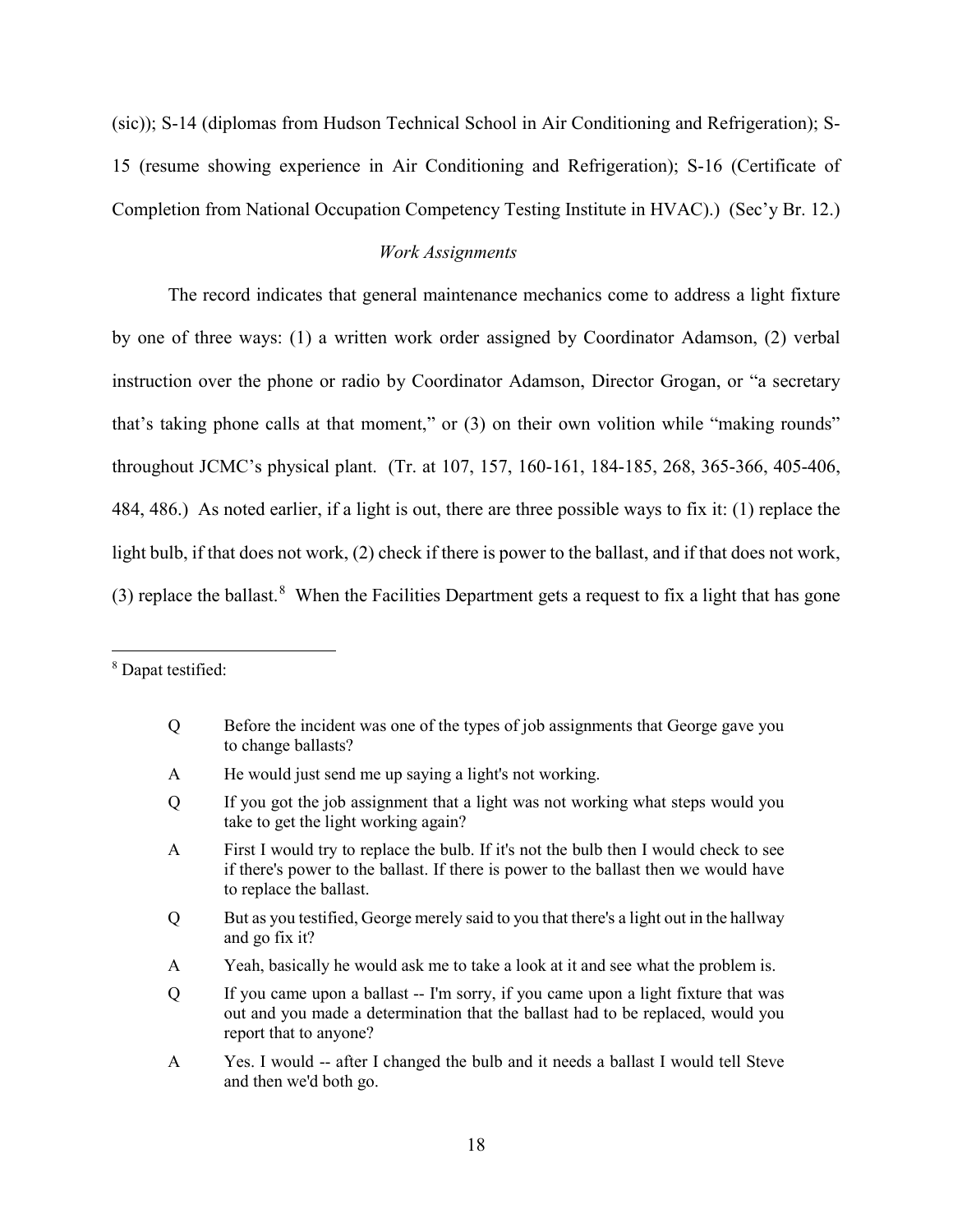out, Adamson testified that he did not know if it was a simple light bulb fix, or a ballast issue.<sup>[9](#page-18-0)</sup>

(Tr. at 406-407.) According to Dapat, there are "too many" light fixtures at JCMC. (Tr. at 293.)

- Q Would you tell anyone else but Steve?
- A Maybe George after the job was completed.
- Q If you were to -- at the time that you told -- at those times that you told George that you had changed a ballast, did he have any reaction to that?
- A No.
- Q If you came upon -- the procedure you've described where if you came upon a light fixture that was out, you would test to see if the bulb was working and then if it wasn't the bulb and the ballast needed to be replaced, would you do those types of things by yourself?
- A If Steve is not available I would do it by myself.

## (Tr. at 268.)

<span id="page-18-0"></span><sup>9</sup> Adamson testified:

- Q And does that mean a staff person in the hospital could stop a plumber and say there is a sink stopped up in 3-E, can you do something about it?
- A It's happened before, you know, where somebody would stop -- my drawer is broke, can you fix it? Or my light's out, can you change the bulb, you know, things of that nature.
- Q And are there occasions that that work is then performed without you assigning it?
- A I believe so, sometimes. Sometimes they'll come up to me and say oh, so and so stopped me, asked me to put the wheel back on a chair or change a light in their office.
- Q Do you then enter a work order?
- A Yes.
- Q Okay. Now, when you issue assignments connected with lights, do you know a ballast is out?
- A No.
- Q So what do you issue as the assignment?
- A To change -- I don't know if it's a ballast. Somebody may have told me I changed the light, so I'm going to assume it's the ballast, so I would just automatically just, you know, change ballast.
- Q But you're not an electrician?
- A No.
- Q Now, back to the work order --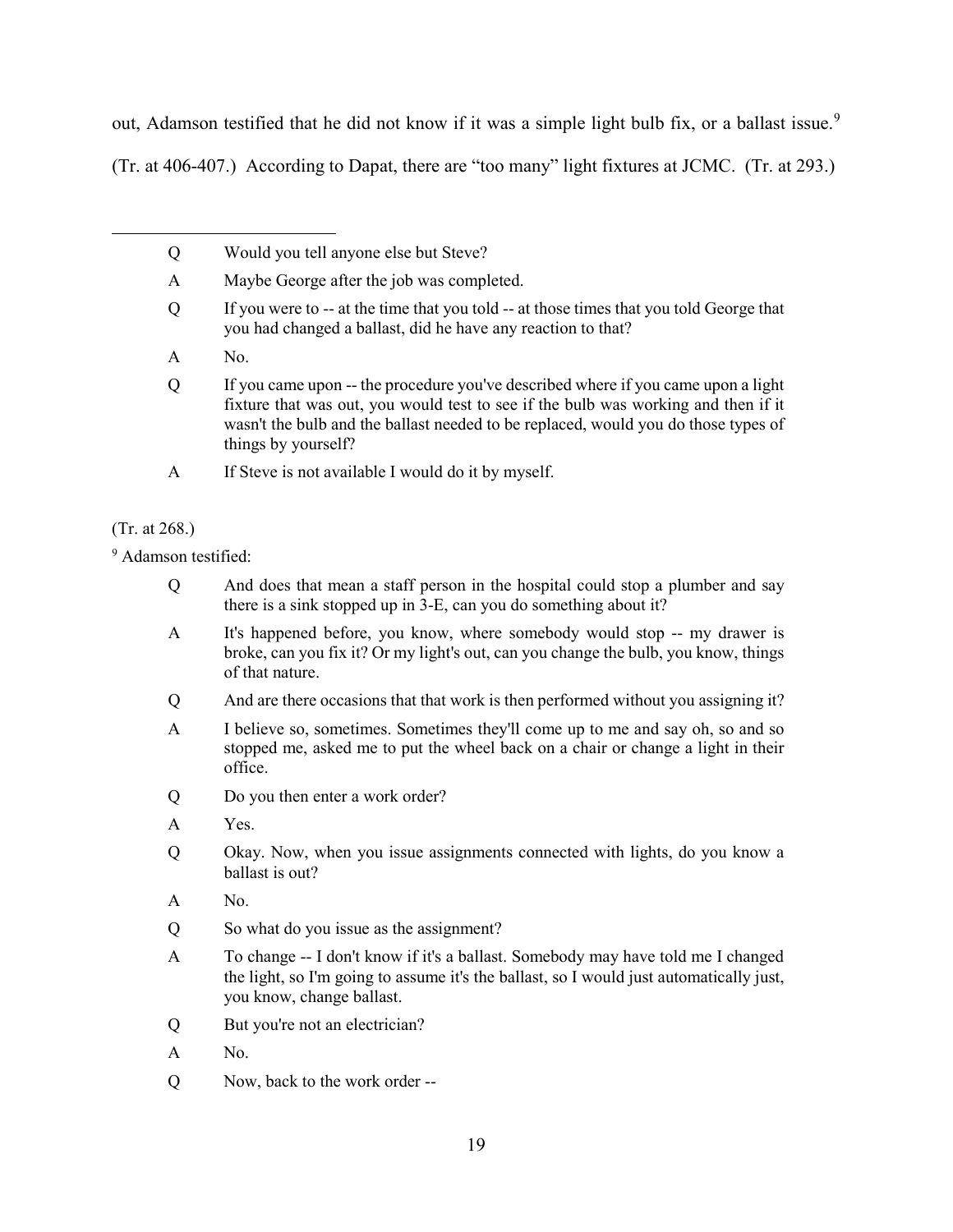The record contains at least 8 written work orders that the decedent had been assigned the task to address light fixtures and "replace ballasts" in the months leading up to the date of the incident. (T. 502-504; 638-639 (no objection that the employee number ("58") associated with the work orders was identified as the decedent's employee number); Exs. S-2, S-32.) On the day of the incident, Adamson did not issue a work order or verbal instruction or call the decedent on the radio or give him any assignment that night having to do with any kind of electrical task. (Tr. at 405.) Instead, the record establishes that the decedent came upon the light fixture during "his rounds" and addressed the light fixture on his own volition. (Tr. at 107.)

When asked about the multiple work orders documenting the fact that the decedent had changed multiple ballasts in the months leading up to the incident, Adamson testified that he only issues work orders "for the most part" and that he did not know if he created those specifically. (Tr. at 386-387.) Adamson "absolutely" denied ever giving the decedent an assignment to change ballasts. (Tr. at 384.)

### *Training*

Respondent claims that JCMC "established extensive employee training from initial orientation through mandatory annual training and individual department training." (Resp't Br. 40.) Mary Cataudella, Vice President of Human Resources who oversees the new employee orientation program, described what the two-day orientation consists of:

Yes, it's a two day program which starts off with the CEO and all of his administrators introducing themselves to the employees and asking the employees why they came to Jersey City, what their title is and getting them to know each other and then the day proceeds with topics such as blood born pathogen, hazardous material, infection control procedures, cultural diversity, Human Resource benefits, policies and procedures, fire safety, violent prevention in the work place.

A I mean there could be a dozen things wrong with the fixture. I'm not going to list everything on the work order.

<sup>(</sup>Tr. at 406-407.)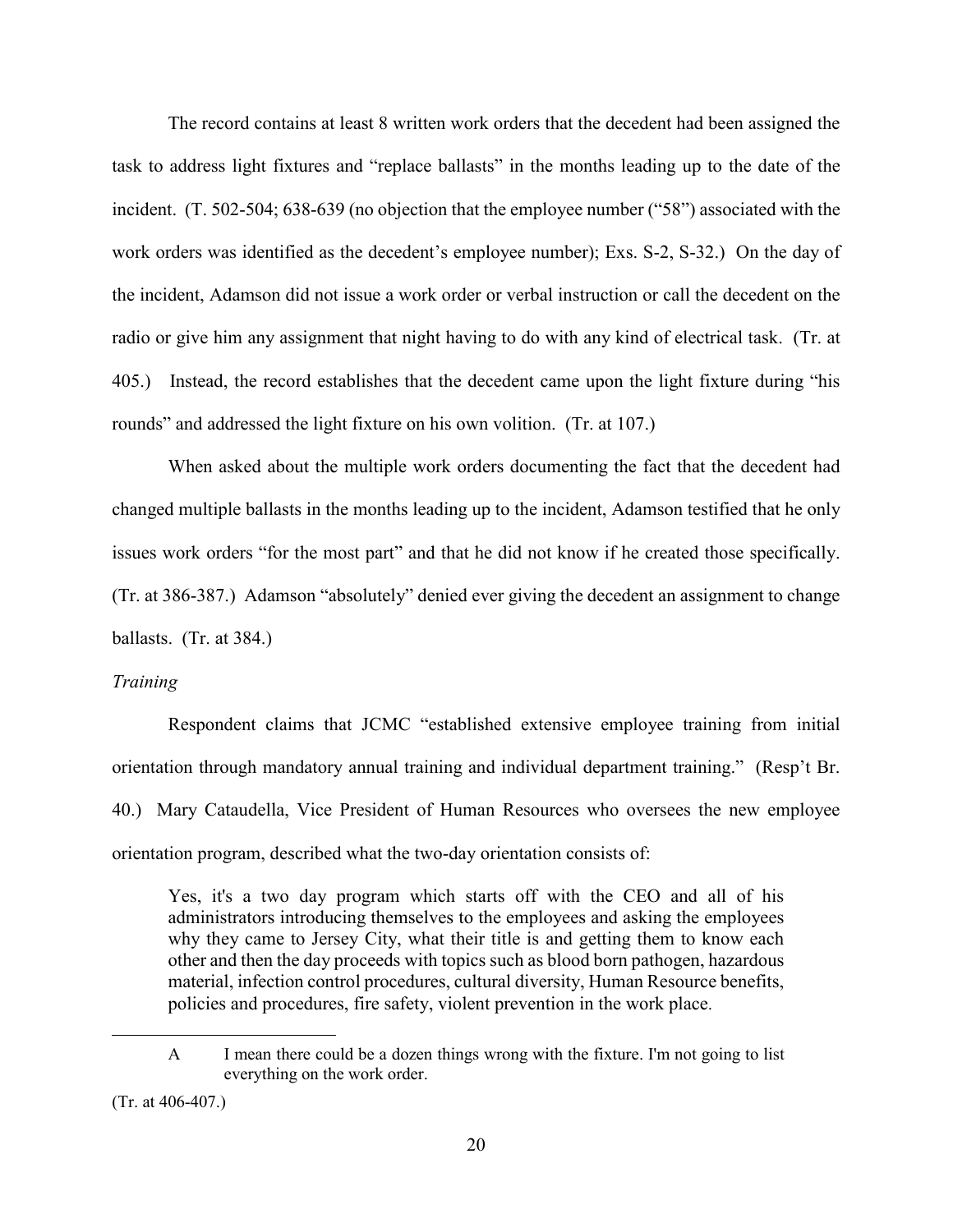(Tr. at 53.) Cataudella testified that all new JCMC employees, no matter their job title, are required to attend this two-day orientation together. (Tr. at 63-64.) All new hires, representing departments such as dietary, pharmacy, anesthesia as well as maintenance, are all taught the same lockout/tag out practices discussed, among other topics, within an hour and a half session entitled "Environment of Care & Right to Know, Safety, Equipment, & Utilities Management Security Management, Hazardous Material & Waste Mgmt." (Tr. at 63-64; Exs. R-7 at 1, R-8 at 1.) The record establishes that the decedent attended the two-orientation meeting on August 31 and September 1, 2015. (Tr. at 111, 658; Exs. R-7, R-8.) The record does not similarly establish that Dapat attended a two-day orientation meeting.<sup>[10](#page-20-0)</sup>

In addition to this two-day new hire orientation, all JCMC employees are expected to complete annual refresher training of the same subjects covered in orientation via an online training module. (Tr. at 55-56; Exs. R-1, R-3, R-4, R-31.) Okon testified that the training in these modules "wasn't for – to educate how to do the work with electrical, it's how to do it safe. So it was just about lockout/tag out so you could work safely on anything that comes up." (Tr. at 181.) These training modules, which served as a refresher to what was taught at orientation, had nothing specifically about changing ballasts. (Tr. at 181.) The decedent did not attend the annual refresher training as the incident occurred less than a year into his first year at JCMC. (Tr. at 111-112.) Dapat testified that he recalls the annual refresher online modules shown at the hearing, but he did not know when he took the annual refresher training and the record does not establish when he took the annual refresher training. (Tr. at 286-287.) The record does establish, however, that

<span id="page-20-0"></span> $10$  The record does not indicate when Dapat attended new-hire orientation training. It is noted that Dapat was originally hired by JCMC as a courier, and then transferred into the Facilities Department a few months afterward. (Tr. at 247-248.)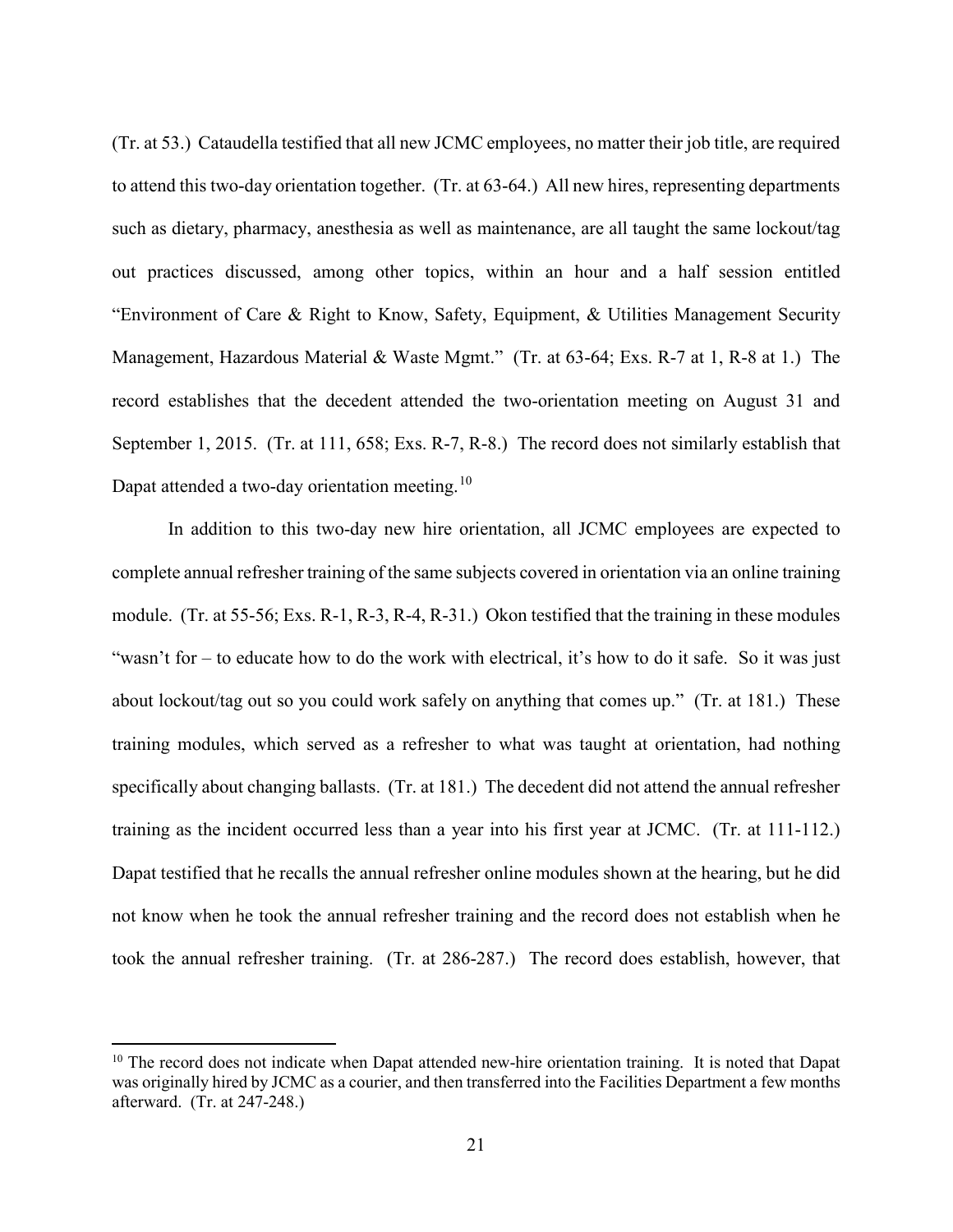Dapat completed a course termed "Joint Commission OSHA Compliance Course Electrical Safety" on June 30, 2014, and May 14, 2015. (Tr. at 208; Ex. R-17.)

JCMC also provided lockout/tag out training: once on April 23, 2014, and then after the incident on July 12, 2016. Neither the decedent nor Dapat attended the 2014 lockout-tag out training, as they had not been hired by that time. Rather, attendees at the 2014 training included Church (who gave the training), Adamson, Okon, and Okon's assistant at the time. (Tr. at 20-23, 31-33; Ex. R-30 at 181.) At this lockout/tag out training, Church, Adamson, Okon and Okon's assistant at the time discussed "basic lockout/tag out procedures and different complications. It was a lockout/tag out course not only for electrical, general mechanical lockout/tag out. It was a basic course for everyone to attend." (Tr. at 179-180.) Dapat attended the lockout/tag out training on July 12, 2016, after the incident. (Tr. at 288.) This lockout/tag out training discussed proper de-energization and lockout/tag out procedures for "an item that uses electric as power," although not specifically ballasts. (Tr. at 329-330).

Regarding on-the-job training, Okon was the only electrician on staff at JCMC. (Tr. at 30, 108, 138, 421.) As the only electrician on staff, Okon testified that he did *not* train the decedent at all in electrical safety, and that he never worked with the decedent, except on tasks like snow removal. (Tr. at 179.) On the other hand, Okon testified that he worked closely every day with Dapat "ever since he started," making sure Dapat "learned all the steps that I'm doing to learn [electrical] correctly," and that "as of 2016," Okon trusted Dapat "to change a simple ballast." (Tr. at 187-189.)

Dapat, in contrast, testified at his deposition that he did not start working together with Okon until after the incident and that before the incident, Dapat changed ballasts by himself. (Tr. at 256.) Dapat also testified that lockout/tag out procedures were instituted by JCMC after the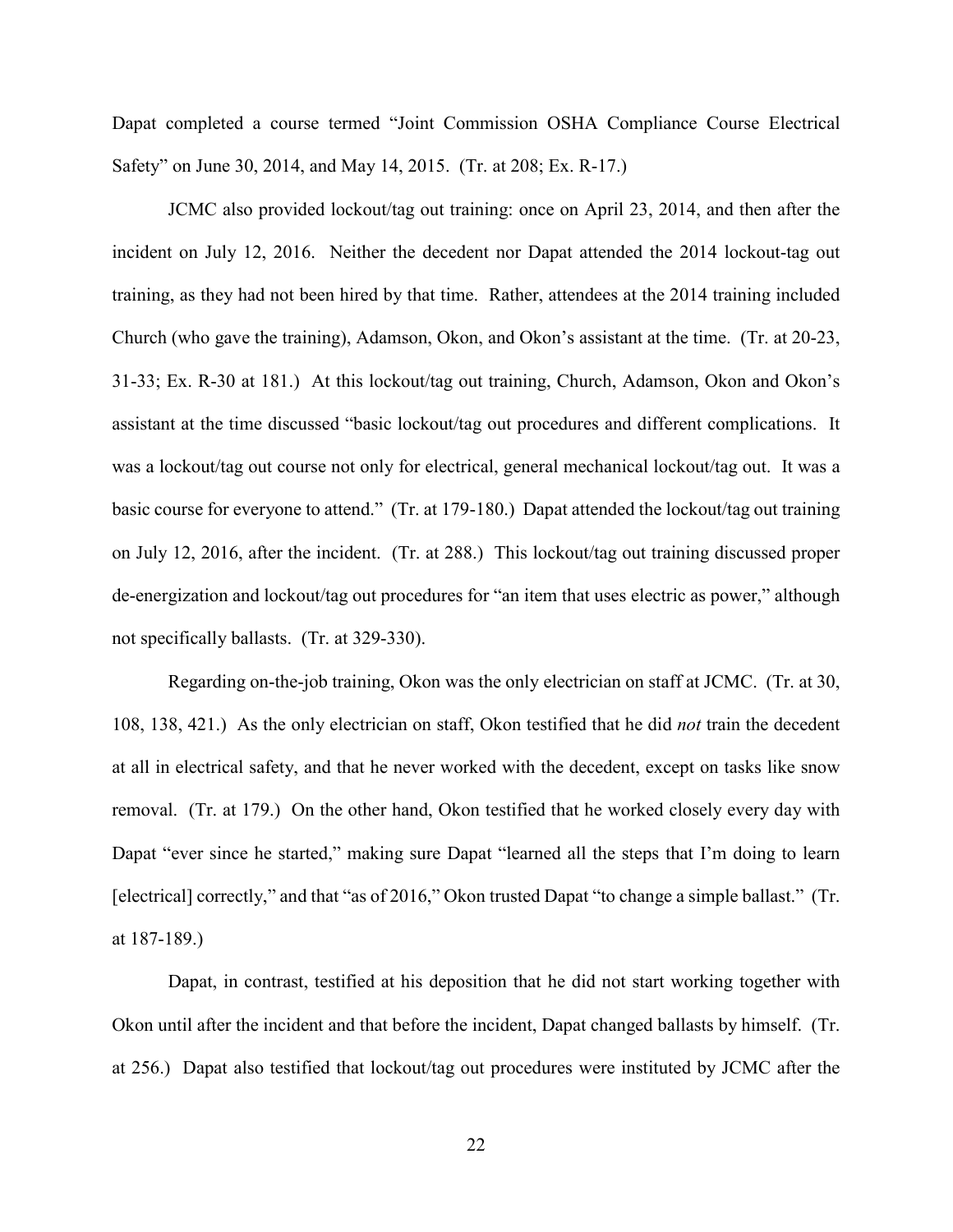incident. (Tr. at 272-273.) Dapat testified that before he came to work at JCMC, he worked as an apprentice as an electrician, but was never trained in lockout/tag out.<sup>[11](#page-22-0)</sup> He also testified that he did not even know about JCMC's lockout/tag out program until after the incident. (Tr. at 267.) *Deposition Discrepancies: Okon, Dapat and Grogan*

 The record contains several discrepancies between previous deposition testimony of Steve Okon, Lawrence Dapat, and Edward Grogan, and their own testimony at the hearing. (Tr. at 160, 175, 178, 186, 256, 281, 294-295, 313.) These discrepancies add to the murkiness of this record regarding the oversight of safety for JCMC's general maintenance mechanics. Additionally, the undersigned notes that these witnesses appeared uncomfortable and coached when they changed their story under examination by Respondent's counsel at the hearing. Their evasive testimony led to a lack of clarity in their responses. In contrast, the CO's testimony was convincing and consistent with the deposition testimony.

Steve Okon testified on December 7, 2017 at deposition that work is assigned to him by Adamson verbally over the phone or over the radio, and work could also be assigned to him by the

(Tr. at 267.)

<span id="page-22-0"></span><sup>&</sup>lt;sup>11</sup> Dapat testified:

Q And you said you apprenticed with an electrician?

A Yes. Roughly around -- it was one of my first jobs. I used to work for Sica Electric and I used to work with an electrician and I also had my own team. Used to change lamps and ballasts in department stores.

Q Did this apprenticeship -- did the person who was conducting the apprenticeship train you in lockout/tag out or de-energization?

A He taught me how to de-energize circuits but there was no lockout/tag out.

Q And what did he show you about de-energization?

A How to turn off the breaker, you know. Turning off the circuit before you work on the wiring.

Q But he didn't teach you anything about lockout/tag out?

A No.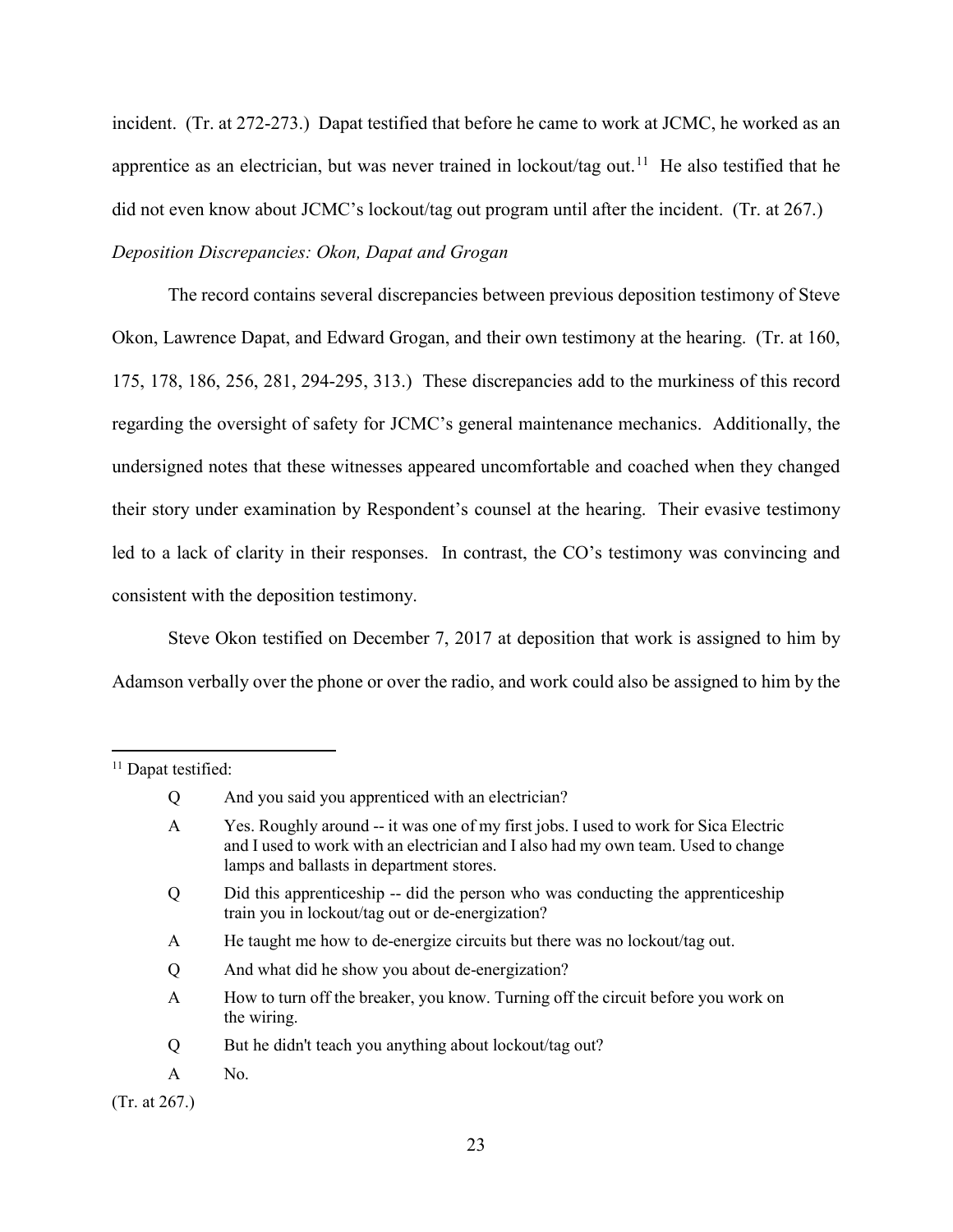Director, or "it could be a secretary that's taking phone calls at that moment." (Tr. at 160-161.) Later at the hearing, on April 24, 2018, Okon testified that he received assignments via work order, in addition to verbal assignments. (Tr. at 160.)

During his December 7, 2017 deposition, Okon testified that he never had any conversations with Church, Grogan or Adamson about the way Dapat did his lockout/tag out procedures or his de-energization procedures. (Tr. at 175, 178.) At the hearing, however, Okon testified that Grogan asked him whether Dapat was taking proper procedures, and he confirmed to Grogan "that we are doing it." (Tr. at 178.) He later testified that "I believe I must have but I don't remember." (Tr. at 226.)

Okon testified at the hearing that he and Dapat worked "side by side...ever since the day he started." (Tr. at 188.) Dapat testified that "even before the incident I was changing the ballasts with Steve [Okon]." (Tr. at 255.) Dapat, however, during his deposition on December 7, 2017, testified that he began "teaming up" with Okon after the incident, and that before the incident he changed ballasts by himself. (Tr. at 256.) Also during his deposition, Dapat testified that the extent of his communication with Adamson regarding his work with Okon consisted of Adamson asking Dapat for status updates and whether a particular job was completed. (Tr. at 281.) During the hearing, however, Dapat testified that he did not remember any communications with Adamson before June 2016 regarding work he did with Okon. (Tr. at 280.)

Under cross-examination, Dapat agreed that at his deposition that he had communicated with Adamson about his training and experience in electrical work when he "first got interviewed" for the job. (Tr. at 294.) Under redirect examination, Dapat clarified that his deposition testimony revealed that this communication with Adamson at his job interview consisted of his experience at Sica Electric, where he worked with live electricity changing ballasts. (Tr. at 295.) He had also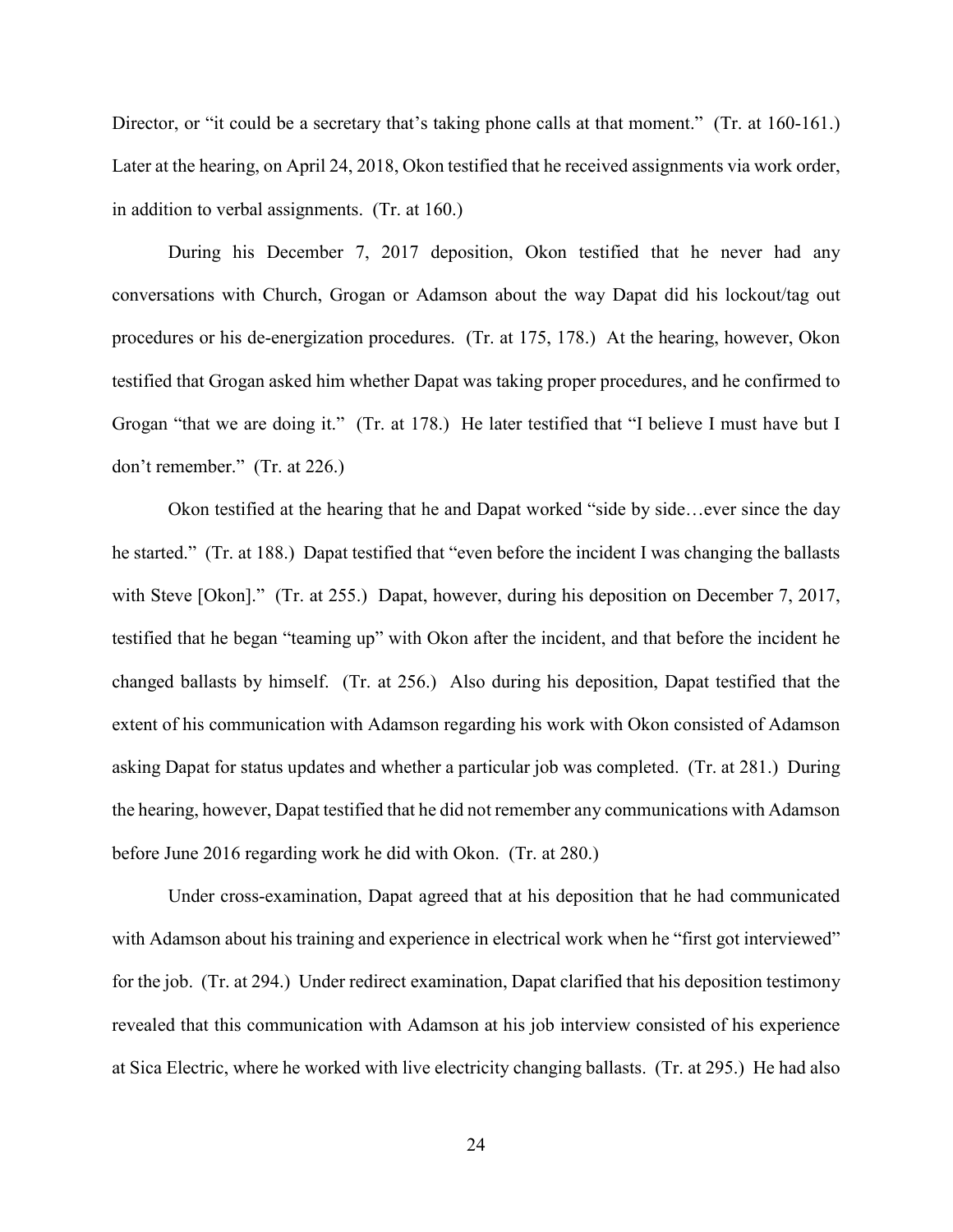testified at his deposition that he discussed with Adamson that his training consisted of only "onthe-job" training and he did not discuss his knowledge of electrical safety work practices. (Tr. at 295.)

At the hearing, Grogan testified that while he knew the incident occurred on a Sunday, he did not remember exactly when he first participated in the discussions with his management team in determining what caused the incident. (Tr. at 311-312.) Grogan was then reminded by his deposition testimony that he believed that the first discussion meeting he participated in occurred the very next day after the incident, Monday. (Tr. at 312-313.)

#### **DISCUSSION**

To prove a violation of an OSHA standard, the Secretary must establish that (1) the cited standard applies, (2) there was a failure to comply with the cited standard, (3) employees had access to the violative condition, and (4) the employer knew or could have known of the condition with the exercise of reasonable diligence. *Astra Pharma. Prods.*, 9 BNA OSHC 2126, 2129 (No. 78-6247, 1981) *aff'd in relevant part*, 681 F.2d 691 (D.C. Cir. 1980). A violation is "serious" if a substantial probability of death or serious physical harm could have resulted from the violative condition. 29 U.S.C. § 666(k).

#### *Serious Citation 1, Item 1: De-Energization*

The Secretary claims that Respondent violated 29 C.F.R. § 1910.333(a)(1), which requires:

Live parts to which an employee may be exposed shall be deenergized before the employee works on or near them, unless the employer can demonstrate that deenergizing introduces additional or increased hazards or is infeasible due to equipment design or operational limitations. Live parts that operate at less than 50 volts to ground need not be deenergized if there will be no increased exposure to electrical burns or to explosion due to electric arcs.

29 C.F.R. § 1910.333(a)(1). The Secretary alleges that: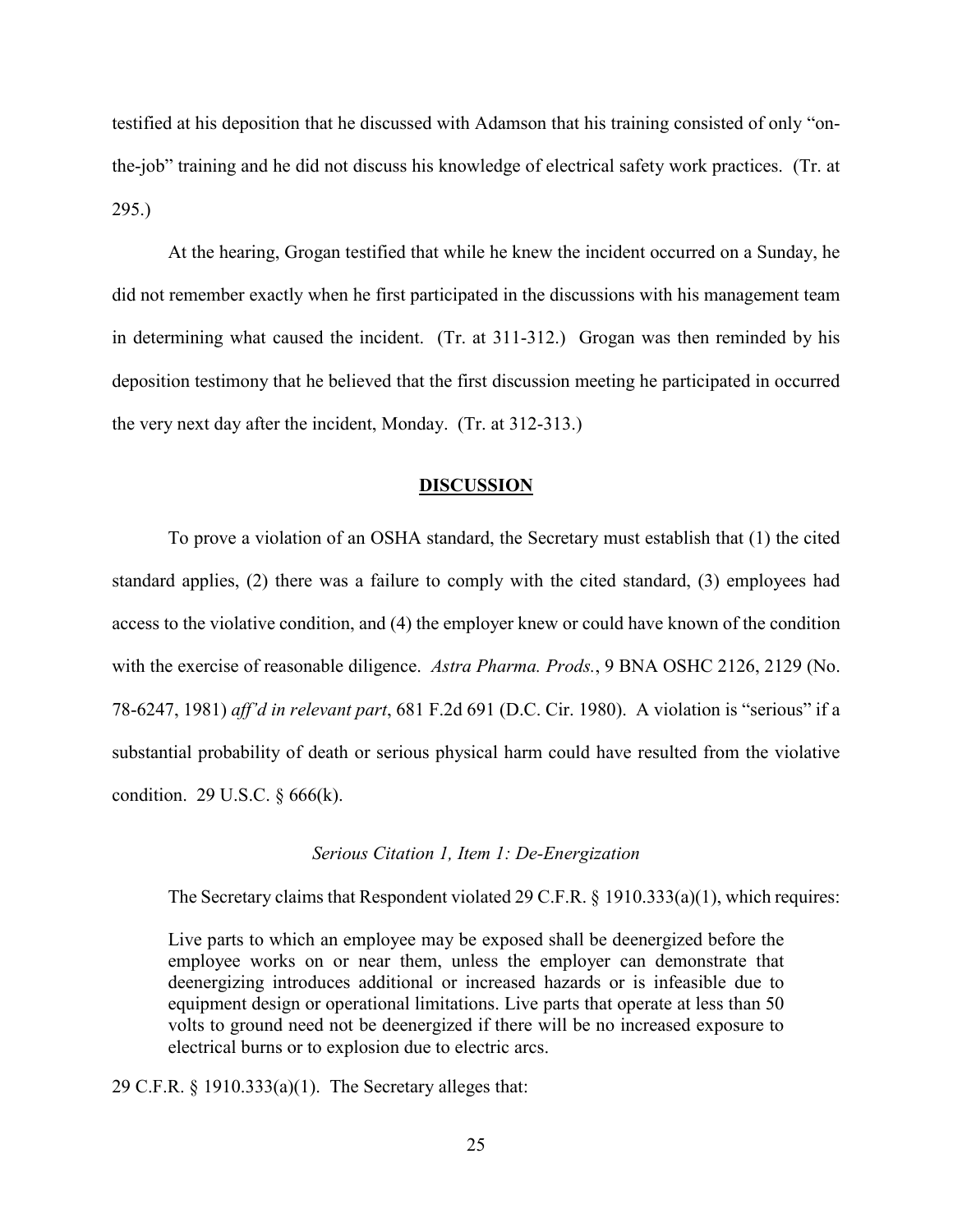[g]eneral maintenance mechanics work on live 277 volt AC while changing ballasts for overhead fluorescent lights. On or about 06/26/16, a worker performing such operations received an electrical shock while working from an A frame ladder. The worker fell approximately 6 ft. to the floor below, striking his head and later died of his injuries.

(Citation at 6.)

Respondent argues that no general maintenance mechanic was ever directed or authorized to work on live current, and that only Okon and Dapat were authorized to even change ballasts. (Resp't Br. 26-28; Tr. at 340.) Therefore, Respondent argues that the Secretary failed to establish both that JCMC violated the cited standard and that it had actual or constructive knowledge of any general maintenance mechanic violating the cited standard. (Resp't Br. 28-29; Resp't Reply Br.  $2 - 3.$ 

The record establishes that the cited standard was applicable here, that the standard was violated and that the decedent, JCMC's employee, was exposed to live parts on June 26, 2016. Light fixtures at JCMC ran on 277 volt current, which is greater than the 50-volt exception to the standard. (Tr. at 147. 464.) If a light fixture needed to be addressed, because for example the light had gone out, JCMC's general maintenance mechanics were initially charged with "changing a light bulb." (Tr. at 30.) If changing the light bulb failed to correct the lighting issue, two possible situations would have to be explored: either the voltage had been interrupted or the ballast was damaged. (Tr. at 148.) In exploring either situation, the employee was exposed to live current unless the light fixture was completely de-energized. As found above, the decedent did not deenergize the light fixture and was working on live current, greater than 50 volts, when he was electrocuted while working on the light fixture.<sup>12</sup>

<span id="page-25-0"></span> $12$  The record also establishes that Dapat changed ballasts, and therefore was also exposed to the possibility of live current when he changed ballasts. JCMC does not dispute that Dapat actually worked on live current at least once, before the incident, while changing a ballast and does not dispute that Dapat regularly changed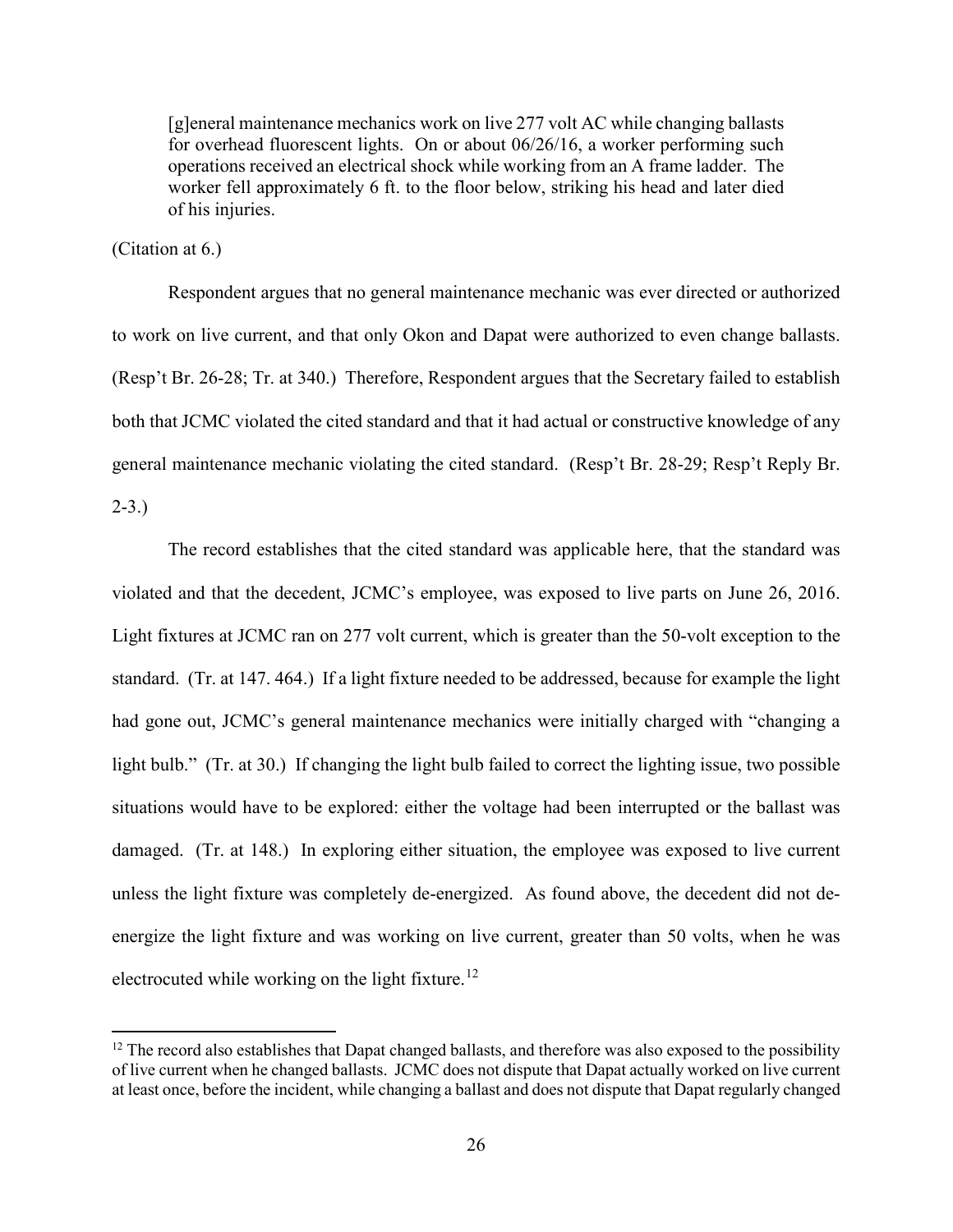"The knowledge element of a violation does not require a showing that the employer was actually aware that it was in violation of an OSHA standard; rather it is established if the record shows that the employer knew or should have known of the conditions constituting a violation." *Peterson Bros. Steel Erection Co.*, 16 BNA OSHC 1196, 1199 (No. 90-2304, 1993), *aff'd*, 26 F.3d 573 (5th Cir. 1994). To establish whether the employer should have known of the conditions constituting a violation, the Secretary must show whether the employer:

constructively knew of it--that is, the employer could have known with the exercise of reasonable diligence. *…* Whether an employer was reasonably diligent involves a consideration of several factors, including the employer's obligation to have adequate work rules and training programs, to adequately supervise employees, to anticipate hazards to which employees may be exposed, and to take measures to prevent the occurrence of violations.

*Par Elec. Contractors, Inc.*, 20 BNA OSHC 1624, 1627 (No. 99-1520, 2004) (citations omitted);

*see also N.Y. State Elec. & Gas Corp. v. Sec'y of Labor*, 88 F.3d 98, 108 (2d Cir. 1996) (holding

that Secretary bears the burden of proof regarding the issue of knowledge "even when knowledge

charged to an employer is predicated on its alleged inadequate safety policy."). "The knowledge

of a supervisory employee may be imputed to his or her employer." *Par*, 20 BNA OSHC at 1627.

ballasts in his role as a general maintenance mechanic. Respondent argues that because the citation itself limited the instance of exposure to the decedent's incident on June 26, 2016, that the Secretary inappropriately expanded the scope of the charge by including Dapat's work with ballasts. (Resp't Reply Br. 2.)

Any such expansion is harmless because this violation is upheld based on the decedent's incident. The undersigned, however, finds any such amendment to the alleged violation description to this citation item would be proper, and Respondent would not be prejudiced, because Respondent had the opportunity and did fully litigate the issues surrounding Dapat for this citation item at the hearing. *See* Tr. at 249 (asking Dapat on direct examination "a series of questions about the time period before [the decedent's] incident" regarding his duties and procedures addressing light fixtures), and Tr. at 541 (CO testifying on direct examination regarding knowledge of safe electrical practices of both decedent and Dapat for Citation 1, Item 1); *N. Y. State Elec. & Gas Corp. v. Sec'y of Labor*, 88 F.3d 98, 104 (2d Cir. 1996) ("[i]n an administrative proceeding … pleadings are liberally construed and easily amended."); *Nat'l Realty & Constr. Co., Inc. v. OSHRC*, 489 F.2d 1257, 1264 (D.C. Cir. 1973)("So long as fair notice is afforded, an issue litigated at an administrative hearing may be decided by the hearing agency even though the formal pleadings did not squarely raise the issue.").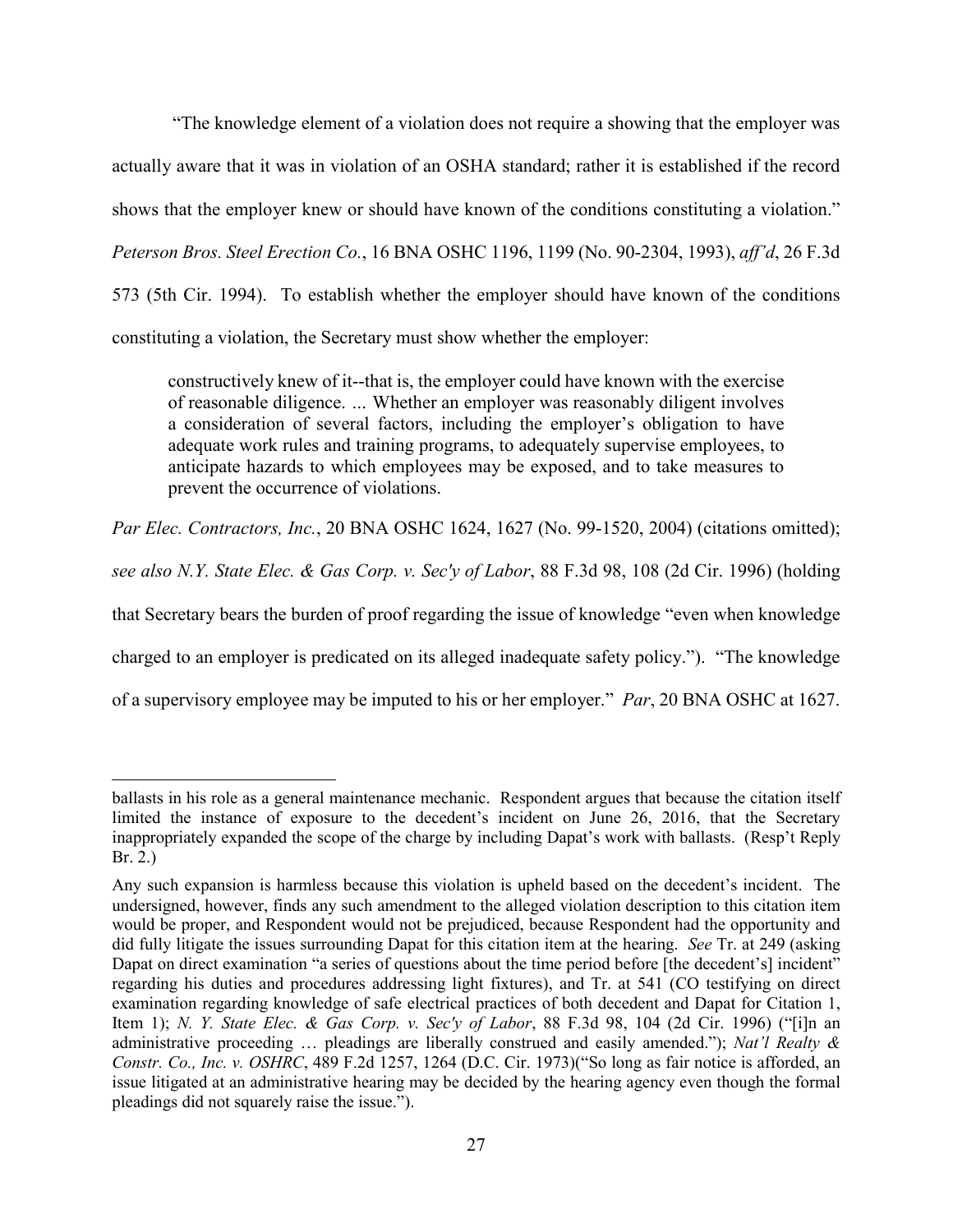Respondent argues that changing a ballast is not the same thing as working "live." (Resp't Reply Br. 2 (asserting, "Rather, by sleight of hand, the Secretary attempts to prove knowledge of 'live' work by referring to evidence of ballast changes. They are critically different.").) Okon, however, testified that addressing a light fixture necessarily involves potential exposure to live electricity should a simple light bulb replacement be unsuccessful. (Tr. at 148.) The record establishes that the decedent routinely addressed light fixtures and "changed ballasts" documented in written work orders in the months leading up to the incident. (Exs. S-2, S-32.) These written work orders were issued by Adamson "for the most part," or at the very least, by someone who had authorization to direct the decedent to address those light fixtures. *Am. Eng'g & Dev. Corp.*, 23 BNA OSHC 2093, 2095-96 (No. 10-0359, 2012) (imputing knowledge of backhoe operator who lacked authority to hire or fire but was charged with giving work instructions and orders to other employees); *Dover Elevator Co.*, 16 BNA OSHC 1281, 1286 (No. 91-862, 1993) ("[A]n employee . . . empowered to direct that corrective measures be taken is a supervisor[]."). These work orders are sufficient to impute actual knowledge to Respondent that the decedent was addressing light fixtures at JCMC and therefore was potentially exposed to live current. *Am. Eng'g & Dev. Corp.*, 23 BNA OSHC at 2095 (knowledge is imputed to the employer "through its supervisory employee.").

Additionally, Adamson testified that the decedent told him that he was changing ballasts, and that Adamson told the decedent not to change them. (Tr. at 386.) Adamson then testified that he told Church that the decedent was changing ballasts and that he had told the decedent not to change them. Church, however, told the CO that general maintenance mechanics normally changed ballasts, and that he knew that the decedent had not attended the 2014 lockout/tag out training, which Church himself ran. (Tr. at 20-23, 536.) It was also surmised by the RCA that the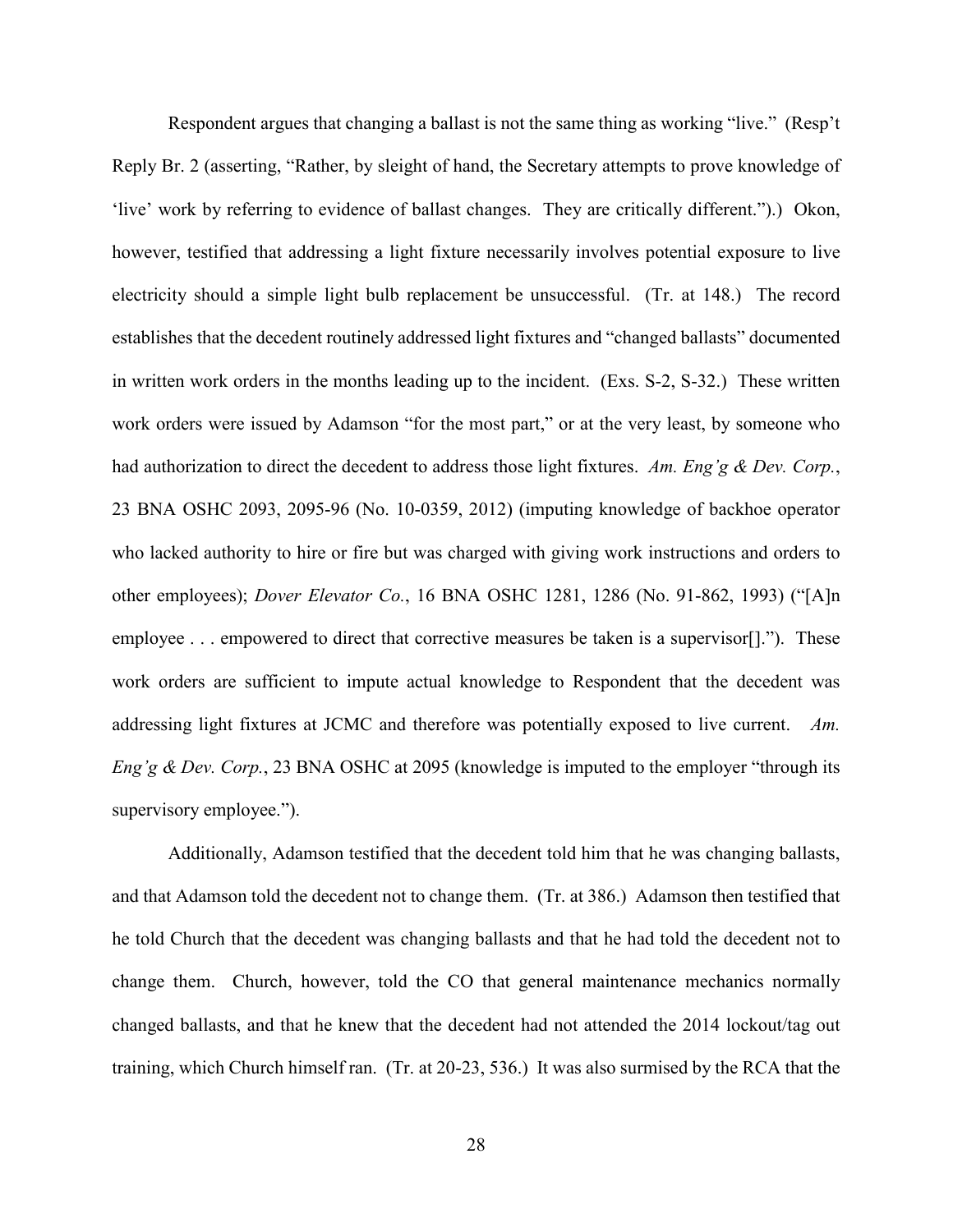decedent saw the light in disrepair while doing "his rounds" on the day of the incident and decided to address the light fixture himself. (Resp't Br. 14.) Newell testified to this fact, and CO Consalazio testified that Adamson told her that he knew that the decedent fixed items without a work order if he saw the item in disrepair while "doing rounds during the quiet part of his shift." (Tr. at 107, 486.)

Nothing in the record, moreover, establishes that JCMC took steps to ensure that the decedent did not change ballasts: the one electrician on staff did not train the decedent; no supervisor testified to the steps he took to monitor the decedent to make sure that he was not addressing light fixtures and to prevent further occurrences by the decedent; and JCMC did not provide training to the decedent in lockout/tag out or de-energization for the "simple" task of changing a ballast. These inactions add up and establish Respondent's constructive knowledge that the decedent was working with live current when he addressed light fixtures at JCMC. *Gary Concrete Prods., Inc.*, 15 BNA OSHC 1051, 1054-55 (No. 86-1087, 1991) (finding inadequate works rules and a lack of specific training or instructions on stacking techniques supported a finding of constructive knowledge). *Schuler-Haas Elec. Co.*, 21 BNA OSHC 1489, 1493-94 (No. 03-0322, 2006) (finding that employer had constructive knowledge because it could have known of the physical conditions constituting the violation); *Pride Oil Well Serv.*, 15 BNA OSHC 1809, 1814 (No. 87-692, 1992) (finding constructive knowledge when a supervisor could have discovered and eliminated the hazard with reasonable diligence).

As far as characterization, this citation item is properly characterized as serious. 29 U.S.C. § 666(k) (A violation is "serious" if a substantial probability of death or serious physical harm could have resulted from the violative condition). CO Consalazio testified that the hazard of electrocution, should it occur, was likely to cause death or serious physical harm. The decedent's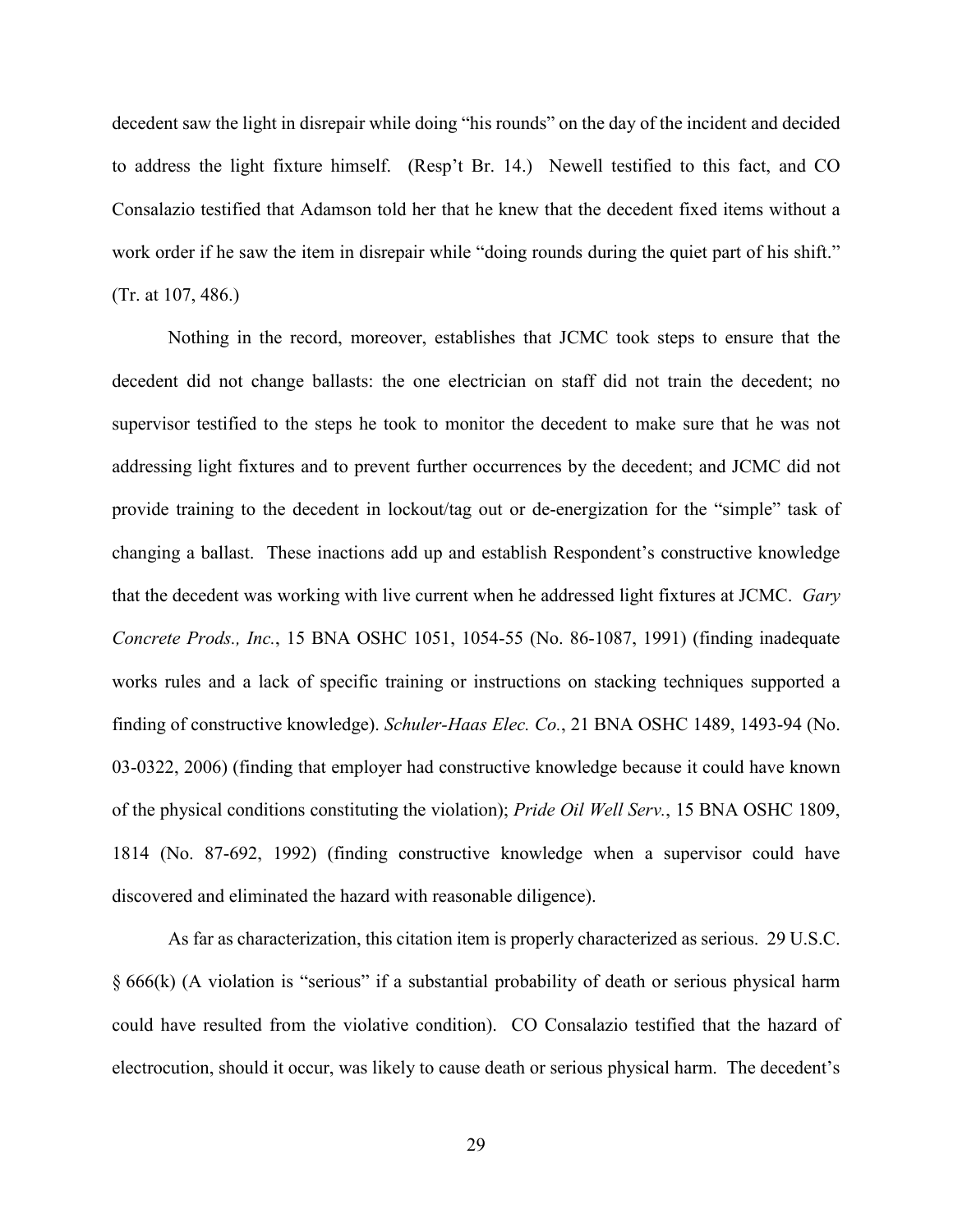autopsy report indicates that electrocution contributed to the decedent's death in this case. This serious citation item is affirmed.

*Serious Citation 1, Items 2a and 2b: Lockout/Tag Out* 

Item 2a: Lockout/Tag Out

The Secretary claims for Citation 1, Item 2a that Respondent violated 29 C.F.R. § 1910.333(b)(2), which requires:

While any employee is exposed to contact with parts of fixed electric equipment or circuits which have been deenergized, the circuits energizing the parts shall be locked out or tagged or both in accordance with the requirements of this paragraph. The requirements shall be followed in the order in which they are presented (i.e., paragraph  $(b)(2)(i)$  first, then paragraph  $(b)(2)(ii)$ , etc.).

29 C.F.R. § 1910.333(b)(2). The Secretary alleges that "[w]hile an employee was changing ballasts, the 277 volt circuits were not locked out or tagged after the toggle switch was turned off exposing the worker to electrocution. Violation occurred on or about 08/04/16." (Citation at 7.)

Here, the parties stipulated that, "on August 4, 2016, Lawrence Dapat attempted to change a ballast. He failed to use a toggle switch lock-out device after he cut the power to a ballast." (Second Amended Joint Prehearing Statement at 9.) With this stipulation, the parties have established that Dapat, a JCMC employee, was exposed to a de-energized circuit that he did not lockout/tag out while working on it. The cited standard applies, Dapat violated the standard, and he was therefore exposed to the hazard of unexpected re-energization while working on a deenergized circuit.

The record also establishes constructive knowledge for this citation item. *Par Elec. Contractors, Inc.*, 20 BNA OSHC at 1627 (factors considered for constructive knowledge include adequate work rules and training programs, adequate supervision, adequate anticipation of hazards, and adequate prevention measures). Here, after the incident, Grogan "scrambled" to provide his workers lockout/tag out training. (Tr. at 328-329.) While Dapat did attend this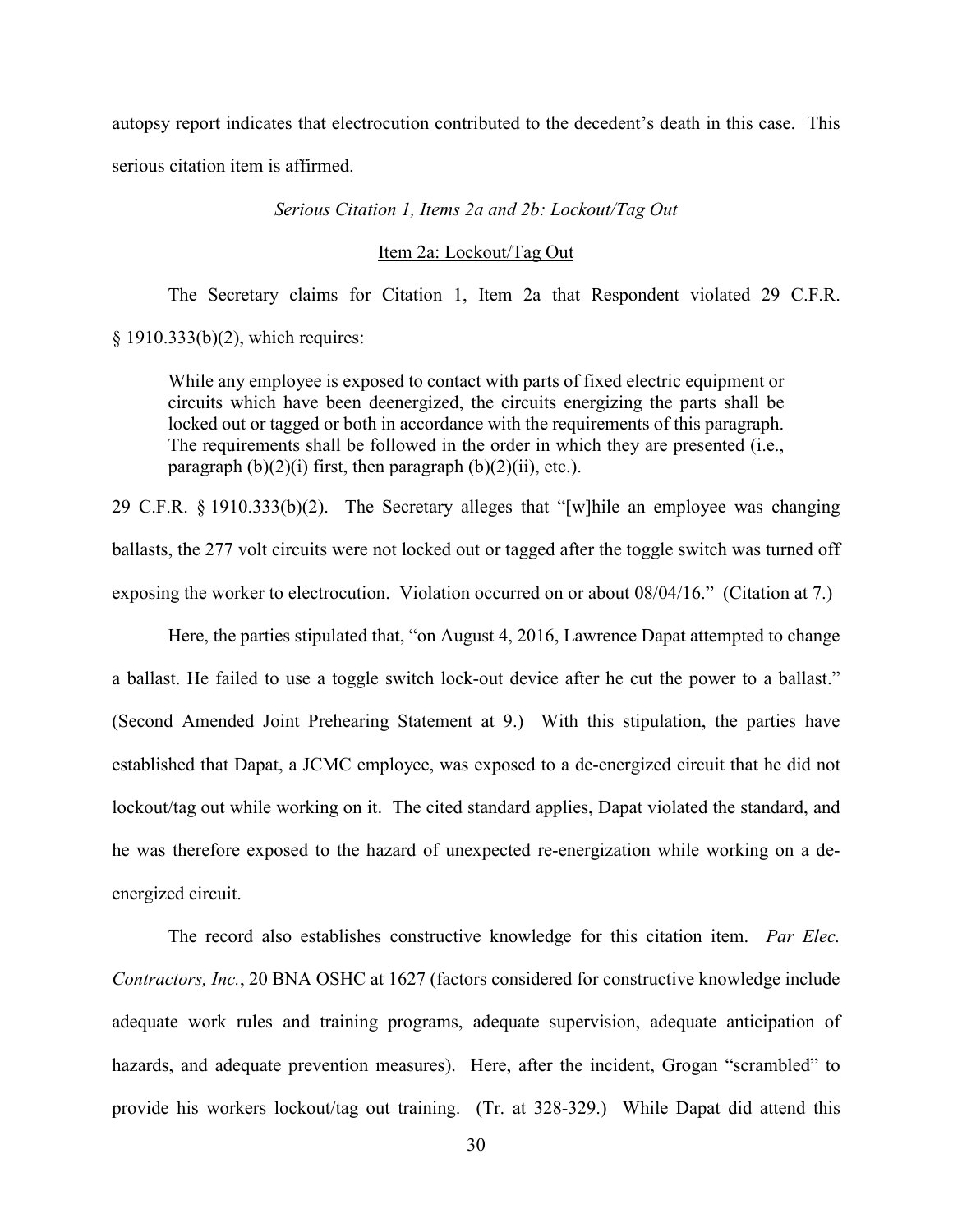training, he nevertheless violated the lockout/tag out rule mere weeks afterward. Nothing in the record establishes that JCMC took any steps to change its work processes, such as increase monitoring to discover rule violations, to address basic electrical safety practice failures. The chain of command is not entirely clear either as to who had authority to monitor for Dapat's safety: Okon denied any kind of supervision authority, Grogan stated that Adamson was not a supervisor and only coordinated work assignments, Adamson stated that he does not know who is trained to do which tasks, and Church stated that the Director is not part of the day-to-day activity. (Tr. at 145, 321, 400, 536.) Constructive knowledge is established. *Pride Oil Well Serv.*, 15 BNA OSHC at 1814 (finding constructive knowledge when a supervisor could have discovered and eliminated the hazard with reasonable diligence).

Respondent raises the unpreventable employee misconduct defense, asserting that JCMC cannot be responsible for "the unpreventable and inexcusable misconduct of Lawrence Dapat on August 4, 2016." (Resp't Br. 31.) Respondent claims that since Dapat attended the lockout/tag out training on July 12, 2016, after the incident and before Dapat's lockout/tagout instance, the Secretary's arguments as to Citation 1, Item 2a are without merit. (Resp't Reply Br. 3-4.)

To establish the unpreventable employee misconduct defense, Respondent has the burden to establish that: (1) JCMC has established work rules designed to prevent the violation; (2) JCMC adequately communicated those rules to its employees; (3) JCMC had taken steps to discover violations; and (4) JCMC effectively enforced the rules when violations have been discovered. *Precast Servs. Inc.*, 17 BNA OSHC 1454, 1455 (No. 93-2971, 1995) *aff'd* 106 F.3d 401(6th Cir. 1997); *see also S.J. Louis Constr.*, 25 BNA OSHC 1892, 1900 n.24 (No. 12-1045, 2016) (evaluating employer's safety program for adequacy involves same factors for evaluating constructive knowledge and the defense of unpreventable employee misconduct) *appeal docketed*,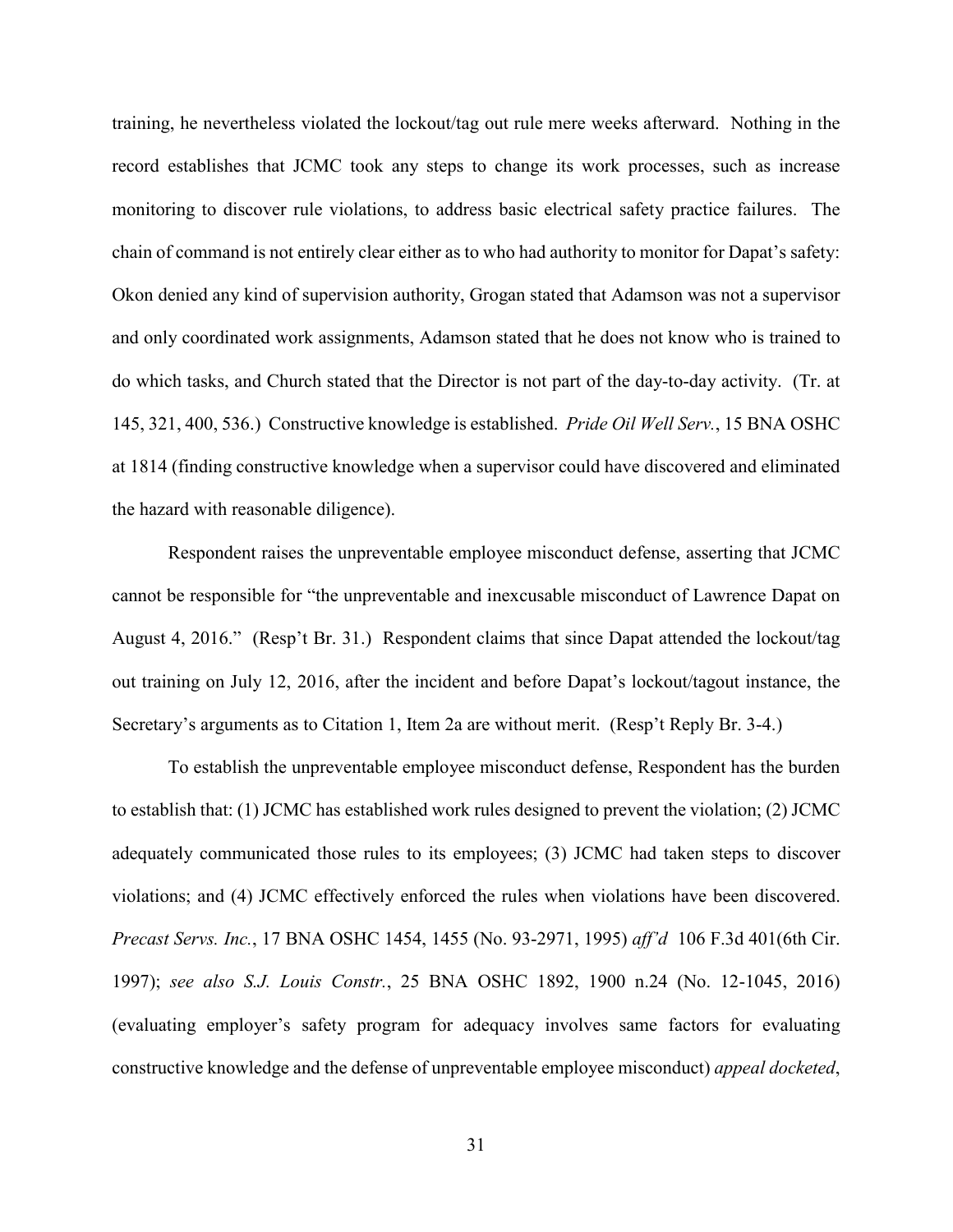No. 19-60224 (5th Cir. Apr. 15, 2019). As just discussed, no supervisor took steps to discover any violation of the lockout/tag out rule that Dapat learned on July 12, 2016. As this was a factor that JCMC must establish to prevail on the UEM defense, this defense is rejected for this citation item. *Pa. Power & Light Co. v. OSHRC,* 737 F.2d 350, 357–58 (3d Cir. 1984) ("The courts of appeals have consistently held that the adequacy of a company's safety program, broadly construed, is the key to determining whether an OSHA violation was reasonably foreseeable and preventable*.*").

This citation item is affirmed as serious because the hazard resulting from the violation of this standard could lead to death or serious physical harm. (Tr. at 541-543); 29 U.S.C. § 666(k).

### Item 2b: Lockout/Tag Out Manual

The Secretary claims in Citation 1, Item 2b that Respondent violated 29 C.F.R. § 1910.333(b)(2)(i), which requires: "The employer shall maintain a written copy of the procedures outlined in paragraph (b)(2) and shall make it available for inspection by employees and by the Assistant Secretary of Labor and his or her authorized representatives." 29 C.F.R.  $§$  1910.333(b)(2)(i). The Secretary alleges that:

the employer did not maintain written procedures for de-energizing 277 volt circuits for employees conducting work such as changing ballasts. Violation occurred on or about 06/28/16. Procedures must include: 1) Specific statement of the intended use of the procedure, 2) Specific procedural steps for shutting down, isolating, blocking and securing machines or equipment to control hazardous energy, 3) Specific procedural steps for the placement, removal, and transfer of lockout devices or tagout devices and the responsibility for them, 4) Specific requirements for testing a machine or equipment to determine and verify the effectiveness of lockout devices, tagout devices, and other energy control measures.

(Citation at 8.)

It is undisputed that Grogan duly presented for inspection a written manual entitled "Hazardous Energy Control Procedures" that JCMC maintained in its mechanical room to the OSHA CO upon request at the inspection. (Ex. R-30.) What is in dispute is whether this manual contained "the procedures outlined in paragraph (b)(2)" of the cited standard as required for this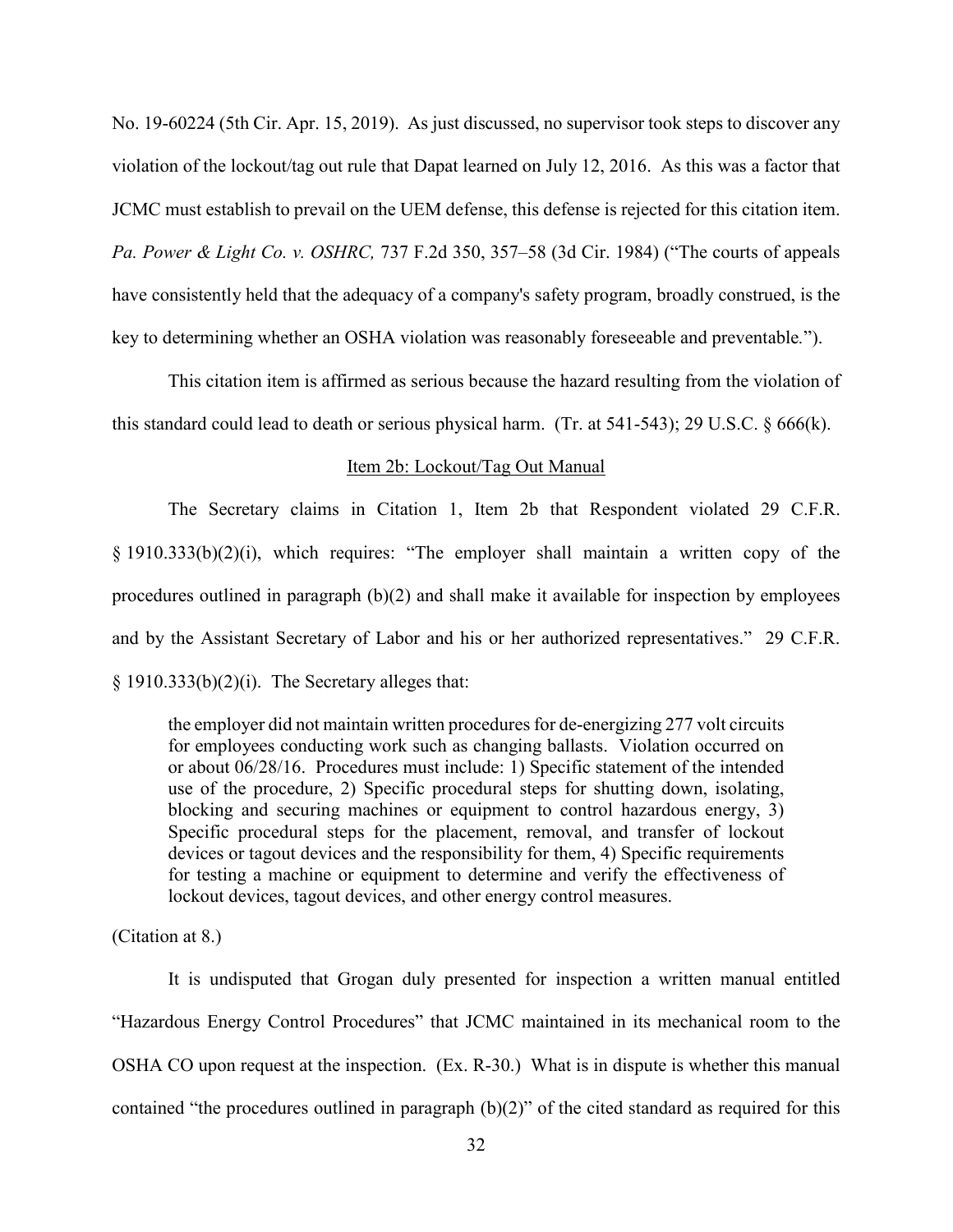citation item. 29 C.F.R. § 1910.333(b)(2)(i). The Secretary claims that this manual did not meet the substantive requirements of the standard, while Respondent argues that there is no legal authority that this manual must contain specific lockout/tag out procedures for changing ballasts. (Sec'y Br. 30; Resp't Reply Br. 5-6.)

The Secretary explains the procedures listed in paragraph (b)(2) extensively in his posthearing brief. (Sec'y Br. 30-31.) These (b)(2) provisions are plainly incorporated into the cited standard. 29 C.F.R. § 1910.333(b)(2)(i) ("Note: The written procedures may be in the form of a copy of paragraph (b) of this section.") A review of Respondent's manual reveals lockout/tag out procedures in outline format with headings such as "Preparation for Lockout or Tag Out," Sequence of Lockout or Tagout System Procedure," "Restoring Machines or Equipment to Normal Production Operations," and "Training and Annual Inspection." (Ex. R-30 at 4-9.)

As the Secretary notes, however, and Respondent does not specifically refute, this manual "from pages 4 of 181 to 12 of 181 shows that none of the procedures address the electrical safety hazards covered by the provisions of 1910.333(b), nor do they incorporate the requirements of paragraphs  $1910.333(b)(2)(iii)(D)$  and  $1910.333(b)(2)(iv)(B)$  according to the requirements of section 1910.333(b)(2)(i).<sup> $13$ </sup> (Sec'y Br. 31.) Respondent argues that no legal authority exists that

<span id="page-32-0"></span><sup>13 29</sup> C.F.R. § 1910.333(b)(2)(iii)(D) states:

A tag used without a lock, as permitted by paragraph  $(b)(2)(iii)(C)$  of this section, shall be supplemented by at least one additional safety measure that provides a level of safety equivalent to that obtained by use of a lock. Examples of additional safety measures include the removal of an isolating circuit element, blocking of a controlling switch, or opening of an extra disconnecting device.

<sup>29</sup> C.F.R. § 1910.333(b)(2)(iv)(B) states:

A qualified person shall use test equipment to test the circuit elements and electrical parts of equipment to which employees will be exposed and shall verify that the circuit elements and equipment parts are deenergized. The test shall also determine if any energized condition exists as a result of inadvertently induced voltage or unrelated voltage backfeed even though specific parts of the circuit have been deenergized and presumed to be safe. If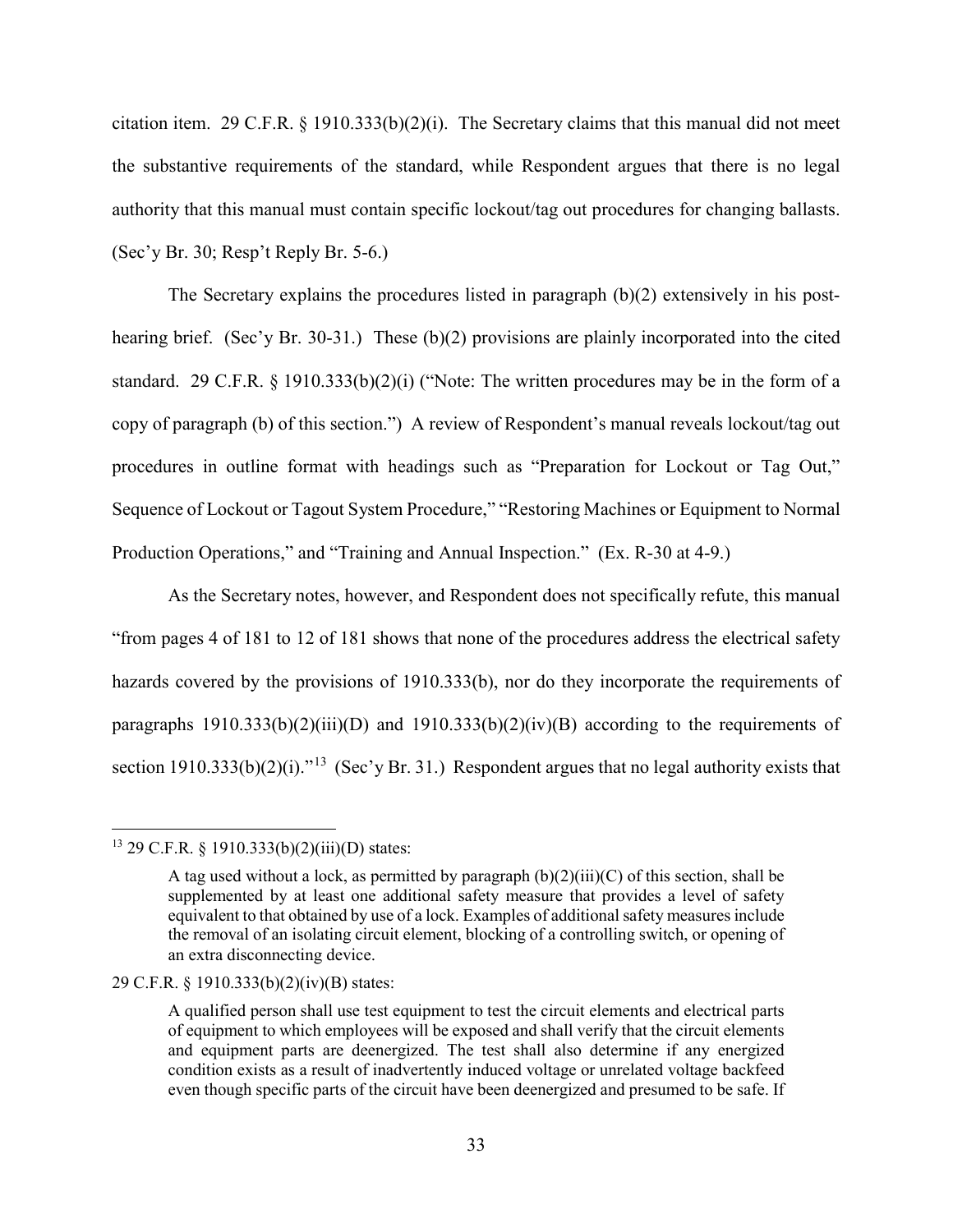specifically requires this manual to address changing ballasts but does not address how its manual does not satisfy the requirements of sections 1910.333(b)(2)(iii)(D) and 1910.333(b)(2)(iv)(B).

Indeed, this manual targets mechanical lockout/tag out measures and not electrical lockout/tag out measures. As the Secretary notes, the list of inventory includes boilers, pumps and elevators, but not electrical circuits. (Ex. R-30 at 13-62.) The manual even references OSHA's mechanical lockout/tag out standard, "1910.147 'The Control of Hazardous Energy' requirements." (Ex. R-30 at 7.) The cited standard at issue here even considers this instance:

Note 2: Lockout and tagging procedures that comply with paragraphs (c) through (f) of 1910.147 will also be deemed to comply with paragraph (b)(2) of this section provided that:

[1] The procedures address the electrical safety hazards covered by this Subpart; and

[2] The procedures also incorporate the requirements of paragraphs  $(b)(2)(iii)(D)$ and  $(b)(2)(iv)(B)$  of this section.

29 C.F.R. 1910.333(b)(2) (emphasis added). These required provisions specifically use electrical terminology like "circuit elements," control switches," "disconnecting devices," "electrical parts of equipment," and "voltage." 29 C.F.R. §§ 1910.333(b)(2)(iii)(D) and 1910.333(b)(2)(iv)(B). None of these electrical terms are in this 181-page manual.

Accordingly, the undersigned agrees with the Secretary that Respondent's manual does not comply with the requirements of the cited standard. The Secretary has established a violation of the cited standard for this instance. *Phoenix Roofing, Inc.*, 17 BNA OSHC 1076, 1079 (No. 90- 2148, 1995) ("Employer knowledge is established by a showing of employer awareness of the physical conditions constituting the violation"), *aff'd,* 79 F.3d 1146 (5th Cir. 1996) (unpublished).

the circuit to be tested is over 600 volts, nominal, the test equipment shall be checked for proper operation immediately after this test.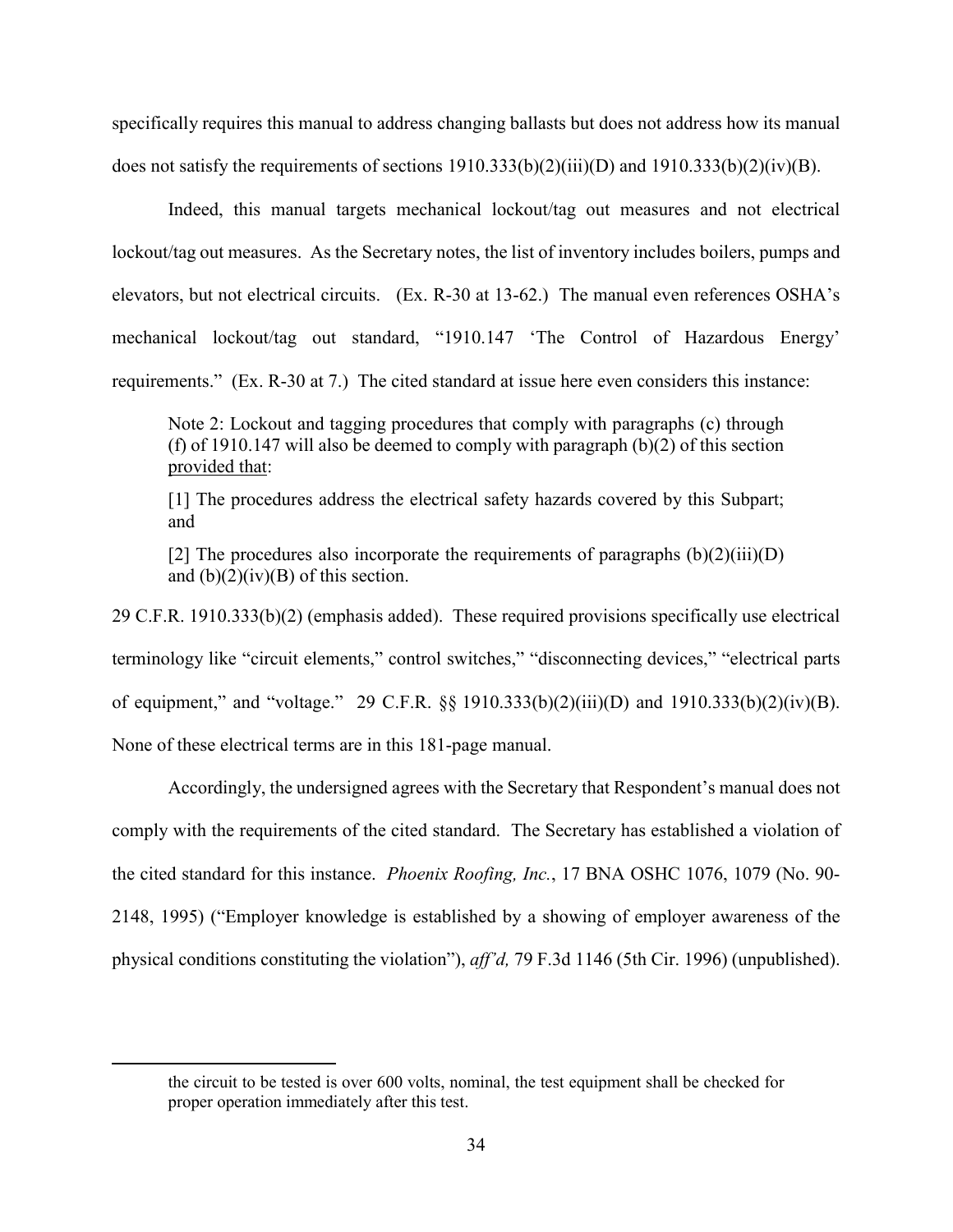This violation is properly classified as serious because the hazard associated with violations

of these standards could lead to death or serious physical harm. (Tr. at 541-543); 29 U.S.C.

 $§ 666(k).$ 

## *Serious Citation 1, Item 3: Qualified Persons*

The Secretary alleges that Respondent violated 29 C.F.R. § 1910.333(c)(2), which

requires:

Only qualified persons may work on electric circuit parts or equipment that have not been deenergized under the procedures of paragraph (b) of this section. Such persons shall be capable of working safely on energized circuits and shall be familiar with the proper use of special precautionary techniques, personal protective equipment, insulating and shielding materials, and insulated tools.

29 CFR § 1910.333(c)(2). The Secretary alleges that "[t]he employer did not ensure that general

maintenance mechanics performing live electrical work, such as changing ballasts on 277 volt

circuits, were qualified to do such work. Violation occurred on or about 6/26/16." (Citation at 9.)

A "qualified person" is defined in section 1910.331(a):

Covered work by both qualified and unqualified persons. The provisions of §§ 1910.331 through 1910.335 cover electrical safety-related work practices for both qualified persons **(those who have training in avoiding the electrical hazards of working on or near exposed energized parts)** and unqualified persons (**those with little or no such training)** working on, near, or with the following installations.

29 CFR § 1910.331(a) (emphasis added). The term is also defined at section 1910.399: "Qualified

person. One who has received training in and has demonstrated skills and knowledge in the

construction and operation of electric equipment and installations and the hazards involved." 29

CFR § 1910.399.

 Respondent does not dispute that the decedent was unqualified to address light fixtures by changing ballasts, although Respondent argues that "all Facilities employees are trained on electrical safety." (Resp't Br. 35.) Respondent also argues that JCMC did not violate the standard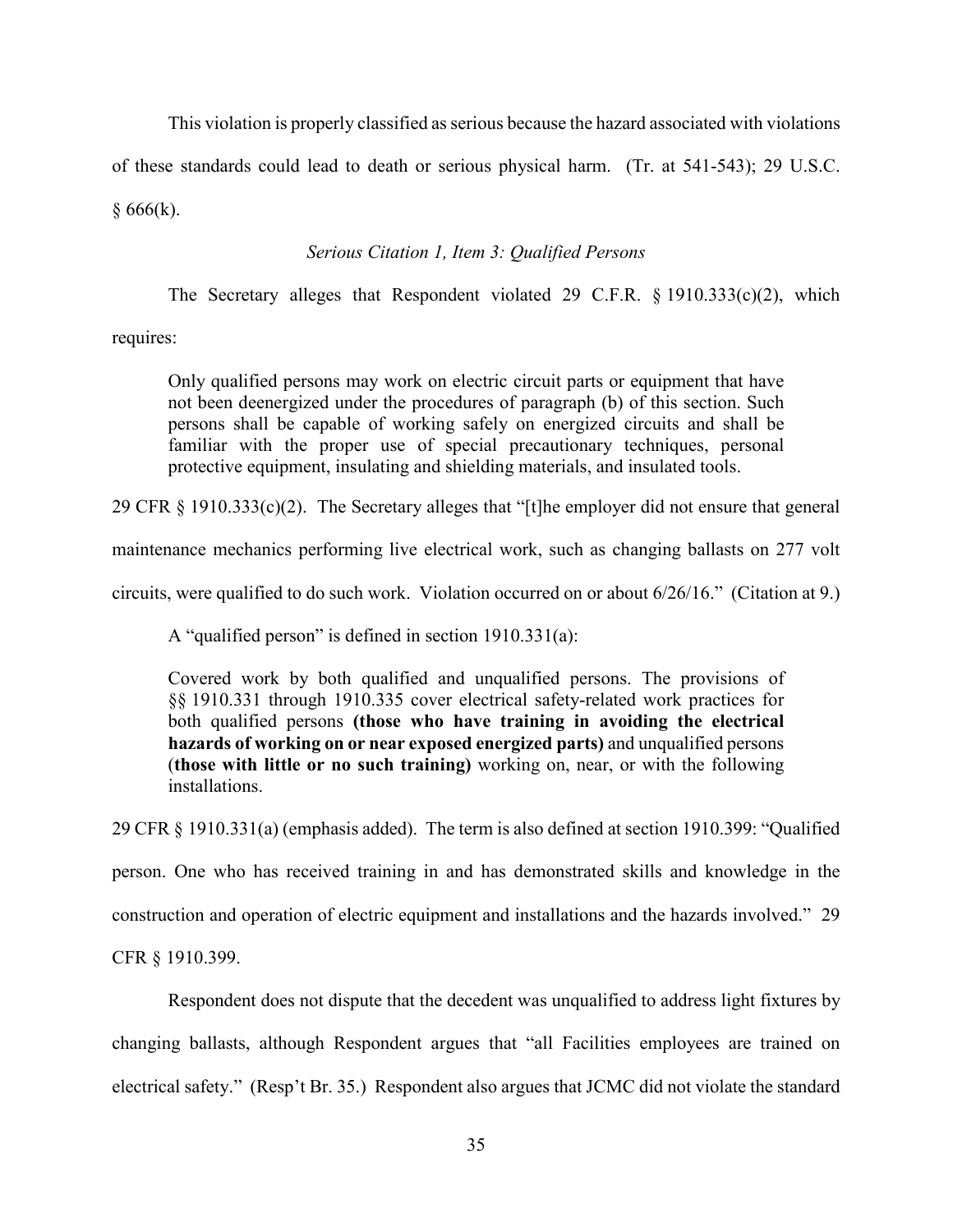because no supervisor directed the decedent to change the ballast on the day of the incident. (Resp't Br. 34.) Respondent states that is even conjecture that the decedent was changing a ballast, and even if he was, his actions were unauthorized. (Resp't Br. 35.) Therefore, Respondent argues "that the Secretary failed to prove that Respondent allows, or has knowledge, of unqualified maintenance mechanics working of [*sic*] live 277 volt circuits." (Resp't Br. 35.)

As an initial matter, the undersigned agrees with the Secretary that the training that was provided to the decedent at orientation by JCMC did not satisfy the requirements of the cited standard to render him a "qualified person." (Sec'y Br. 38 n.8.) A "qualified person," as defined at section 1910.331(a), requires training in the provisions of sections 1910.331 through 1910.335. 29 C.F.R. § 1910.331(a). One of these sections, 1910.332(b)(3), explicitly states: "For the purposes of 1910.331 through 1910.335, a person must have the training required by paragraph (b)(3) of this section in order to be considered a qualified person." 29 C.F.R. § 1910.332(b)(3) Note 1. As the Secretary states, a qualified person must be:

trained in and familiar with: the skills and techniques necessary to distinguish exposed live parts from other parts of electric equipment.  $[1910.332(b)(3)(i)]$ ; the skills and techniques necessary to determine the nominal voltage of exposed live parts  $[1910.332(b)(3)(ii)]$ ; and the clearance distances specified in 1910.333(c) and the corresponding voltages to which the qualified person will be exposed  $1910.332(b)(3)(iii)$ .

(Sec'y Br. 38 n.8.) The cursory orientation training that all incoming personnel at JCMC attend when they are first hired does not mention or satisfy the requirements of these sections addressing live parts, nominal voltages and clearance distances of electric equipment.

Respondent's next argument that it had no knowledge that the decedent was changing ballasts and thus was exposed to live electric parts, and therefore it cannot be held accountable for it, is also flawed. As analyzed under Citation 1, Item 1, Respondent had actual and constructive knowledge that the decedent was addressing light fixtures and replacing ballasts. Adding to this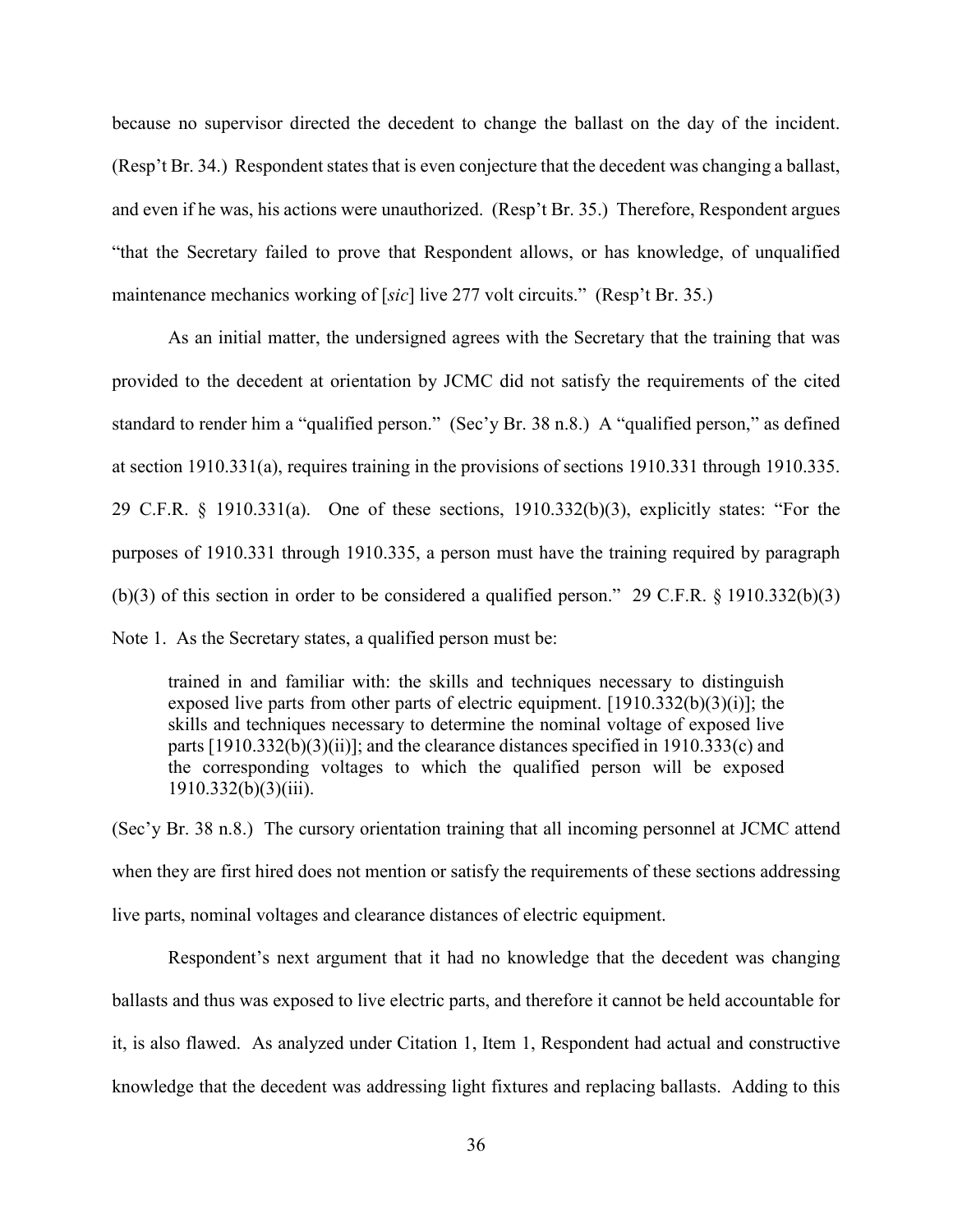knowledge, Respondent admits that it also knew, the entire time, that the decedent was unqualified to address light fixtures and replace ballasts. This citation item is affirmed.

This violation is properly classified as serious because the hazard associated with the violation of this standard could lead to death or serious physical harm. (Tr. at 549-550); 29 U.S.C.  $§ 666(k).$ 

## *Serious Citation 1, Item 4: Protective Equipment*

The Secretary alleges that Respondent violated 29 C.F.R. § 1910.335(a)(1)(i), which requires:

(1) *Personal protective equipment*. (i) Employees working in areas where there are potential electrical hazards shall be provided with, and shall use, electrical protective equipment that is appropriate for the specific parts of the body to be protected and for the work to be performed.

29 C.F.R. § 1910.335(a)(1)(i). The Secretary claims that "[g]eneral maintenance mechanics were not provided with appropriate hand protection such as rubber insulating gloves while performing live electrical work including, but not limited to, changing ballasts which operate at 277 volts. Violation occurred on or about 06/26/18." (Citation at 10.)

To establish applicability of a general PPE standard, the Secretary must prove "that a reasonable person familiar with the circumstances surrounding the hazardous condition, including any facts unique to the particular industry, would recognize a hazard requiring the use of PPE." *Gen. Motors Corp., GM Parts Div.*, 11 BNA OSHC 2062, 2065 (No. 78-1443, 1984) (consolidated) (citation omitted), *aff'd*, 764 F.2d 32 (1st Cir. 1985); *see also Wal-Mart Distrib. Ctr. # 6016*, 25 BNA OSHC 1396, 1400-01 (No. 08-1292, 2015), *aff'd in part and vacated in part on other grounds,* 819 F.3d 200 (5th Cir. 2016) (discussing Commission precedent regarding applicability analysis). The Third Circuit, to which this case could be appealed, has held that with regard to the "reasonable person test," while industry custom and practice are relevant, the ultimate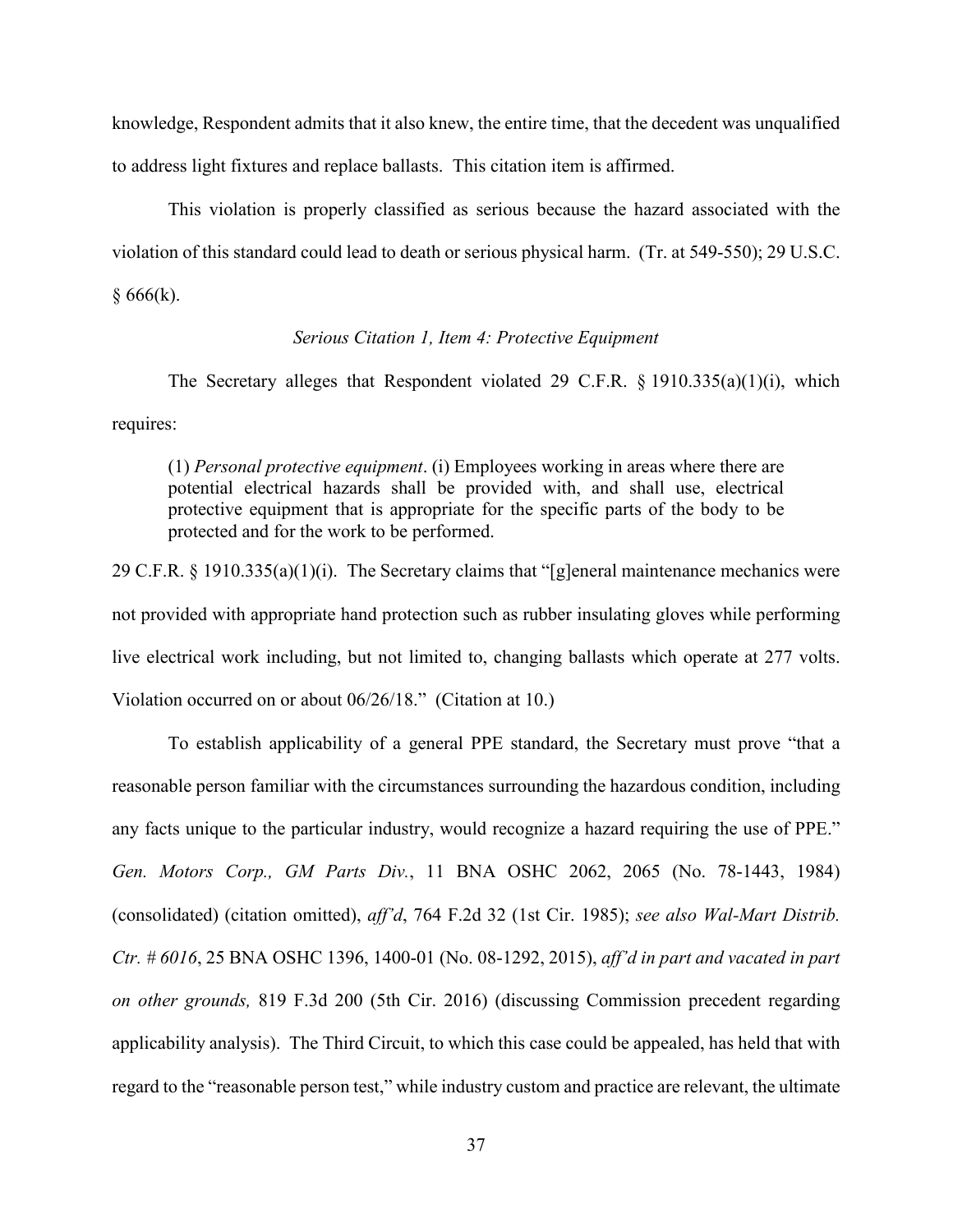inquiry is whether a reasonable person familiar with the factual circumstances surrounding the allegedly hazardous condition, including any facts unique to a particular industry, would recognize a hazard warranting the use of personal protective equipment. *Voegele Co. v. Occupational Safety & Health Review Comm'n.*, 625 F.2d 1075, 1078 (3d Cir. 1980); *see also Kerns Bros. Tree Serv.*, 18 BNA OSHC 2064, 2067 (No. 96-1719, 2000) (Commission generally applies law of the circuit where it is probable a case will be appealed).

The record establishes that the decedent was not wearing protective gloves when he was working on the light fixture, near an electrical hazard, on the day of the incident. (Tr. at 546-547.) The record also establishes that Respondent management knew that its Facilities Department workers did not wear gloves when working with ballasts. Respondent argues that protective gloves were inappropriate for the task of changing ballasts because Okon testified that it was impossible to work on a ballast while wearing protective gloves. (Resp't Br. 36-37; Tr. at 204-206, 232-233.) Okon, however, conceded that it *was* possible to wear those gloves while testing to see whether the ballast circuit had been de-energized or locked out/tagged out, and that it was safer for an unqualified person to wear the gloves while using a voltage meter that comes within inches of the circuits which may be live. (Tr. at 217-222, 224.) As noted above, it is undisputed that the decedent was an unqualified person working on the light fixture on the day of the incident. CO Consalazio testified that she believed gloves needed to be worn when verifying whether the ballast has been de-energized. (Tr. at 559-560.) This citation item is affirmed.

This violation is affirmed as serious because the hazard resulting from the violation in this case caused death or serious physical harm. (Tr. at 548); 29 U.S.C. § 666(k).

*Willful Citation 2, Item 1: Training* 

### Merits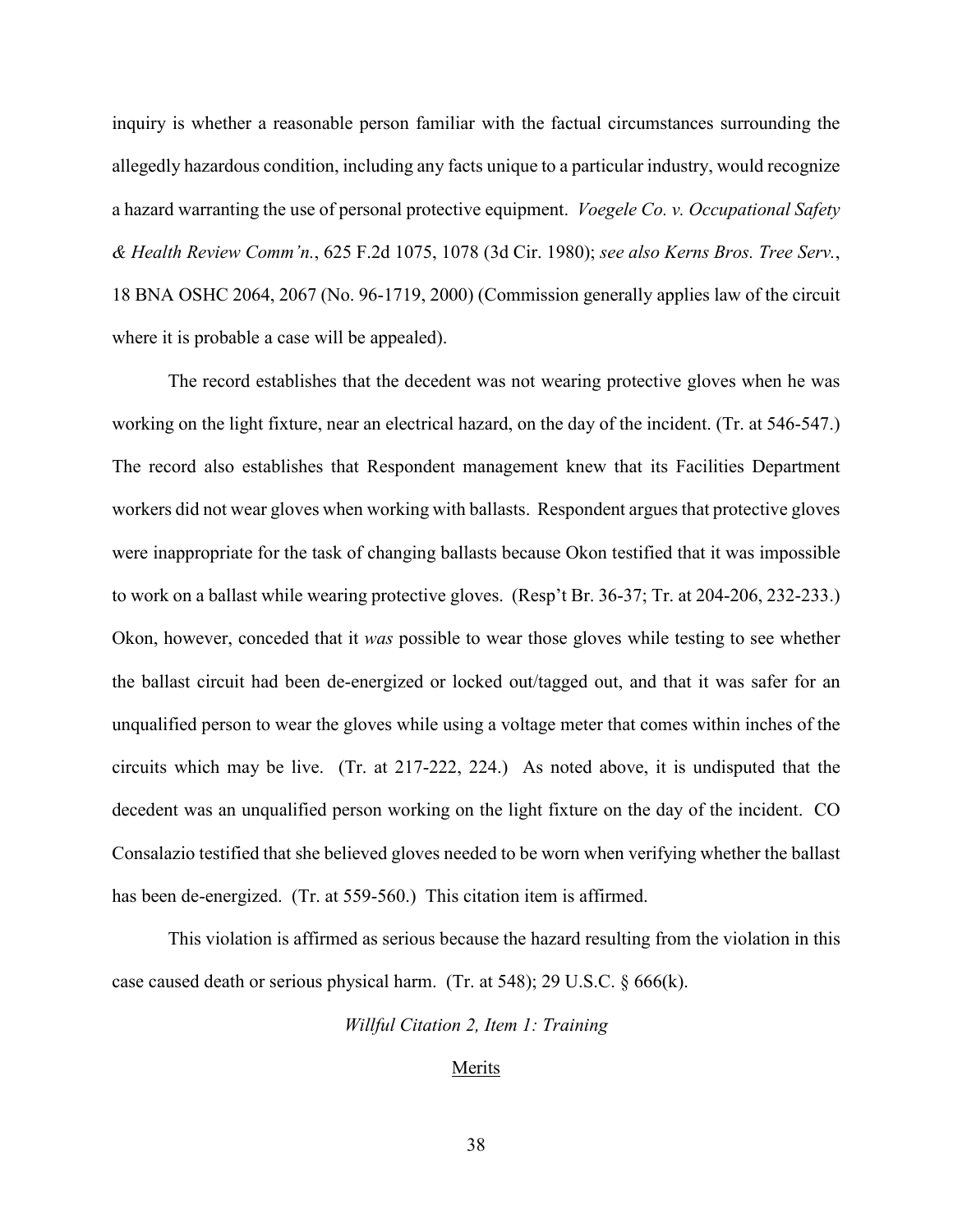The Secretary alleges that Respondent violated 29 C.F.R. § 1910.332(b)(1), which requires: "Employees shall be trained in and familiar with the safety-related work practices required by §§ 1910.331 through 1910.335 that pertain to their respective job assignments." 29 CFR  $\S$  1910.332(b)(1). The Secretary claims that:

[t]he employer did not ensure that general maintenance mechanics were trained in safety-related work practices for electrical work such as, but not limited to, changing ballasts. An employee performing such operations received an electrical shock while working from an A frame ladder. The worker fell approximately 6 ft to the floor below, striking his head and later died of his injuries. Violation occurred on or about 06/26/16.

(Citation at 11.)

As found earlier, the decedent's job assignments included addressing light fixtures and changing ballasts. The cited standard therefore required that the decedent be trained in and familiar with the safety-related work practices required by §§ 1910.331 through 1910.335 for addressing light fixtures and changing ballasts. These sections are entitled "Scope," "Training," "Selection and use of work practices," "Use of requirement," and "Safeguards for personnel protection," and all of them applied to this training requirement for changing ballasts at JCMC. The record establishes that the decedent's only training provided by JCMC was his orientation when he first was hired as there is no other training documents for decedent in the record. *Well Solutions, Inc., Rig No. 30*, 17 BNA OSHC 1211, 1214-15 (No. 91-340, 1995)(holding that the Secretary can rely on "best available evidence" to establish decedents' lack of training and that slim showing of *prima facie* case is sufficient absent rebuttal by party who has "full possession of all the facts."). As discussed earlier, this orientation training is insufficient as it does not go into any detail regarding changing ballasts, let alone the specific requirements of sections 1910.331-1910.335 of changing ballasts. *Pressure Concrete Constr*., 15 BNA OSHC 2011, 2018 (No. 90-2668, 1992) ("[t]he fact that [the company] failed to train [employees] in the recognition and avoidance of dangerous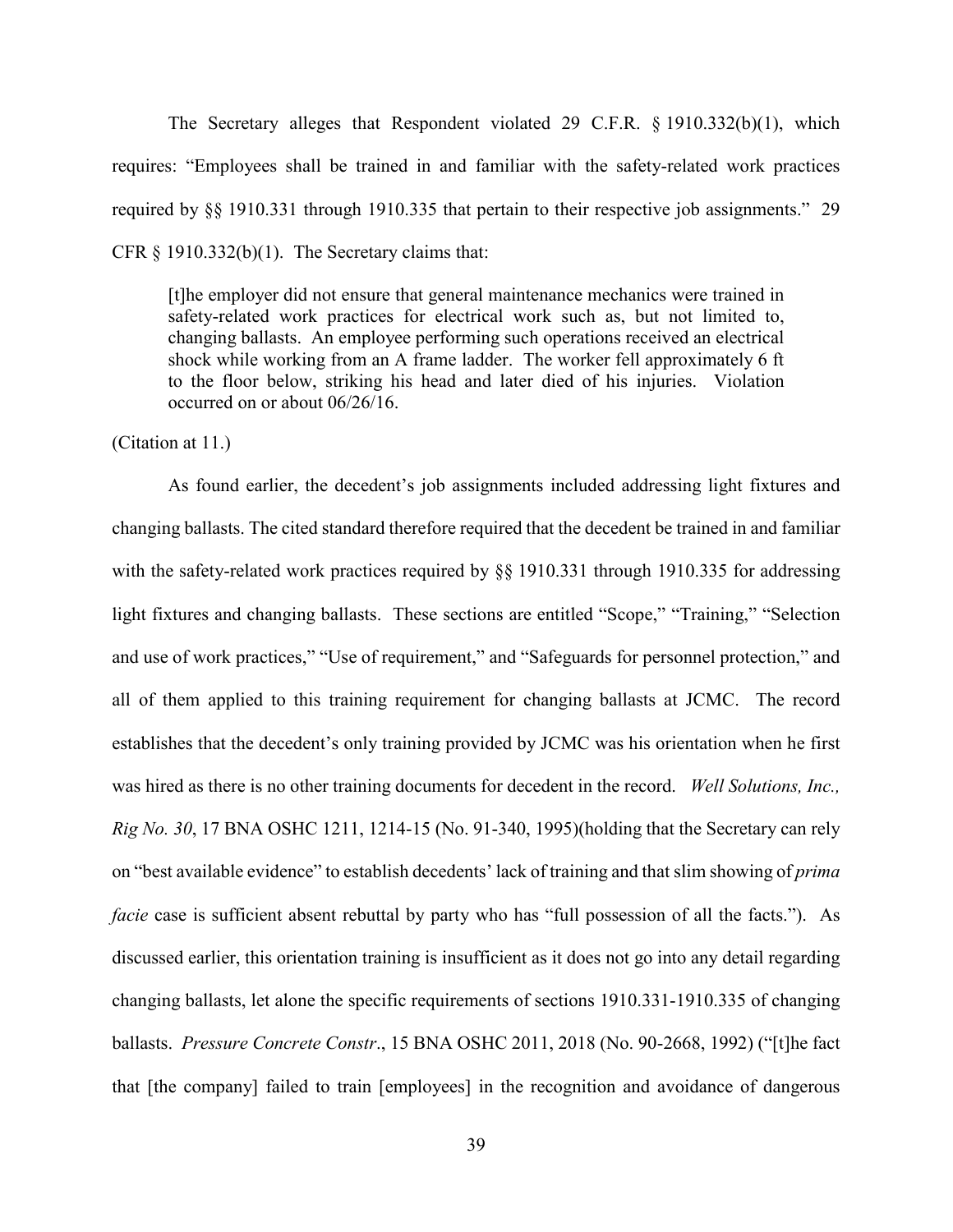conditions establishes that it had at least constructive knowledge of the inadequacy of its training program.").

Additionally, the record supports a finding that JCMC had actual and constructive knowledge that the decedent was changing ballasts in the months leading up to the incident. And while there was no work order for the day of the incident to change a ballast, the record establishes that Adamson knew that the decedent would routinely fix items without a work order while doing his rounds. (Tr. at 484, 486.) Because the task of addressing light fixtures was routine for the decedent, it is reasonably foreseeable that he would attempt to address a light fixture while he was alone on duty, making rounds, on a Sunday. The decedent was therefore exposed to the hazard of electrocution when addressing the light fixture on the day of the incident because he had not been trained in accordance with the cited standard's requirements when changing ballasts. *Bardav, Inc.*, 24 BNA OSHC 2105, 2112 (No. 10-1055, 2014) (concluding that exposure is established for training citation item when worker "engaged in excavation work without first receiving required training") citing *Gen. Motors Corp*., 22 BNA OSHC 1019, 1030 (No. 91-2834E, 2007) (consolidated) ("finding it unreasonable to require that employee be exposed to a hazard before requiring that he be trained to recognize and avoid that hazard."). This citation item is affirmed.

#### Willfulness

"The hallmark of a willful violation is the employer's state of mind at the time of the violation—an 'intentional, knowing, or voluntary disregard for the requirements of the Act or ... plain indifference to employee safety.)' " *Kaspar Wire Works, Inc.*, 18 BNA OSHC 2178, 2181 (No. 90-2775, 2000) (citation omitted), *aff'd*, 268 F.3d 1123 (D.C. Cir. 2001).

[I]t is not enough for the Secretary to show that an employer was aware of conduct or conditions constituting the alleged violation; such evidence is already necessary to establish any violation .... A willful violation is differentiated by heightened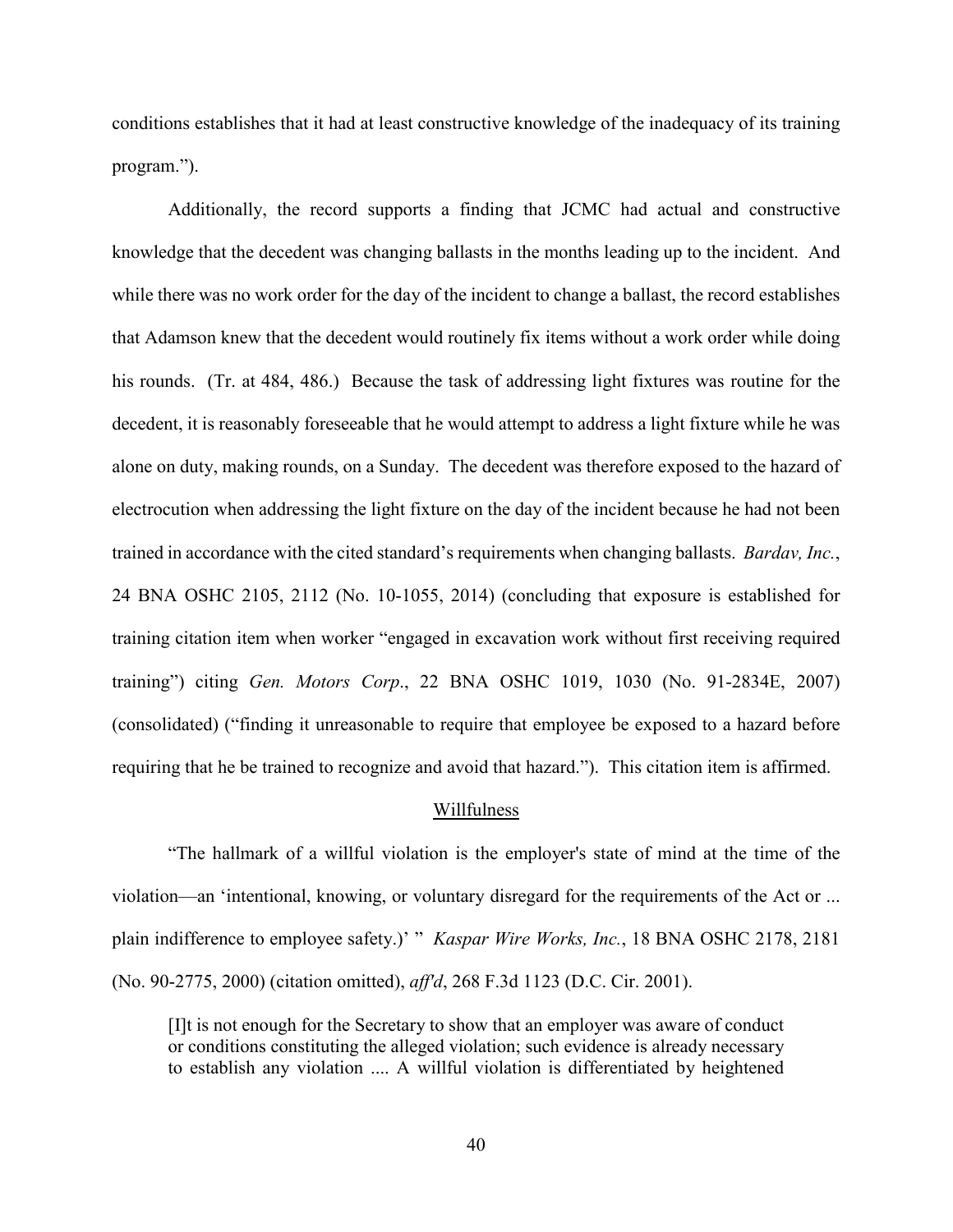awareness of the illegality of the conduct or conditions and by a state of mind of conscious disregard or plain indifference ....

*Hern Iron Works, Inc.*, 16 BNA OSHC 1206, 1214 (No. 89-433, 1993); *see also Bianchi Trison Corp. v. Chao,* 409 F.3d 196, 208 (3d Cir. 2005) (A willful violation of the OSH Act "constitutes an act done voluntarily with either an intentional disregard of, or plain indifference to, the OSH Act's requirements")(internal quotes omitted).

There must be evidence that an employer knew of an applicable standard or provision prohibiting the conduct or condition and consciously disregarded the standard. Without such evidence of familiarity with the standard's terms, there must be evidence of such reckless disregard for employee safety or the requirements of the law generally that one can infer that if the employer had known of the standard or provision, the employer would not have cared that the conduct or conditions violated it.

*Williams Enters. Inc.*, 13 BNA OSHC 1249, 1257 (No. 85-355, 1987).

The state of mind of a supervisory employee ... may be imputed to the employer for purposes of finding that the violation was willful." *Branham Sign Co.*, 18 BNA OSHC 2132, 2134 (No. 98-752, 2000); *Elliot Constr. Corp.*, 23 BNA OSHC 2110, 2116-17 (No. 07-1578, 2012) (finding plain indifference when supervisor knew from prior experience and the day of the accident that carbon monoxide would be present and yet failed to monitor for it); *Adrian Constr. Co.*, 7 BNA OSHC 1172, 1175 (No. 15414, 1979) ("A violation is willful if the evidence shows that the employer ignored an obvious and grave danger . . . ").

## Heightened Awareness

With regard to heightened awareness, the record supports a finding that the management in the Facilities Department knew that addressing light fixtures and changing ballasts required specific electrical training, and that the management knew that the decedent addressed these light fixtures and changed ballasts without having this training. *Hern Iron Works, Inc.*, 16 BNA OSHC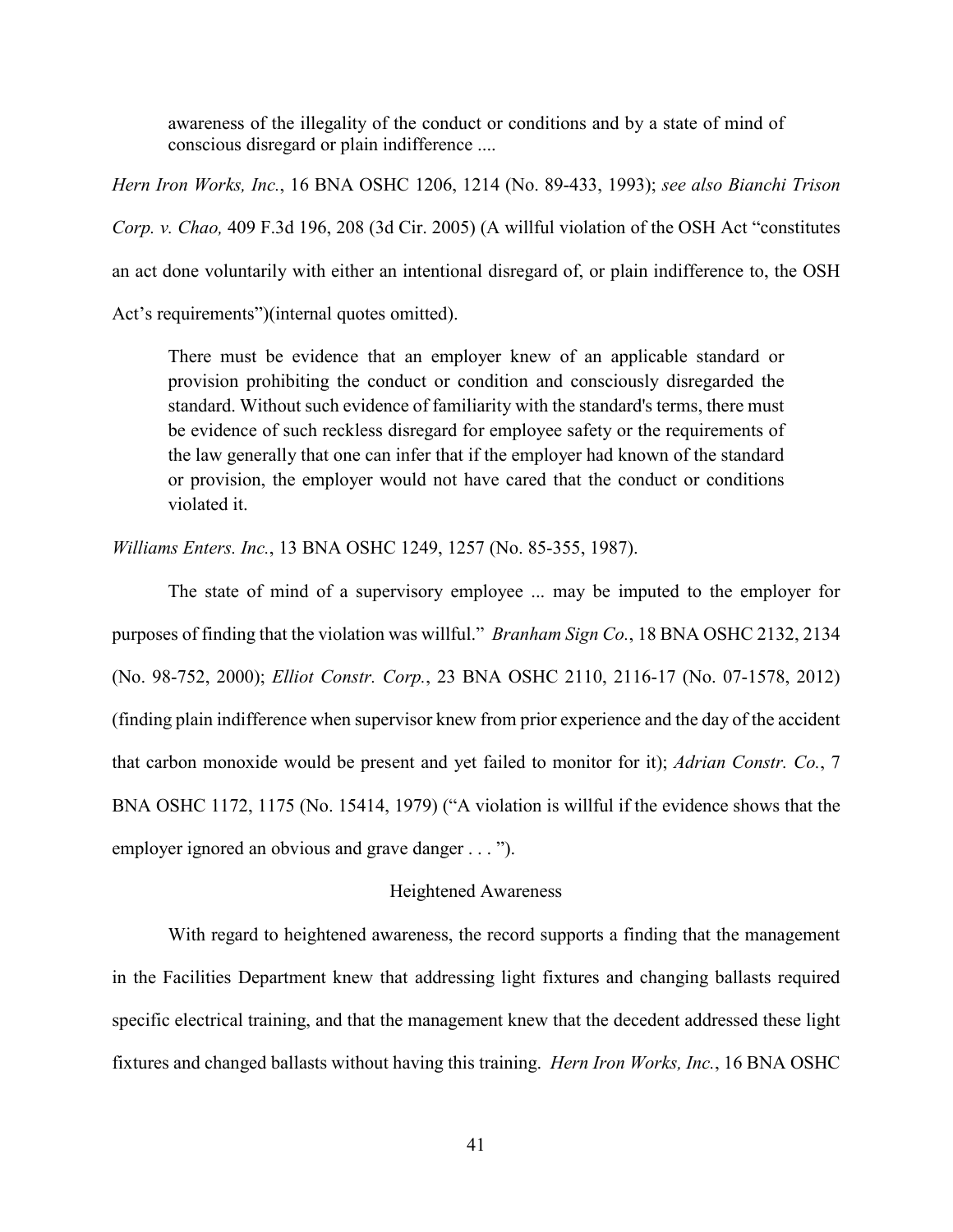at 1214 ("A willful violation is differentiated by heightened awareness of the illegality of the conduct or conditions…").

The Secretary argues that JCMC's supervisory personnel knew that the decedent was working on or near electrical circuits, which required specific training in electrical safety work practices that the decedent did not have, and that they directed the decedent to work on these job assignments anyway. (Sec'y Br. 47.) Indeed, despite Respondent's assertions, the employee training for the general maintenance mechanics was not "exhaustive" with respect to addressing light fixtures. (Resp't Br. 40.) The electrical standard cited here required JCMC to train the decedent in the electrical facets of his job assignments, specifically addressing light fixtures and changing ballasts. As found above, the orientation training was insufficient to meet these requirements.

Despite failing to meet these requirements, JCMC directed the decedent to change ballasts knowing he was not trained in the electrical hazards of the procedure. Church told CO Consalazio that general maintenance mechanics normally changed ballasts, even though he also knew at the time that the decedent had not attended the 2014 lockout/tag out training, that he himself had taught. Additionally, the decedent himself notified Adamson that he was changing ballasts.

Respondent states that "there were no concerns brought to the attention of the administration relating to training or safety in the Facilities Department." (Resp't Reply Br. 9.) The undersigned agrees that the record establishes that upper management appeared uninvolved in the day-to-day management of general maintenance mechanics at JCMC. A willfulness finding, however, can be based on imputing the knowledge of mere supervisory personnel. *Caterpillar, Inc.*, 17 BNA OSHC 1731, 1732-33 (No. 93-373, 1996) (finding heightened awareness established by imputing knowledge of supervisory personnel to employer), *aff'd*, 122 F.3d 437 (7th Cir. 1997);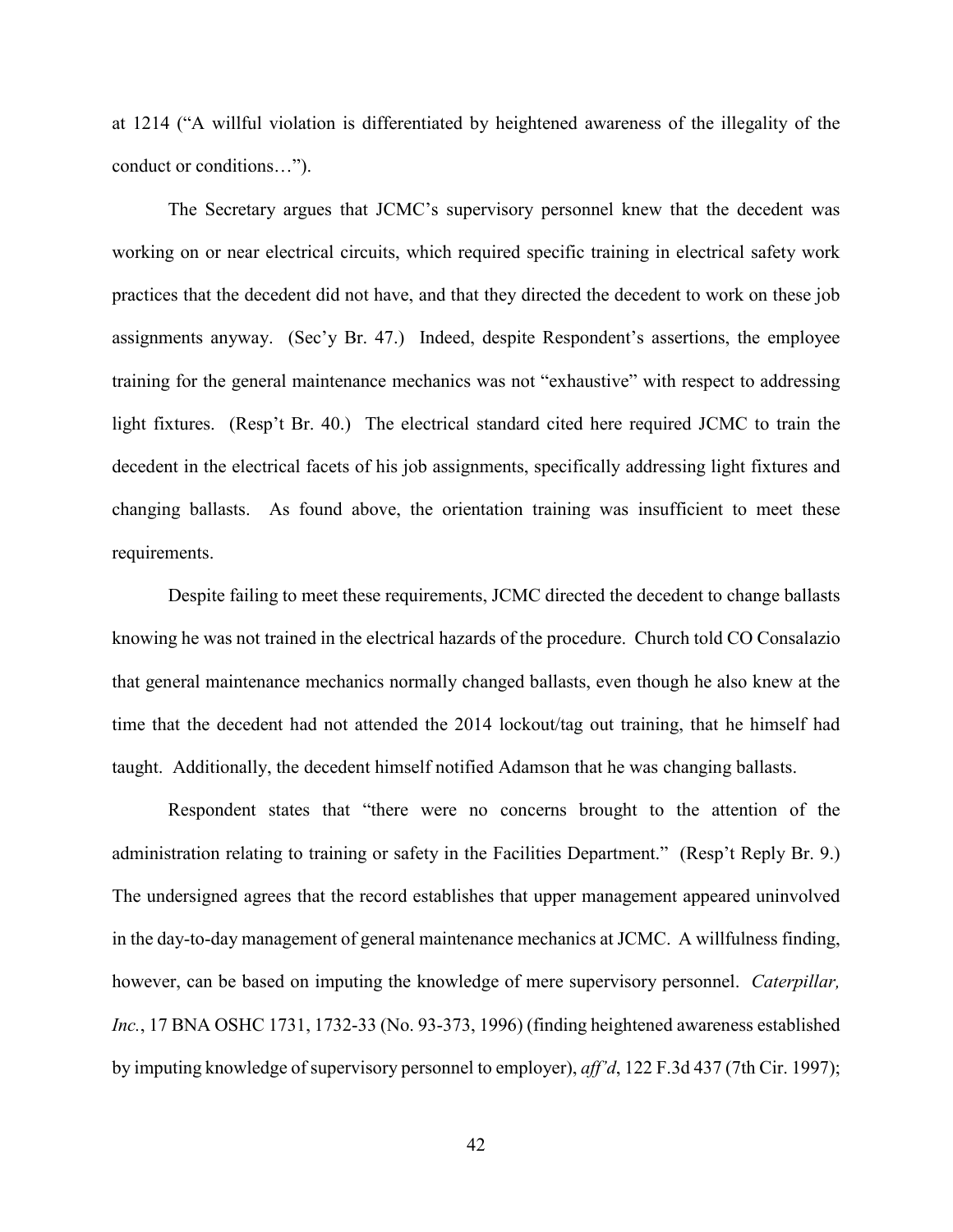*Access Equip. Sys., Inc.*, 18 BNA OSHC 1718, 1726 (No. 95-1449, 1999) (imputing knowledge of even a temporary employee who has been delegated authority over other employees).

Heightened awareness of the violative conditions is established.

## Plain Indifference

Even with this heightened awareness of the violative conditions, Respondent acted with plain indifference toward the decedent's safety. Church knew that the decedent was not trained in changing ballasts, yet he also knew it was one of the decedent's normal job assignments. Even though the decedent notified Adamson that he was changing ballasts, work orders are still in the record directing him to change ballasts, and the decedent addressed the light fixture on the day of the incident.

Respondent claims that JCMC is devoted to safety based on its many "Medical Center Safety Efforts and Emphasis," and its record of zero OSHA citations. (Resp't Br. 38-40.) The Secretary argues that JCMC's multitude of safety efforts in other aspects of its business are unrelated to the safety of general maintenance mechanics working on light fixtures. The undersigned agrees. None of the safety efforts listed by Respondent, such as the Environment of Care Committee and the Quality of Safety Committee, addressed the simple supervision of workers in the Facilities Department changing a light fixture. All of the efforts presented by Respondent primarily target the safety of non-facilities personnel and patients. (Resp't Br. 39); *see, e.g.*, Exs. R-12 at 1-2 (Equipment Electrical Safety policy targeting "electrically susceptible patient" locations and requiring "All Hospital Personnel" to notify "Plant Operations" for equipment repair); R-13 at 1 (Safety Management Plan "put in place to achieve the lowest potential for adverse impact on the safety and health of patients, staff, and other people coming to the organization's facilities"); R-14 and R-15 (fire safety management plan).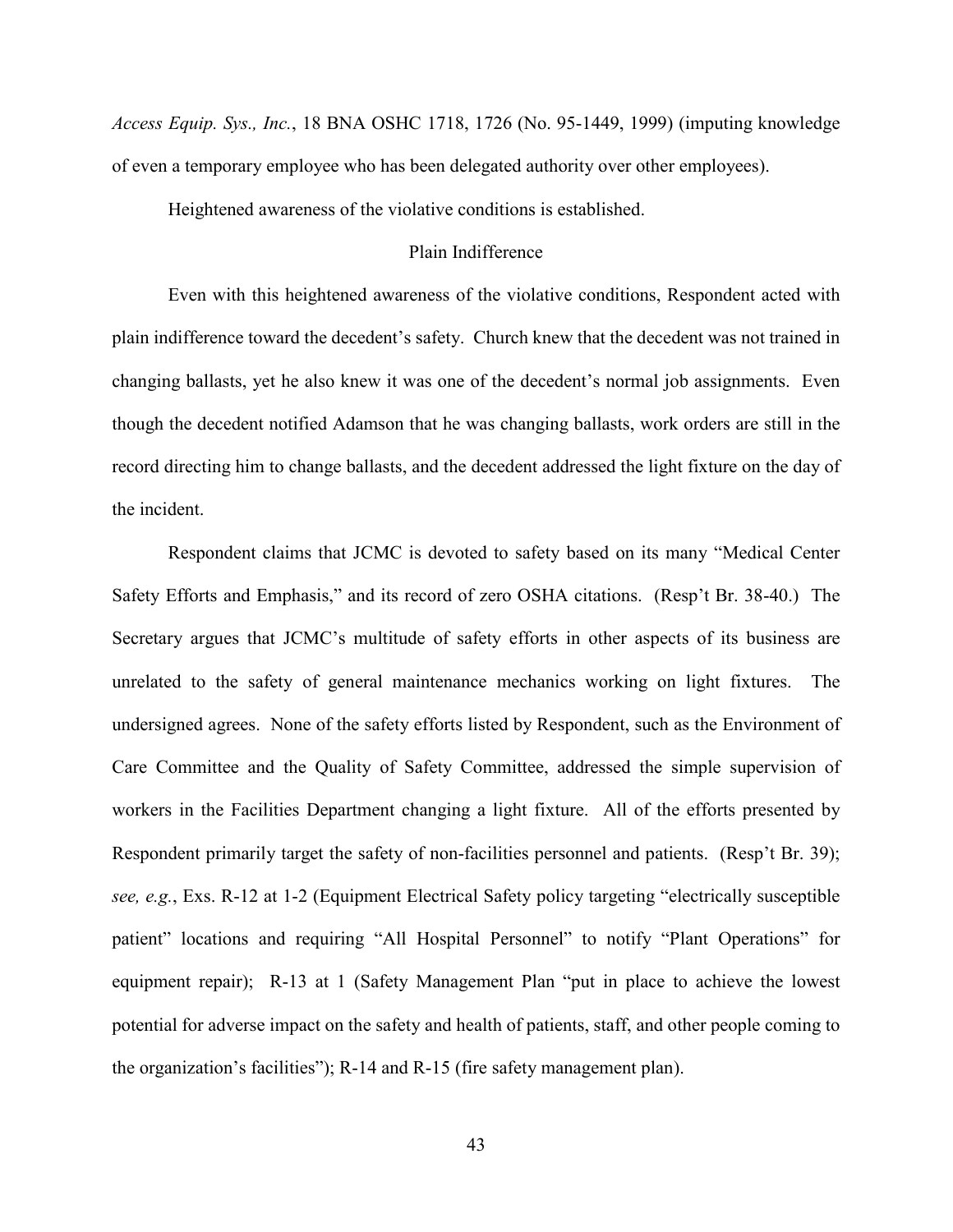Even though both Church and Adamson knew that the decedent was changing ballasts without training in that job assignment, no measures were put in place to monitor the decedent to make sure he did not change ballasts, or at the very least, train him in that job assignment. *Elliot Constr. Corp.*, 23 BNA OSHC 2110, 2116-17 (No. 07-1578, 2012) (finding plain indifference when supervisor knew from prior experience and the day of the accident that carbon monoxide would be present and yet failed to monitor for it); *Anderson Excavating & Wrecking Co.*, 17 BNA 1890, 1892-94 (No. 92-3684, 1997) (plain indifference found based in part on failure to provide safety program, training and protective equipment, combined with supervisory involvement and failure to take action after notification of violations of same standard at other sites).

This citation is properly characterized as willful.

#### **PENALTY**

Section 17(j) of the Act requires the Commission to give due consideration to four criteria in assessing penalties: the size of the employer's business, the gravity of the violation, the employer's good faith, and its prior history of violations. *Compass Envtl., Inc.*, 23 BNA OSHC 1132, 1137 (No. 06-1036, 2010) *aff'd*, 663 F.3d 1164 (10th Cir. 2011). The gravity of the violation is generally accorded greater weight. *J. A. Jones Constr. Co.*, 15 BNA OSHC 2201, 2214 (No. 87-2059, 1993).

Joseph Czapik, OSHA's Assistant Area Director of Parsippany, reviewed the proposed penalties for this case and submitted them to the Area Director for approval to issue with the citation. (Tr. at 633-637.) Even though Respondent has no history of OSHA violations, OSHA in its discretion did not grant a reduction "to maintain an appropriate deterrent effect," for each of the proposed penalties for history. (Tr. at 635.) Similarly, neither size nor good faith were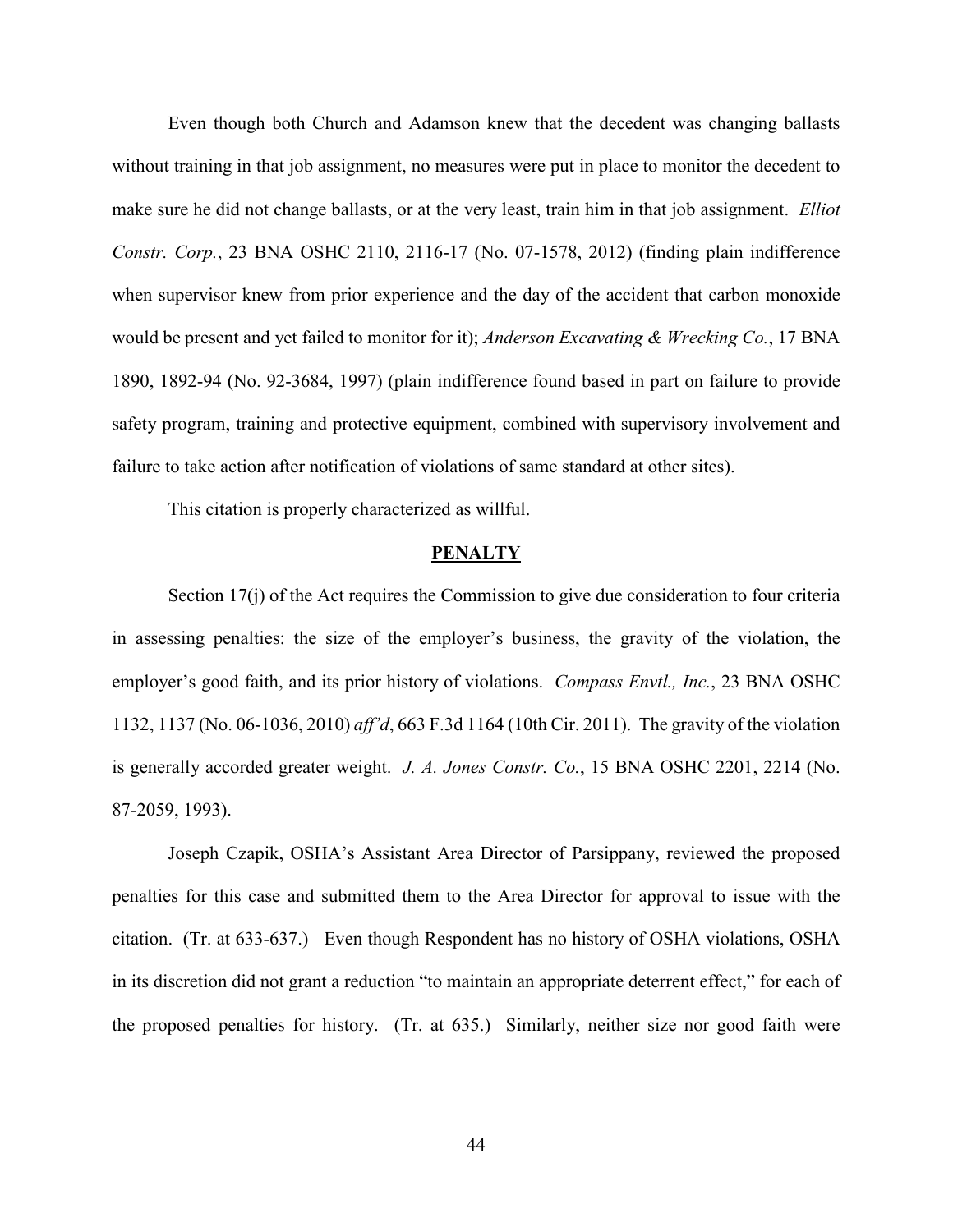considered as a reduction because Respondent had over 2,000 employees and because the citation alleges a willful violation and high gravity serious violations. (Tr. at 635.)

All of the serious violations were high severity based on the potential for death or serious physical harm, and because there was a fatality. (Tr. at 634.) Similarly, all of the serious violations were a greater probability because there was an actual fatality. (Tr. 634 -635.) Therefore, serious Citation 1, Item 1 was proposed at a \$12,471 unadjusted penalty; serious Citation 1, Item 2a and 2b were grouped and were proposed at a \$12,471 unadjusted penalty; serious Citation 1, Item 3 was proposed at a \$12,471 unadjusted penalty; and serious Citation 1, Item 4 was proposed at a \$12,471 unadjusted penalty.

The willful Citation 2, Item 1 was proposed with the maximum penalty, \$124,709, due to no reductions for size, good faith or history for the same reasons that the serious violations were not given those reductions. (Tr. 636). It was also assigned a high severity, greater probability because of the actual fatality. (Tr. at 636.) Czapik then testified: "We had mechanics, we had general maintenance people that were engaged in working on electrical equipment that didn't have training and there was no good reason for them not to have that training." (Tr. at 637.)

Respondent has not addressed the amount of the proposed penalties in its briefs. After consideration of the statutory factors with regard to the penalties for the affirmed violations, the undersigned agrees with the penalty amounts proposed by the Secretary for each citation item. The proposed penalty amounts are assessed for each affirmed citation item.

## **FINDINGS OF FACT AND CONCLUSIONS OF LAW**

All findings of fact and conclusions of law relevant and necessary to a determination of the contested issues have been made above. *See* Fed. R. Civ. P. 52(a). All proposed findings of fact and conclusions of law inconsistent with this decision are denied.